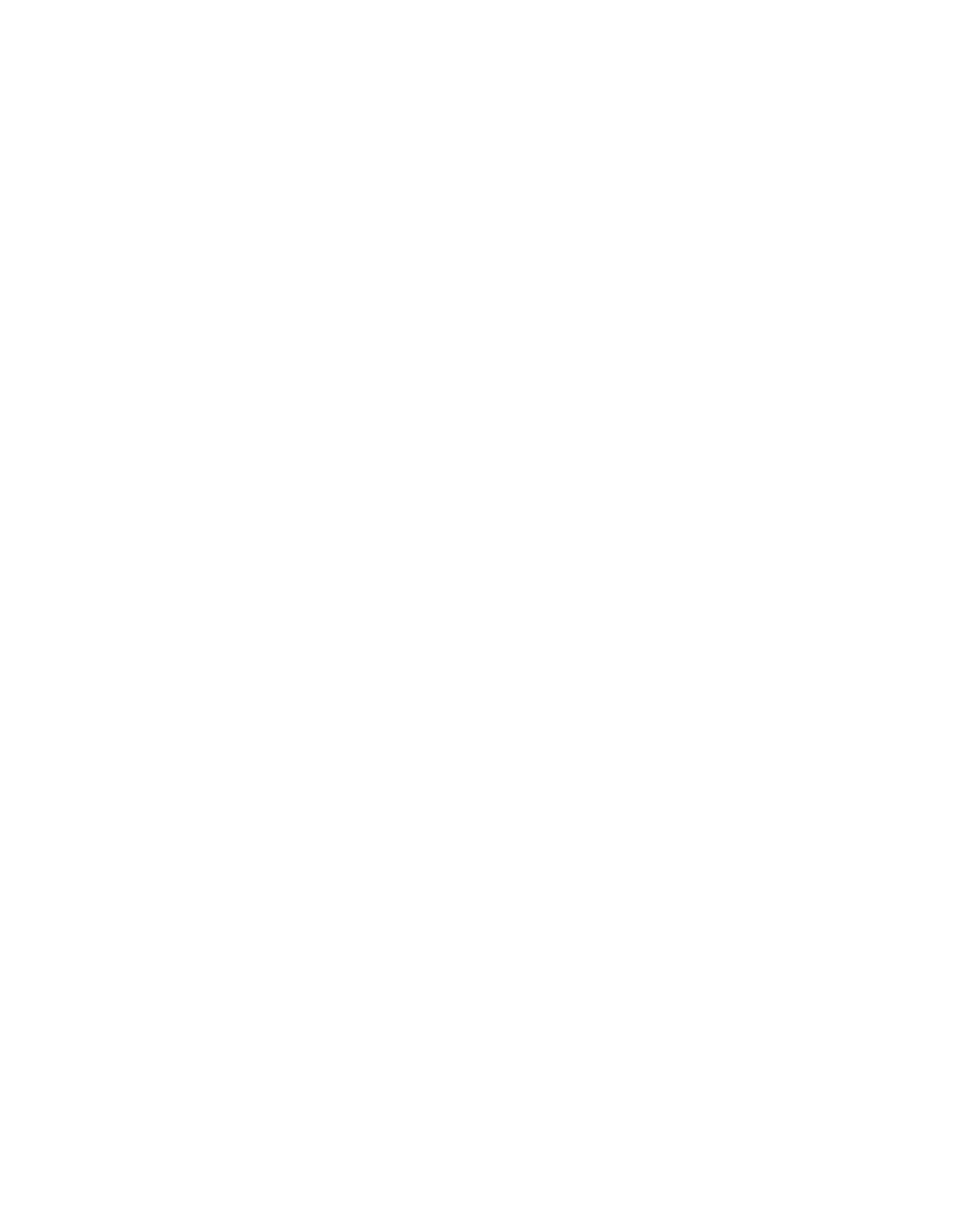# **A Safe, Efficient Object Database Interface Using Batched Futures**

**by**

### **Phillip Lee Bogle**

### **Abstract**

For many systems such as operating systems and databases it is important to run client code in a separate protection domain so that it cannot interfere with the correct operation of the system. Clients communicate with the server by making cross domain calls, but these are expensive, often costing substantially more than running the call itself. This thesis describes a new mechanism called batched futures that transparently batches client calls so that domain crossings happen less often, thus substantially reducing the cost. This thesis also presents performance results showing the benefits of the mechanism on various benchmarks. Batched futures are described in a context in which they are particularly applicable and useful: the client interface to Thor, a new object-oriented database. A secondary contribution of this thesis is the description of this safe, languageindependent client interface to Thor.

Thesis Supervisor: Barbara H. Liskov Title: N.E.C. Professor of Software Science and Engineering

**Keywords:** futures, batching, protection domains, cross-domain calls, remote procedure calls, RPC, distributed systems, context switch overhead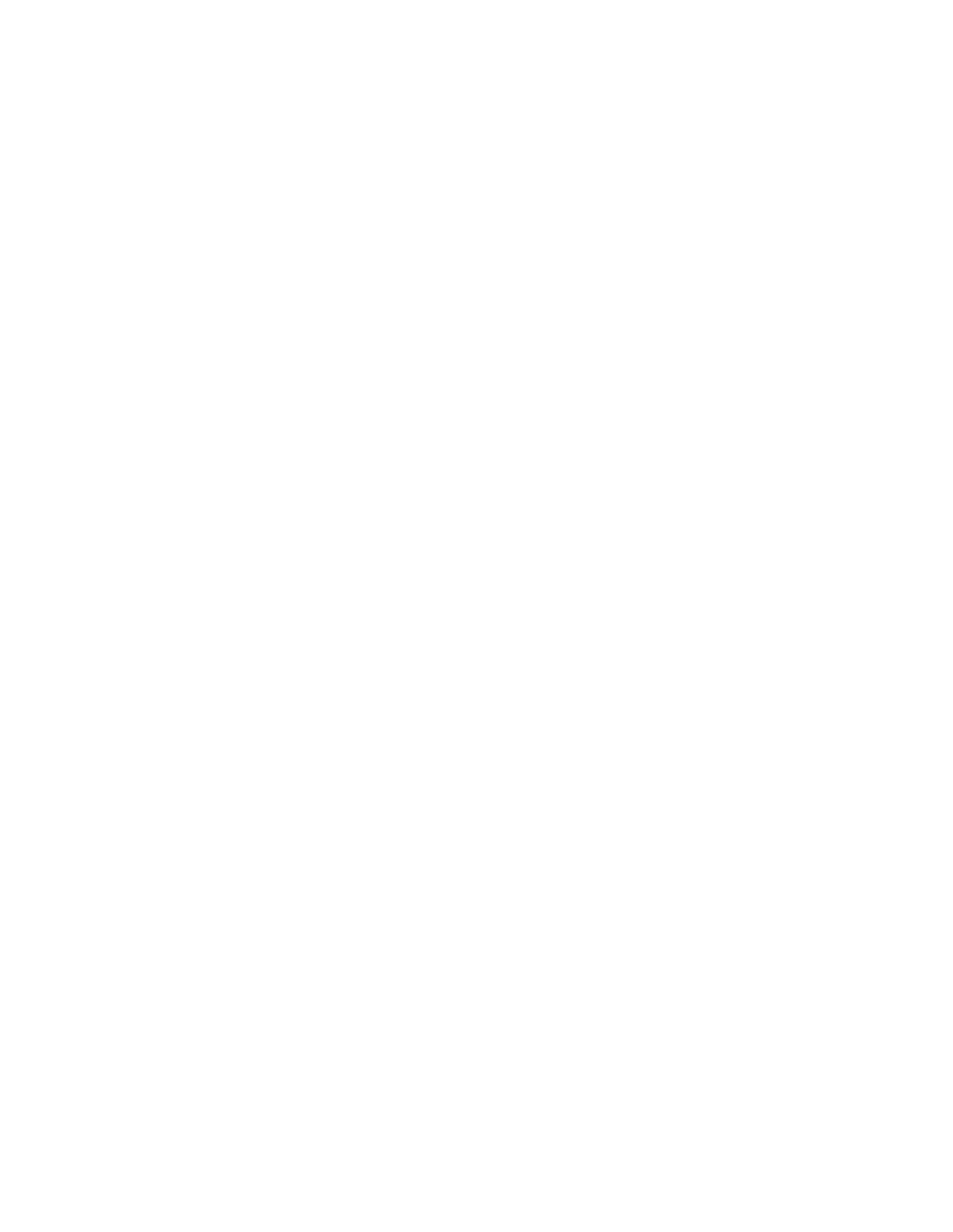### **Acknowledgments**

I am indebted to many people for their input and assistance in this thesis.

Barbara Liskov, my thesis supervisor, who directed me in a promising research direction, made numerous helpful suggestions along the way, and helped me structure my ideas clearly in the form seen here. I owe her a debt of gratitude not only for supervising this thesis but also for her lessons in how to conduct and present research. Any errors exist in spite of her.

My office-mates, Atul Adya and Quinton Zondervan, who were ready at a moment's notice to discuss an idea, share their own research with me, or comment on one of the innumerable drafts of this thesis. They made office 526 an interesting and entertaining place to be.

To Mark Day, for introducing me to the Programming Methodology group before I came to MIT and for introducing me to Thor when I joined the group, and to him and all the other members of the Programming Methodology group for offering invaluable feedback on the thesis: Andrew Myers, Sanjay Ghemawat, Robert Gruber, Deborah Hwang, Liuba Shrira, Paul Johnson, and Dorothy Curtis. Thanks also to James O'Toole and Kavita Baala for their input.

To my parents and my parents-in-law in Seattle and Bangkok, and my extended family around the world, for their continued guidance and encouragement.

Finally, a special thanks to Manjari Wijenaike, my wife, for the fresh perspectives, support, and friendship she has always provided.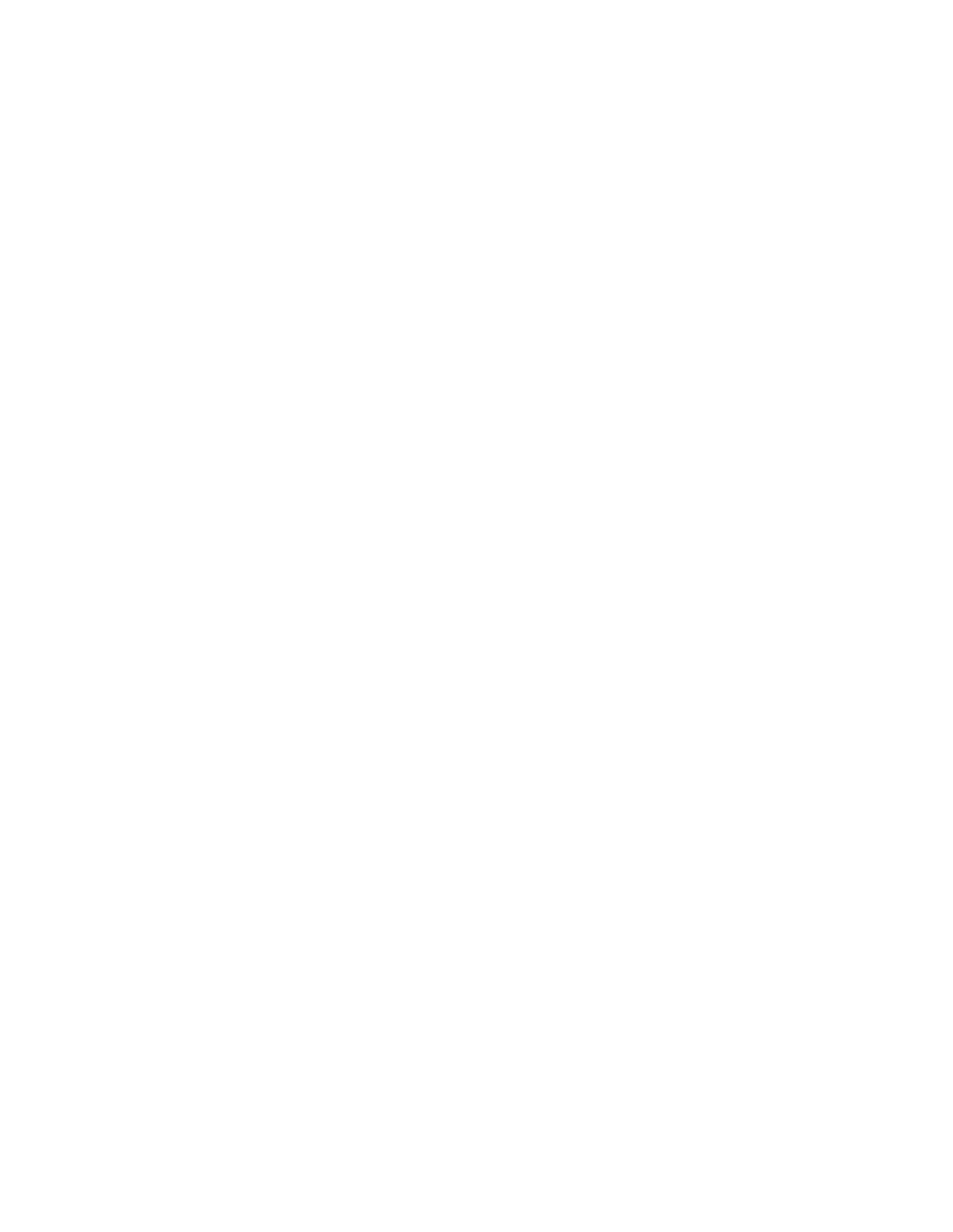### **Contents**

| 1. Introduction                   | 13  |
|-----------------------------------|-----|
|                                   |     |
|                                   |     |
| 2. Object-Oriented Database Model | 19  |
|                                   |     |
|                                   |     |
|                                   |     |
| 3. Thor Client Interface          | 23  |
|                                   |     |
|                                   |     |
|                                   |     |
|                                   |     |
|                                   |     |
|                                   |     |
|                                   |     |
|                                   |     |
|                                   |     |
|                                   |     |
|                                   | .32 |
| 4. Veneers                        | 35  |
|                                   |     |
|                                   |     |
|                                   |     |
|                                   |     |
|                                   |     |
|                                   |     |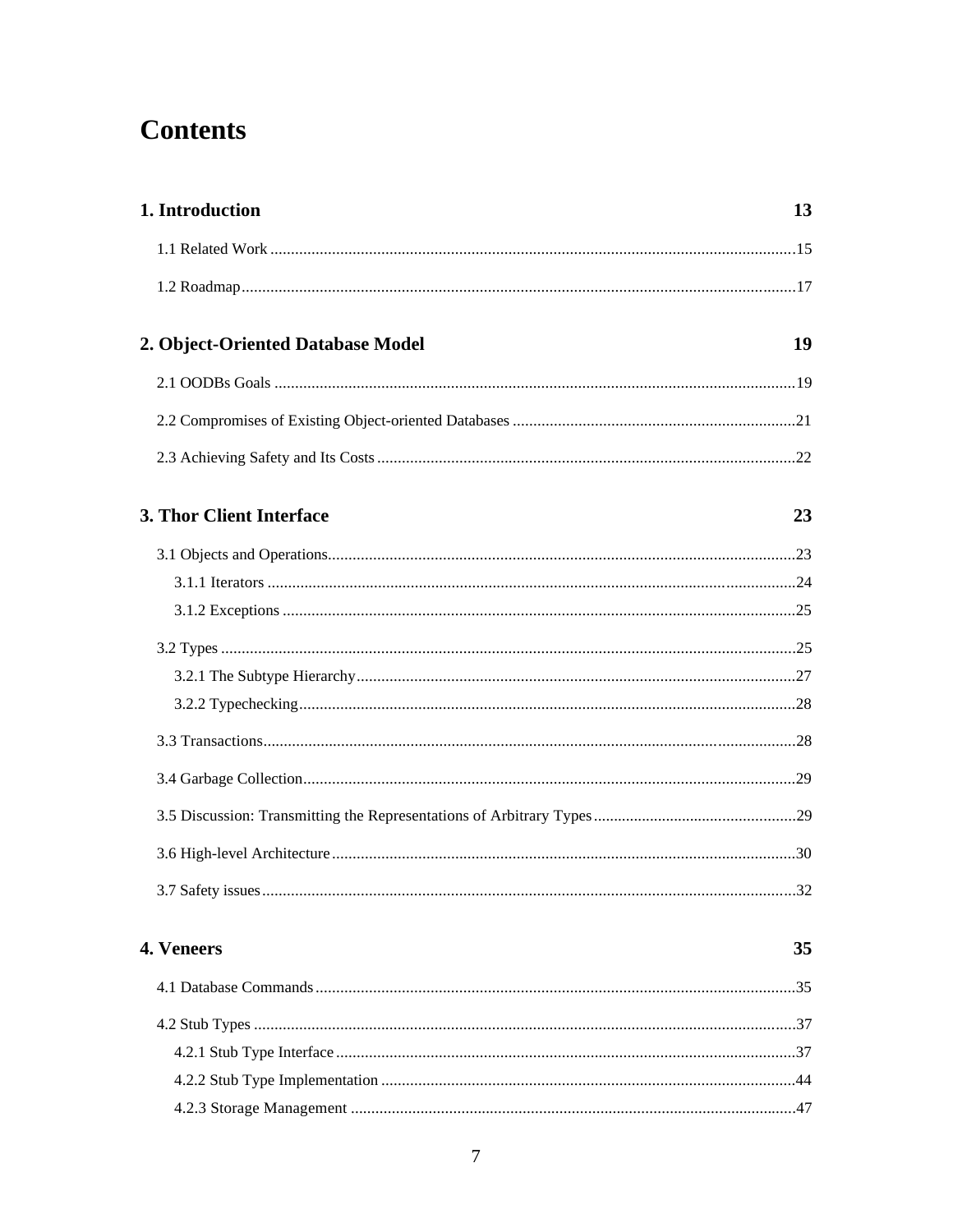| <b>5. Batched Futures</b>           | 59 |
|-------------------------------------|----|
|                                     |    |
|                                     |    |
|                                     |    |
|                                     |    |
|                                     |    |
|                                     |    |
|                                     |    |
|                                     |    |
|                                     |    |
|                                     |    |
| <b>6. Experimental Results</b>      | 71 |
|                                     |    |
| 6.2 Measured Performance: Best Case | 72 |
|                                     |    |
| 7. Extensions                       | 79 |
|                                     |    |
|                                     |    |
|                                     |    |
|                                     |    |
|                                     |    |
|                                     |    |
|                                     |    |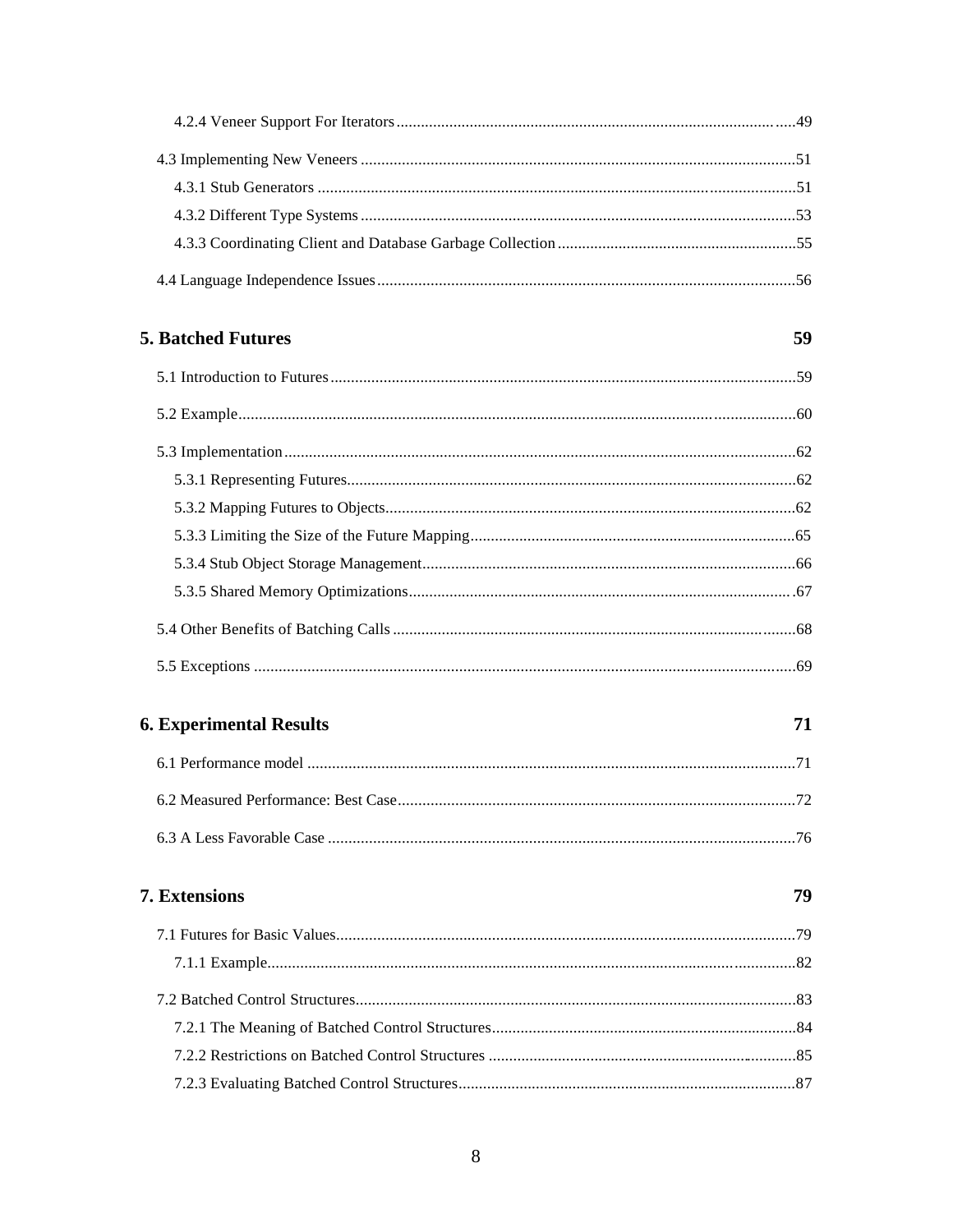### **8. Conclusions and Future Work 91 <b>91**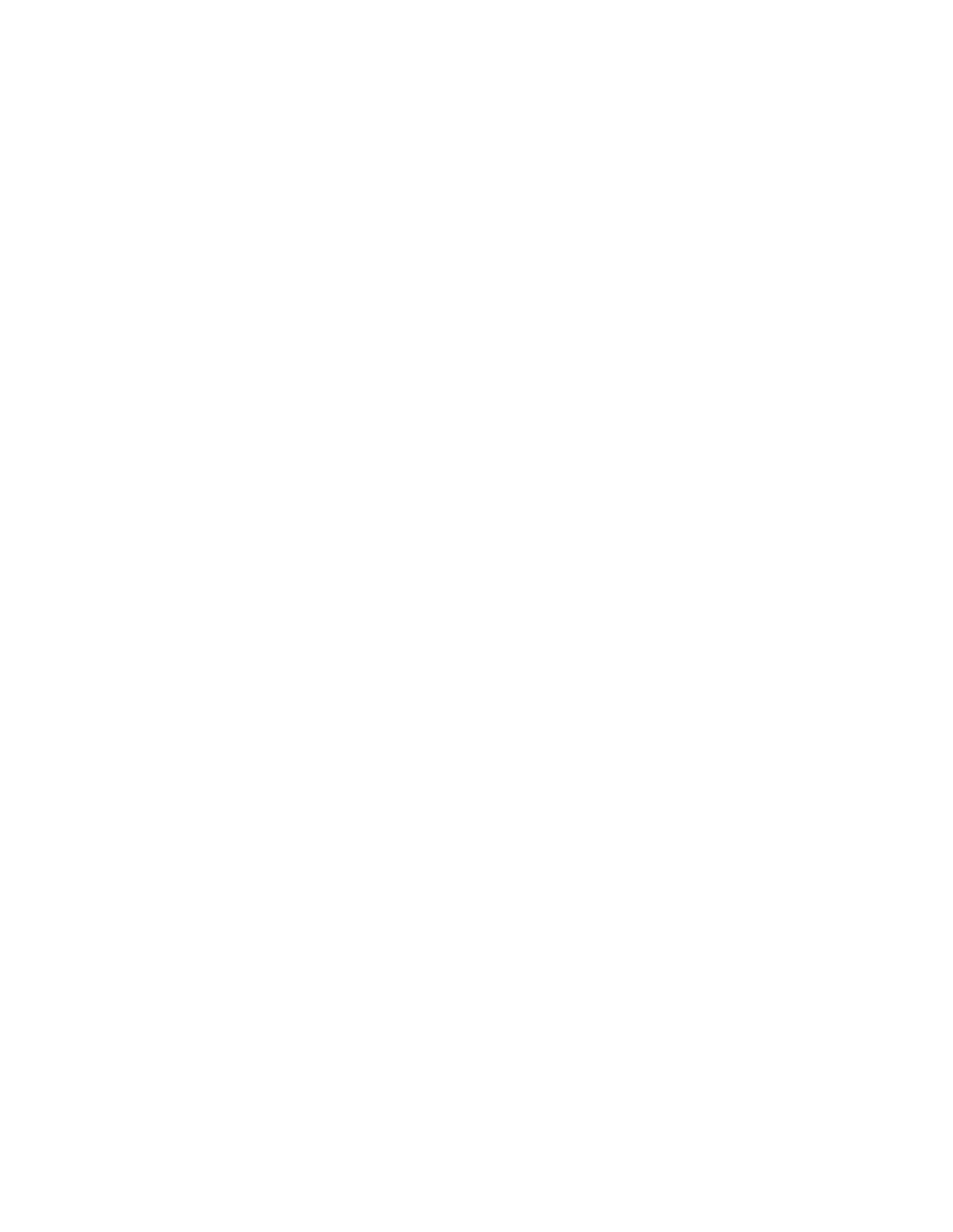# **Table of Figures**

| Figure 3-1: Example Type Interface                              | 26 |
|-----------------------------------------------------------------|----|
| Figure 3-2: Subtyping                                           | 27 |
| Figure 3-3: Thor Architecture                                   | 31 |
| Figure 4-1: Database Commands                                   | 36 |
| Figure 4-2: Type Interface in Theta                             | 38 |
| Figure 4-3: Stub Type Interface in $C++$                        | 38 |
| Figure 4-4: Example Client Routine                              | 39 |
| Figure 4-5: Basic Exception Handling                            | 43 |
| Figure 4-6: Stub object Exception Handling                      | 44 |
| Figure 4-7: Object Representation                               | 45 |
| Figure 4-8: Cross-Domain Method Calls                           | 46 |
| Figure 4-9: Example Stub Function                               | 46 |
| Figure 4-10: Smart Pointer Implementation                       | 49 |
| Figure 4-11: C++ Stub Function Skeleton                         | 52 |
| Figure 4-12: Lisp Stub Function Skeleton                        | 53 |
| Figure 5-1: Batching interrelated calls using futures           | 61 |
| Figure 5-2: Representing Futures                                | 62 |
| Figure 5-3: Returning Futures                                   | 63 |
| Figure 5-4: Mapping Futures to Objects                          | 64 |
| Figure 5-5: Remapping Futures                                   | 66 |
| Figure 6-1: Values of $t_c$ and $t_d$ for some systems          | 73 |
| Figure 6-2: Best Case Performance— Simple IPC                   | 75 |
| Figure 6-3: Best Case Performance— Thor, Local                  | 75 |
| Figure 6-4: Best Case Performance— Thor, Remote                 | 75 |
| Figure 6-5: OO7 Traversal Performance                           | 77 |
| Figure 7-1: Client Control Structures                           | 83 |
| Figure 7-2: Batched Iterator and Conditional Control Structures | 84 |
| Figure 7-3: Batched Calls and Control Structures                | 85 |
| Figure 7-4: The Assign-Once Restriction                         | 86 |
| Figure 7-5: Batched Depth First Traversal                       | 87 |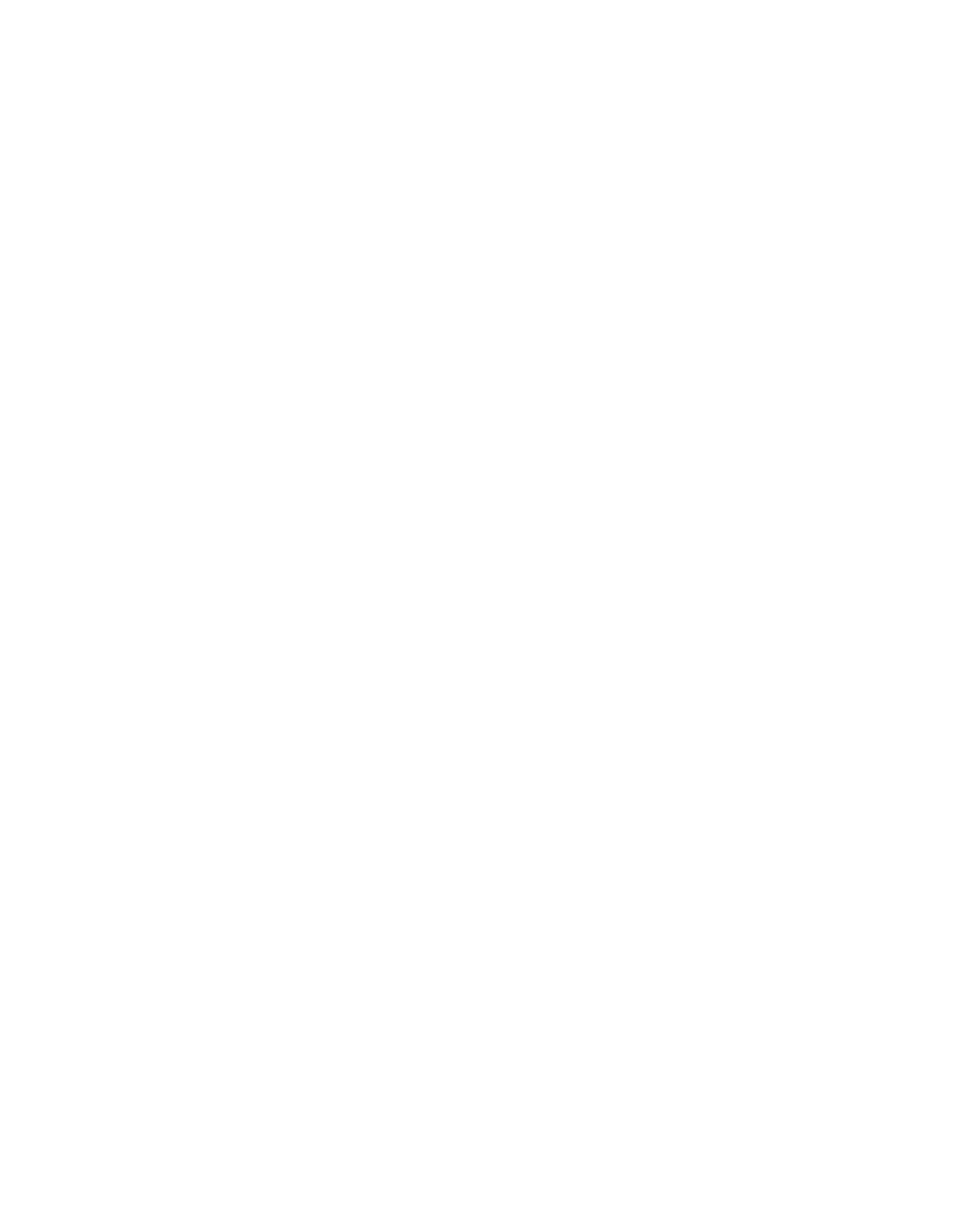### **Chapter 1.**

# Introduction

An important problem in the design of client-server systems is the tension that exists between safety, performance, and clean interface design. Many systems would ideally be structured as distinct subsystems, each running in its own protection domain and communicating with other subsystems via fine-grained calls. Protection domains are desirable because they prevent an ill-behaved client from corrupting data structures, reading private information, or otherwise interfering with the correct operation of servers, increasing the modularity, security, and debuggability of the system.

Unfortunately, there is a significant performance penalty associated with crossing protection domain boundaries (for example, the context switch overhead in Unix). Even the best cross-domain call implementations are many tens of times slower than direct calls [Bershad 90]. Crossing a protection boundary on every call is prohibitively expensive for lightweight operations, because much more time is spent crossing protection domains than getting work done. The overhead becomes another order of magnitude worse when the communicating subsystems run on different machines and communicate over a network. The problem is not likely to disappear with advances in software and hardware technology: context-dependent optimizations in hardware such as superscalar processors, pipelining, and caching make domain crossings all the more expensive, while increasingly complex software systems make them all the more important.

This thesis presents a general mechanism, called batched futures, for reducing the cost of cross-domain calls. The basic idea is that certain calls are not performed at the point the client requests them, but are instead deferred until the client actually needs the value of a result. By that time a number of deferred calls have accumulated and are sent all at once, in a "batch." In this way we can turn N domain crossings into one, and user code runs faster as a result. Our mechanism makes the batching essentially transparent to client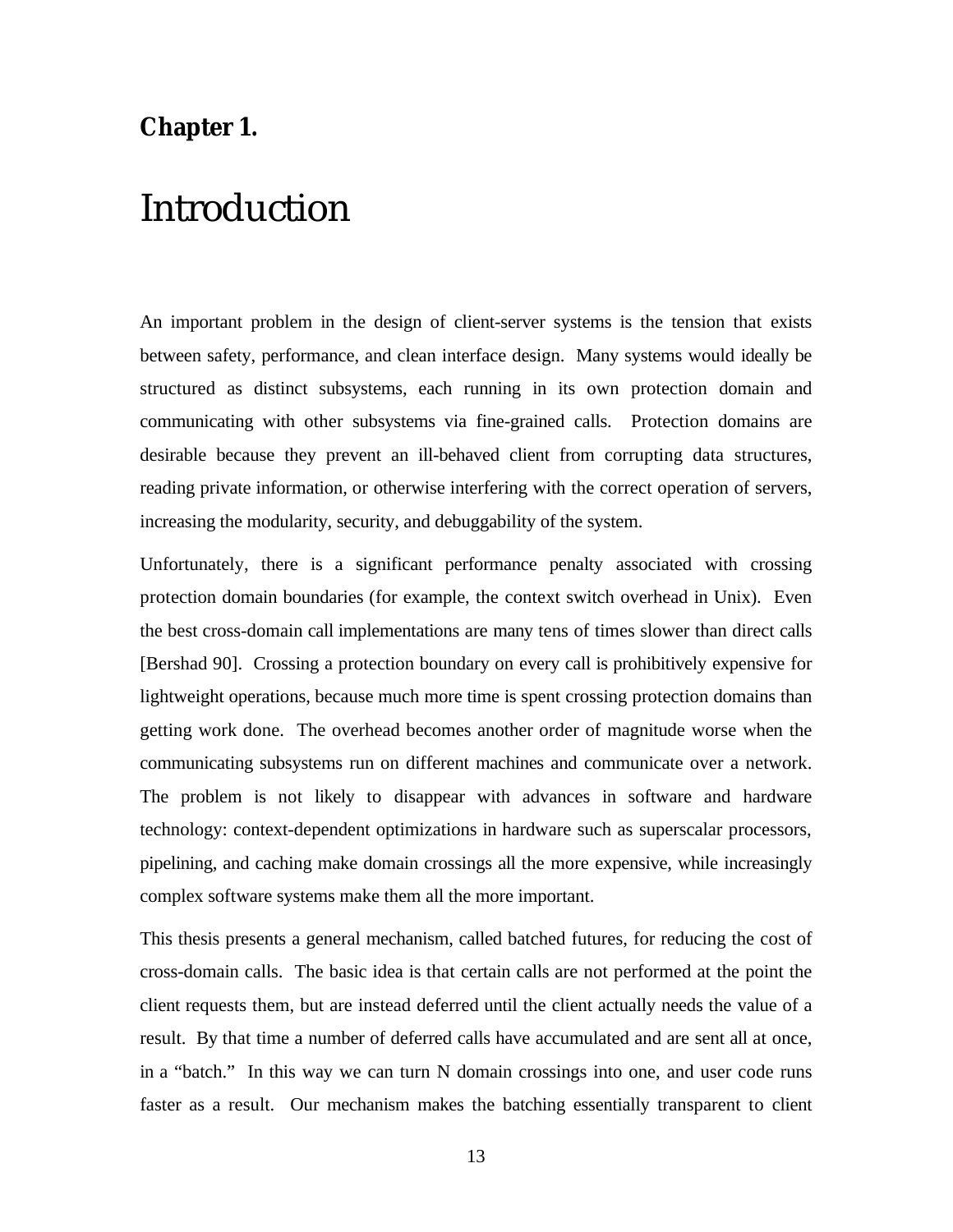applications and allows later calls to make use of the results of earlier calls. In addition, it can be used when the client and server run on the same machine or different machines.

For batched futures to be useful, the client and server should be separated by a boundary that it is expensive (but possible) to cross, and that crossing should have a significant cost component independent of the amount of data being transferred between the domains. For example, in Unix, processes can communicate with other processes using IPC (interprocess communication) mechanisms such as sockets or shared memory, but must pay the penalty of a context switch on each communication. Other systems might use even heavier-weight protection boundaries, such as running the client program on a separate machine and communicating with it over a network.

Batched futures are particularly useful for interacting with object-oriented database systems (OODBS). In principle, an OODB combines the rich object model of a modern programming language with the language independence, persistence, and secure sharing of a traditional database. In practice, most OODBS fail to achieve one or more of these goals. In the interests of performance, they sacrifice safety— running clients in the same protection domain as the data and giving them unrestricted access to the representations of objects in the database— and/or language independence, supporting only a single client language.

Thor is a new database that aims to reconcile the goals of safety and performance. This thesis presents a client interface design for Thor that allows safe sharing of database objects by applications written in virtually any client language. Because this design places clients in a separate protection domain from the database, each interaction between the client and the database incurs the overhead of a cross-domain call. We then show how batched futures can be used to help reduce the overhead of cross-domain calls, increasing performance without sacrificing safety.

### **1.1 Related Work**

A great deal of work has been done on reducing the costs of transferring control between protection domains, for example, Bershad's work on lightweight remote procedure calls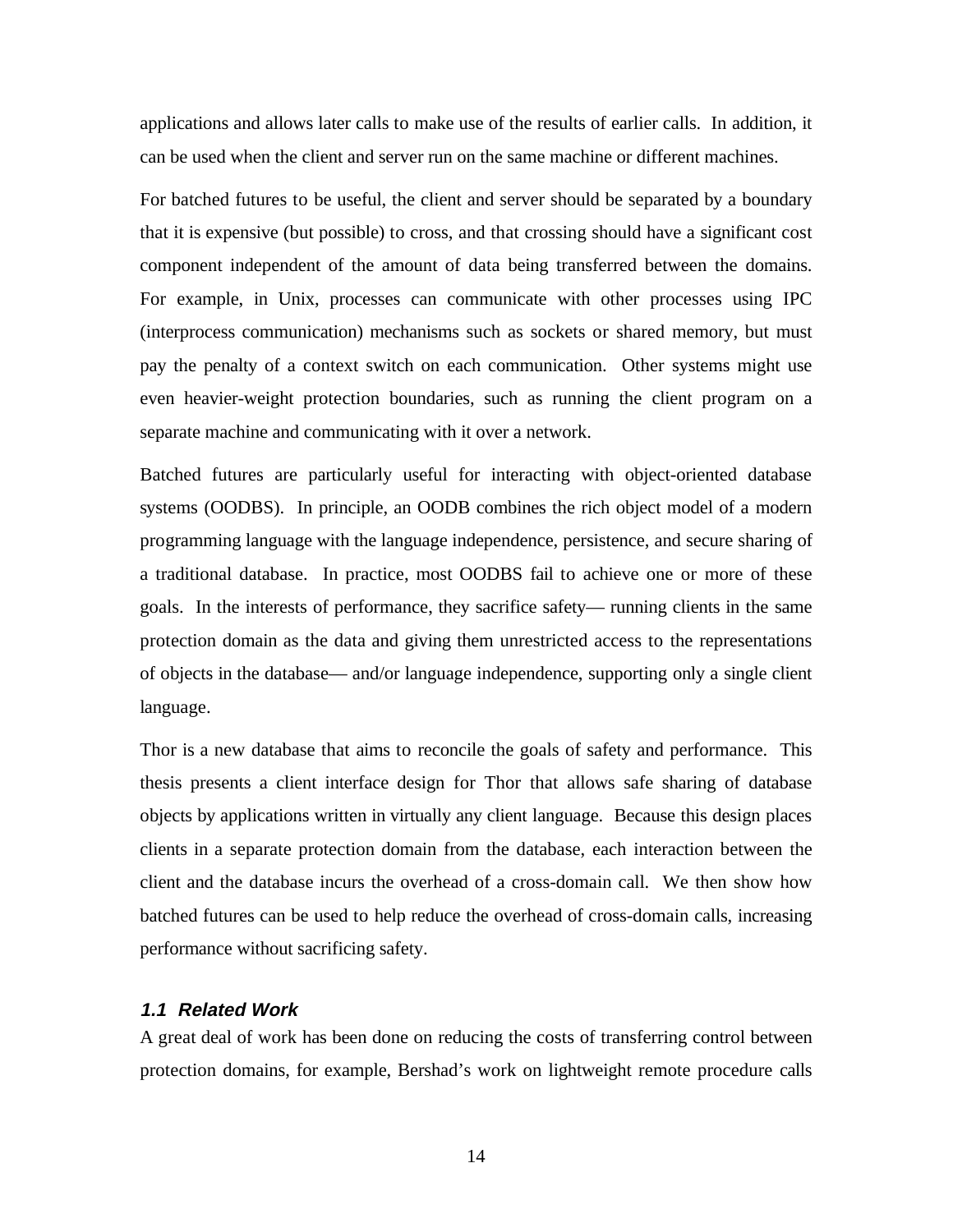[Bershad 90]. Such work has made significant progress, but despite intensive effort has not succeeded in eliminating domain-crossing overhead. Our approach is complementary to these approaches in the sense that it amortizes the remaining overhead by reducing the number of crossings.

Several past systems have taken advantage of batching to reduce domain-crossing overhead, for example Mercury call streams [Liskov 88b] and the X window system [Getty 90]. However, past systems have failed to deal adequately with the question of what to return to the client in place of the actual return value. X opts for the rather draconian solution of disallowing return values for batched calls. Under Mercury, the client receives a promise for the eventual result of the call, which at a later point it can explicitly claim to obtain the actual value. However, a promise is an inferior substitute for the actual result, because it cannot be used an argument to another remote call. Our approach improves on these past approaches both in its transparency to users and in its ability to batch interrelated calls.

Futures were introduced in the parallel programming language Multilisp [Halstead 85]. However, they were used there to mask caller-callee parallelism on a multiprocessor system, rather than to batch calls in a serial system, as our scheme does. Because parallel futures introduce unrestricted concurrency, they can change the semantics of the client program, which is never the case with batched futures. Used unwisely, they can also increase the running time of a program, because of the overhead of the parallel fork and the additional tag checks required to check for futures, whereas batched futures never increase client running time. In a parallel system, a future might occur anywhere a basic value is expected, so the tag checks for futures "infect" the entire system. In our system, it is always the case that a future is evaluated by the time it is needed, eliminating the need for tag checks throughout the system.

Barrera has independently developed a scheme that seems closely related to ours in [Barrera 93]. However, the two page workshop paper describing his scheme fails to deal with a number of important issues including: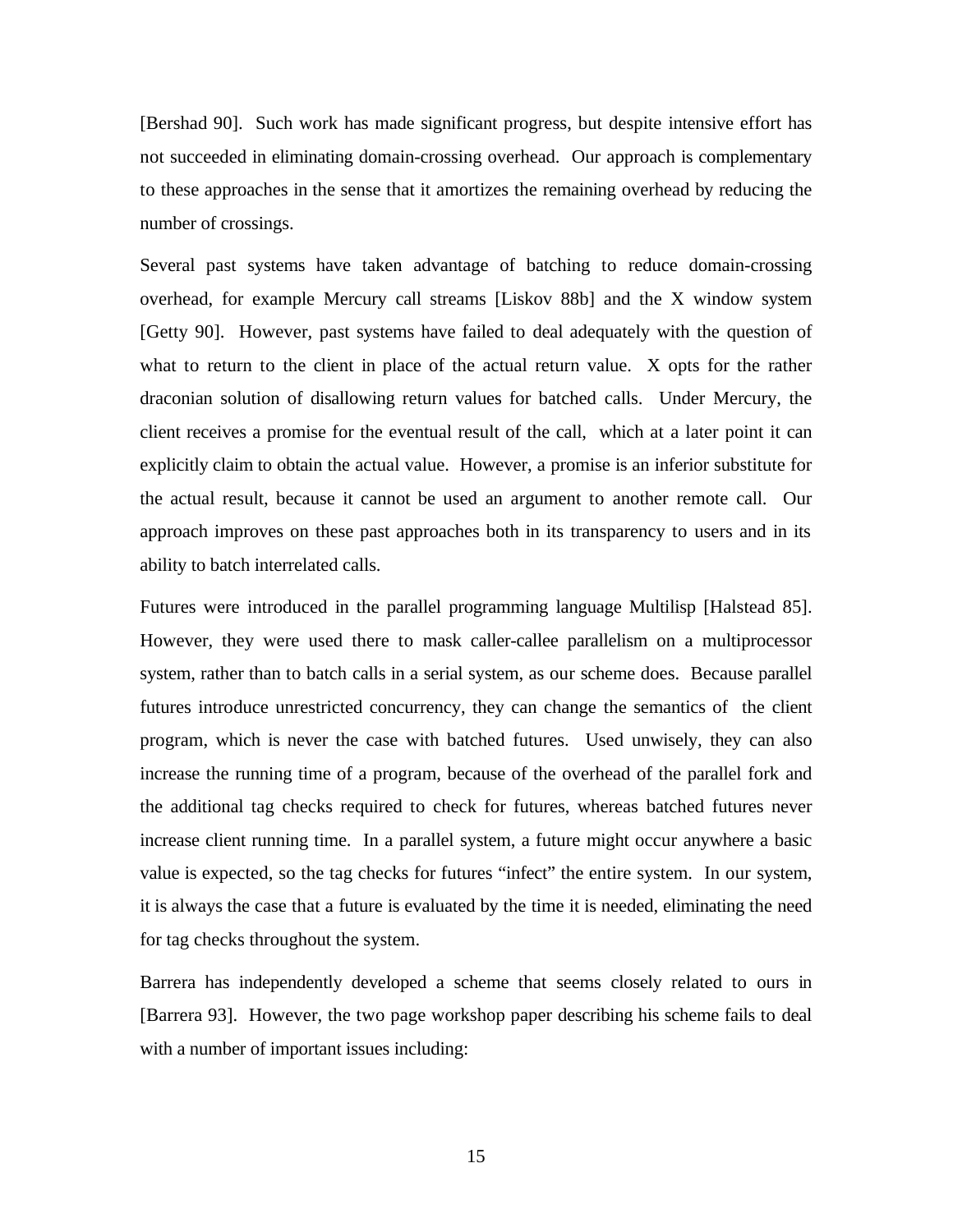- *space efficiency* the design seems to require that the system maintain an arbitrarily large mapping for an indefinite period of time.
- *time efficiency* the design has an  $O(n^2)$  copying overhead for a batch of *n* calls
- *type safety* the paper describes the results of batched calls as promises, which are a distinct type from normal values, but says that they can be passed as arguments as if they were normal values, which implies they have the same type as normal values. This apparent contradiction is not resolved.
- *performance results* the results given are too sketchy to be useful; the paper gives no indication of the degree of batching required to obtain the claimed results.

This thesis attempts to provide answers to each of these questions.

Software-based fault isolation [Wahbe 93] is a scheme for inserting software bounds checks into untrusted client code to ensure that it does not access data outside of its own region of memory, thereby allowing it to run safely in the same protection domain as the database. Unlike our scheme, software-based fault isolation adds overheads to the client code even when the code is not communicating with the database; however, these overheads are small and software-based fault isolation is likely to outperform our scheme for clients that interact frequently with a server. The major disadvantage of the scheme relative to ours is that it requires modifications to the compiler or a sophisticated binary patcher, which the authors admit is difficult if not impossible to write for arbitrary, unannotated binaries. (The authors do suggest that by adding additional information to the object file format, the binary patching problem becomes feasible. However, this just transfers the necessary modifications from the compiler on to the linker, which is not necessarily any less of a difficulty if all that is available is the linked binary.) Softwarebased fault isolation is therefore more difficult to implement and, in a practical sense, less portable than our scheme, which can easily be implemented for essential any programming language without compiler modifications. Also, software-based fault isolation is obviously not applicable if the two domains are actually running on separate machines, whereas our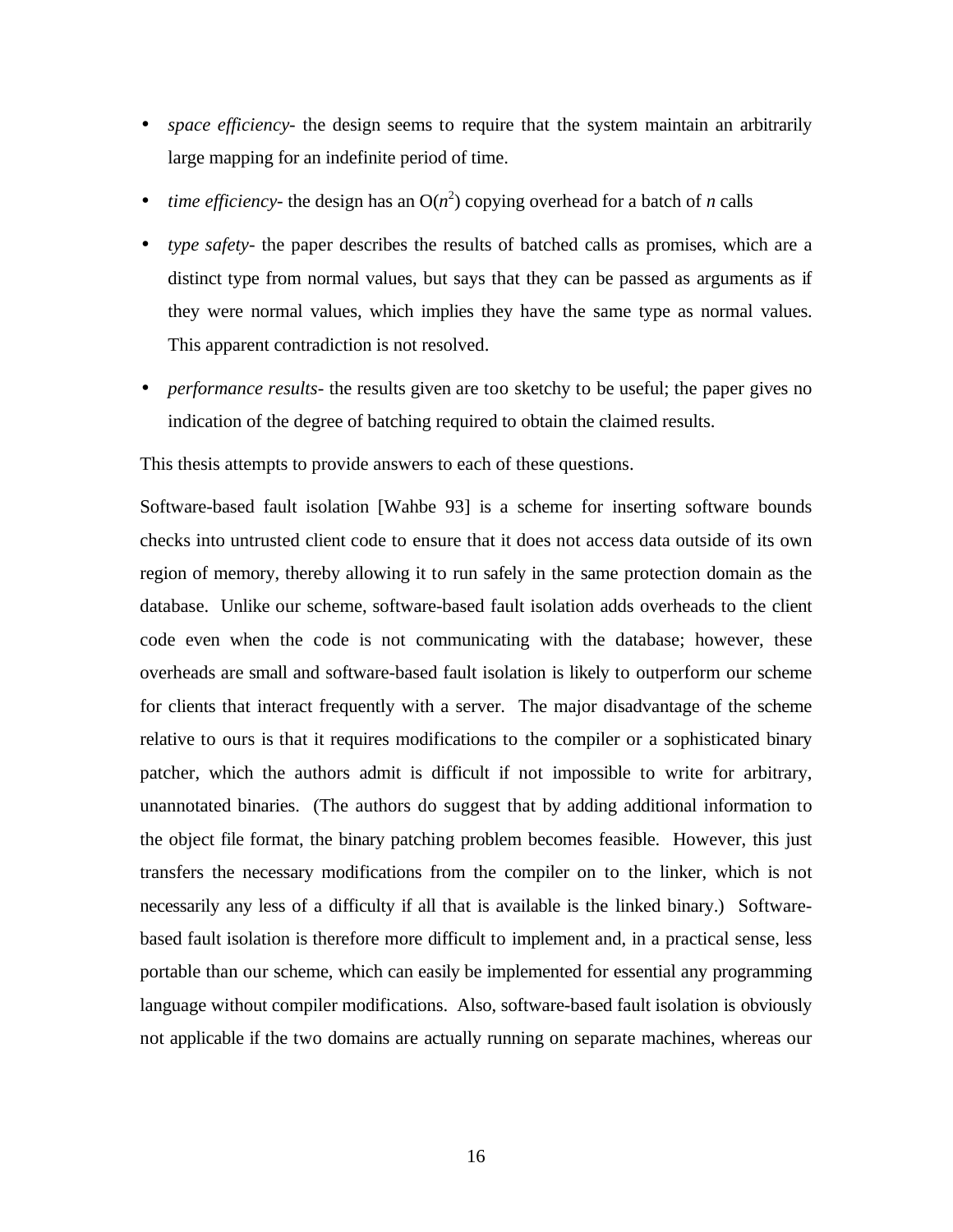scheme is. In fact, our scheme yields the greatest benefits in just that situation, in which the domain crossing overhead is largest.

### **1.2 Roadmap**

The remainder of this thesis is organized as follows.

- **Chapter 2:** Motivates the need for batched futures by describing object-oriented databases and the safety compromises that past databases have made to get good performance.
- **Chapter 3**: Describes the client view of the Thor database. Clients see Thor as a universe of persistent, encapsulated, strongly-typed objects. Atomic transactions ensure database integrity in spite of system failures and concurrent access. Garbage collection automatically deallocates objects that are no longer in use.
- **Chapter 4:** Describes a client interface design, called a veneer, that provides the full power of Thor to an arbitrary client language without compromising safety. The essential features of the model are a separate protection domain for clients and a representation for object references that conceals the actual object representation.
- **Chapter 5:** Explains the main contribution of this thesis, batched futures, and their implementation in the context of Thor. Batched futures require simple generalizations of the client object representation and data structures already maintained by the database.
- **Chapter 6:** Presents a performance model and the results of performance experiments from three systems: (1) a lightweight IPC system, (2) Thor in its standard configuration, and (3) Thor with the client running remotely. We find that batched futures yield performance increases up to 10 times if high batching factors can be obtained. Even under worst-case conditions in which only low batching factors can be achieved, we still measure performance increases of over 1.7 times.
- **Chapter 7:** Adds several extensions to the basic batched futures model that increase the amount of batching that is possible. One extension allows futures to be used for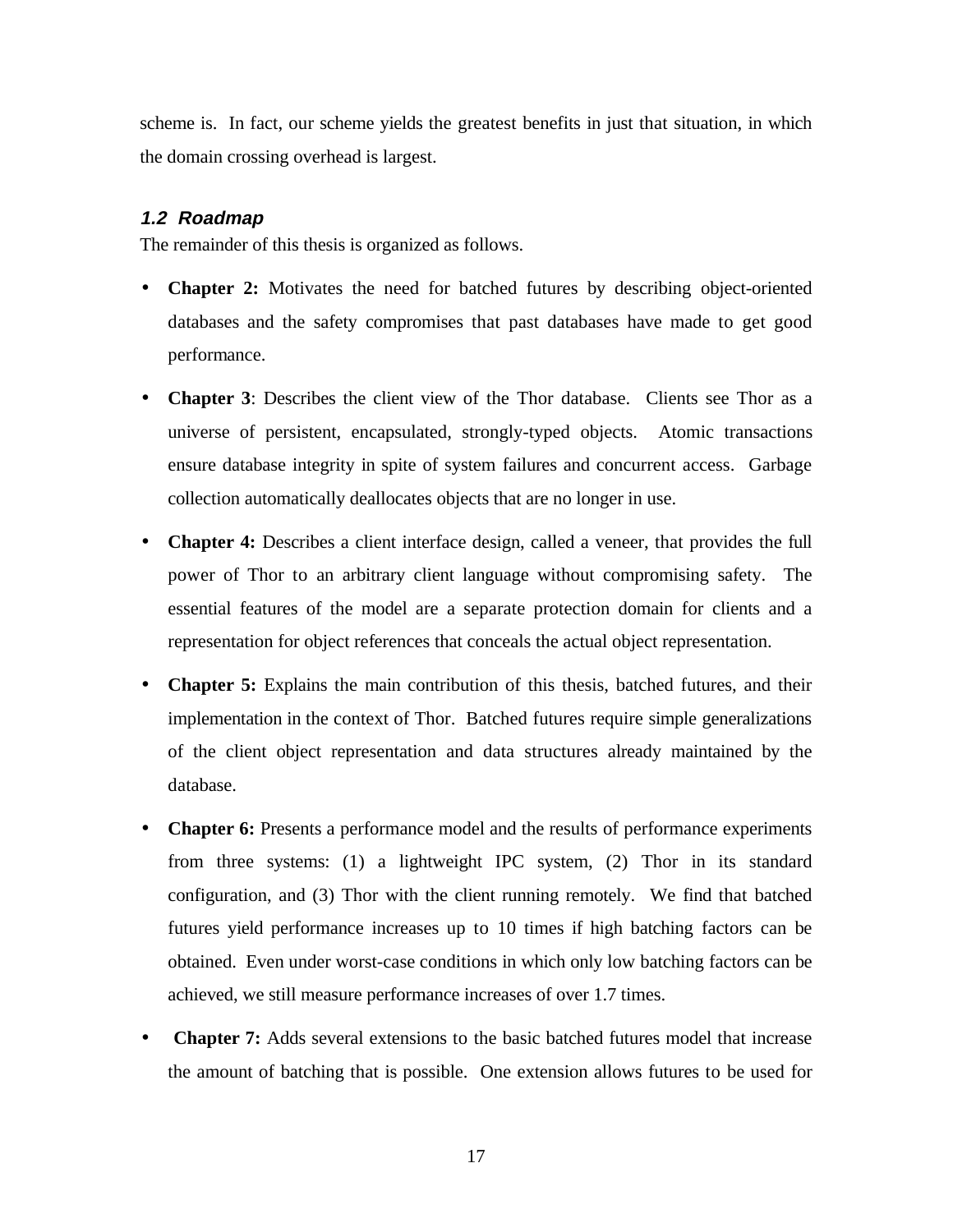calls that return basic values as well as those that return Thor objects. Another allows simple control structures to be batched along with calls.

• **Chapter 8:** Gives our conclusions and discusses several areas for future research.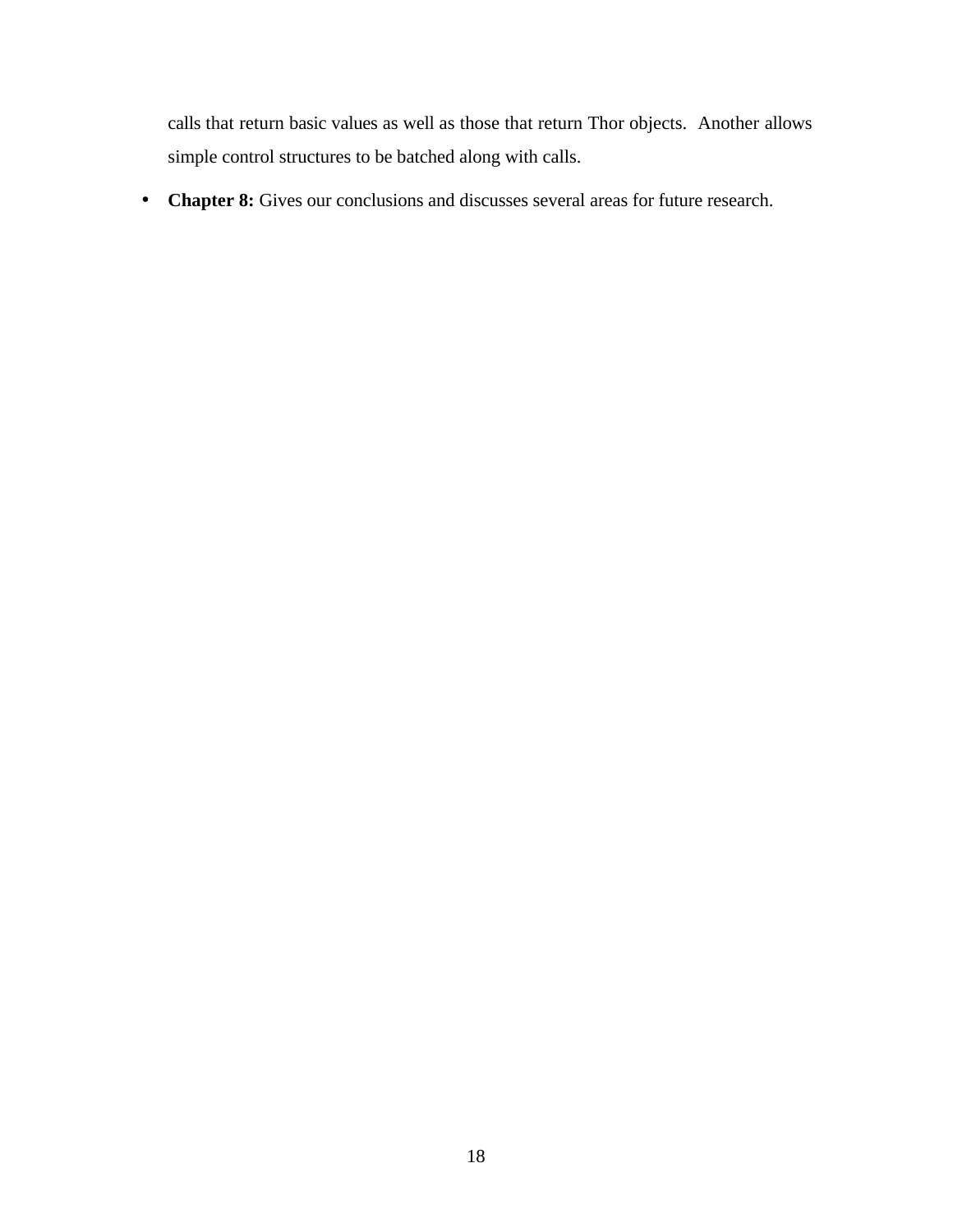### **Chapter 2.**

# Object-Oriented Database Model

In this section, we discuss some of the goals of object-oriented databases, in particular those of the Thor system, and why the safety provided by protection domains plays an important role in satisfying those goals

### **2.1 OODBs Goals**

Object-oriented databases (OODBS) are intended to provide a level of storage more closely matched to the needs and semantics of modern applications than that provided by traditional filesystems and relational databases. In principle, they incorporate a number of features from object-oriented programming languages, while retaining the best features of traditional databases.

One important advantage over traditional databases is the ability to store object operations, implemented in a powerful programming language, as well as the objects themselves. This allows objects to be *encapsulated*, that is, accessed only through a predefined set of operations (methods) rather than by directly modifying their representation. For example, an object-oriented database could support a balanced tree type, with operations that maintain the invariant that the tree object is balanced. Encapsulation allows the database implementer to ensure that the database correctly captures the objects' semantics, and that clients do not accidentally overwrite objects by directly modifying their representations. As a result, objects entrusted to the database are less likely to be corrupted by the client applications that share them.

Another advantage is that an OODB directly supports pointers between objects, allowing it to capture the interrelationships in a network of objects. Relational databases, in contrast, force applications to "flatten" the network into a linear collection of records, and simulate pointers using objects IDs and associative lookups. Such translations are harmful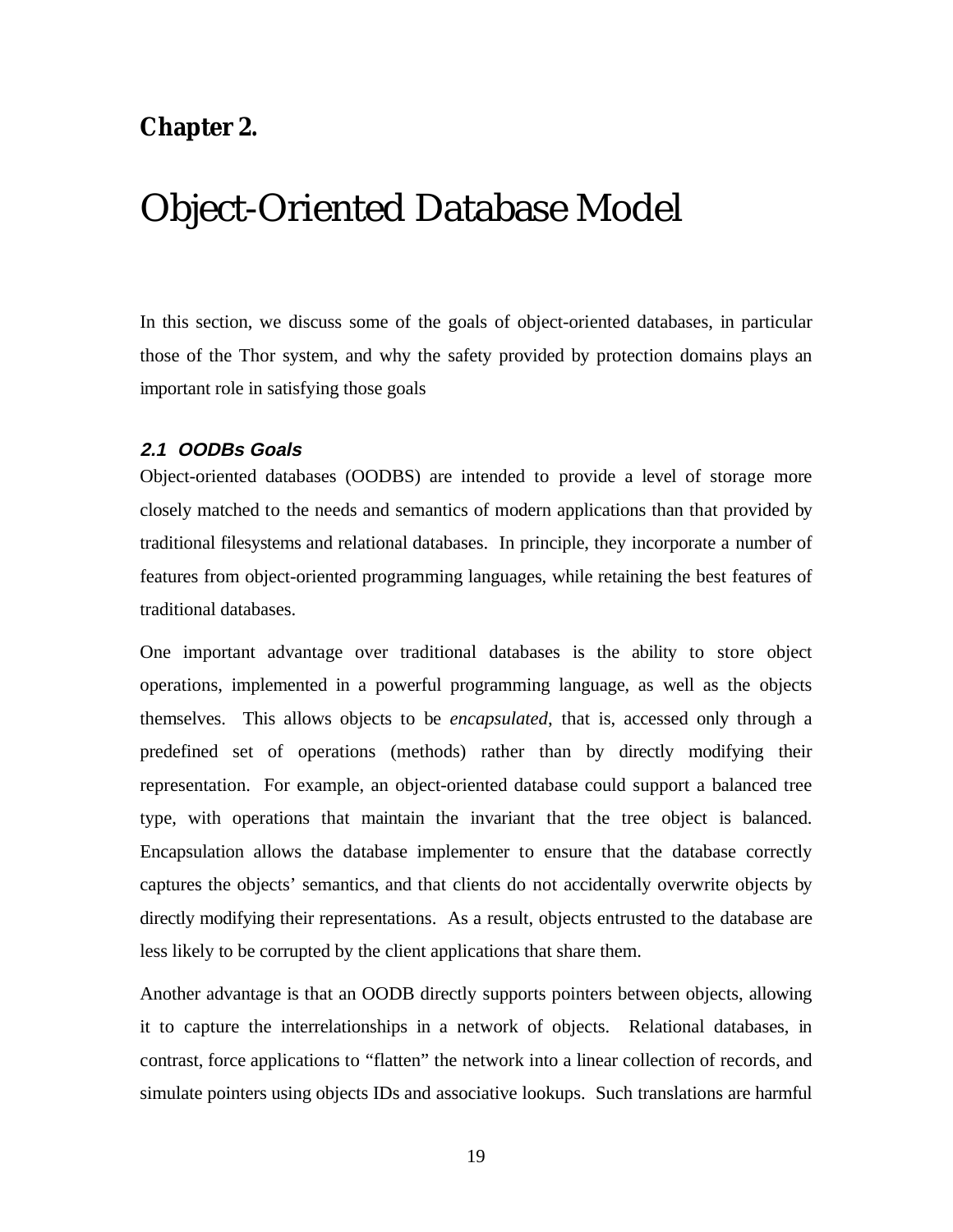to performance, inconvenient, and error-prone: the translation into the database might not be correct, or when the information is accessed it could easily be misinterpreted. In addition, because a relational database cannot tell the difference between an object ID and, say, a part count, it cannot perform useful tasks that depend upon following object references (for example, garbage collection and prefetching.)

Finally, an OODB supports a hierarchy of types and subtypes. The type hierarchy describes common behavior among a set of related types, facilitates code reuse, and simplifies reasoning about code. In contrast, most traditional databases only support a fixed set of basic field types arranged into records.

At the same time, the ideal OODB maintains the best features of traditional databases. In particular, the data in an object-oriented database should be *safely* shareable between client applications written in many different languages. We want to extend the full benefits of the database and object-oriented programming to any client language, even specialized languages with fixed type and data models such as Perl. Furthermore, we want that access to be safe, even if the client languages themselves are unsafe. Applications written in C++ and Lisp, for example, could both manipulate a shared set of objects, with the guarantee that neither one could violate encapsulation and corrupt objects.

An OODB also shields clients from many of the complexities of concurrency and system failure. It achieves these goals by allowing clients to group sets of related operations into transactions. Transactions are *atomic*: either all of the operations within that transaction take effect, or none of them do. They are also *serializable*: the effect of running a set of transactions is equivalent to running them in some serial order. In other words, the client does not need to worry about operations in its transaction being interleaved with those in another client's transaction. As long as each transaction leaves the database in a consistent state, the database will always remain in such a state regardless of crashes or concurrent access.

An object-oriented database is therefore more than a traditional database plus pointers and stored operations, because it adds also adds encapsulation, subtyping, automatic garbage collection, and so forth. Likewise, it is more than an object-oriented programming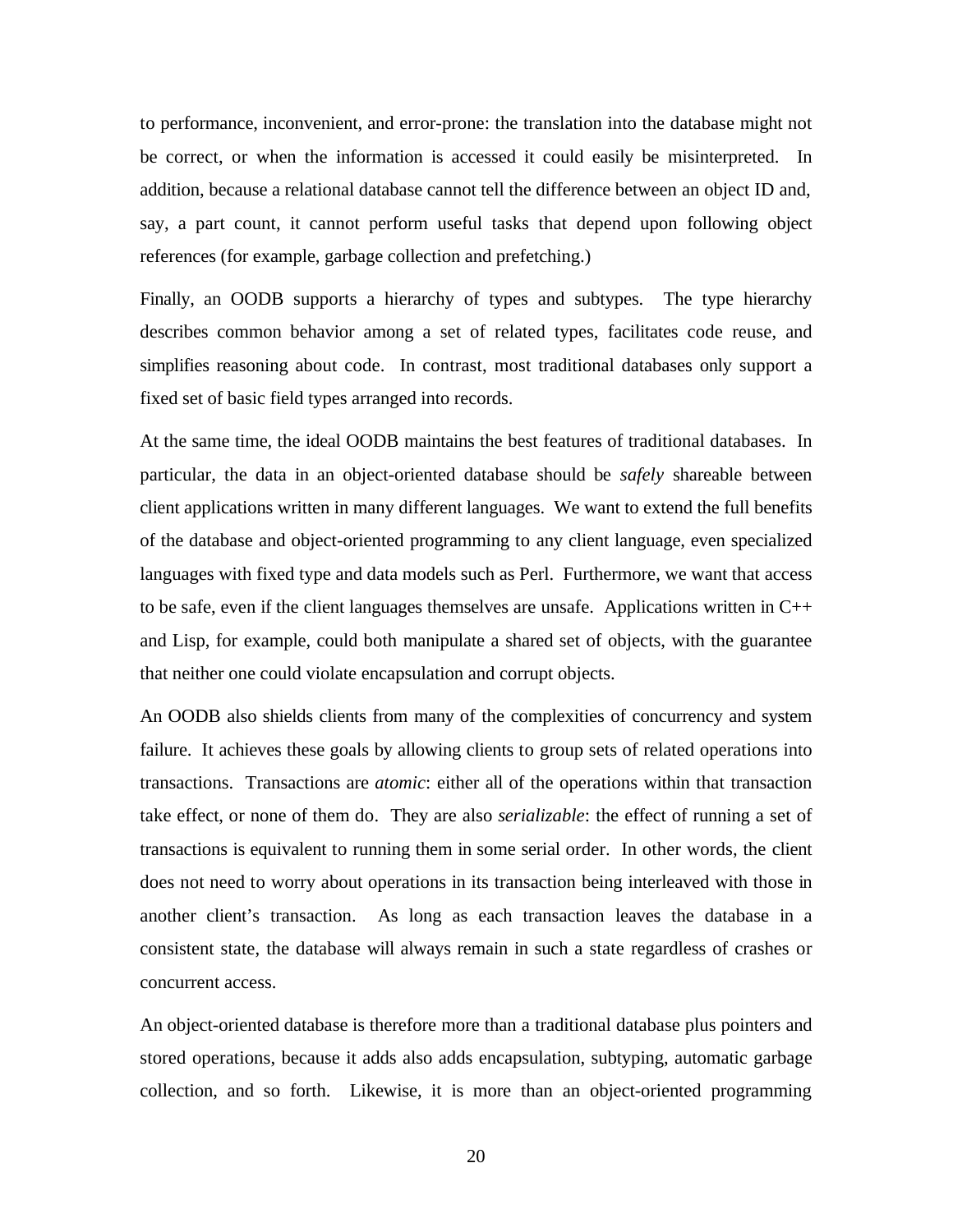language plus persistence, because of the safe, language-independent sharing inherited from its database lineage. This support for richly structured, persistent, and securely shareable data can allow OODBs to support new classes of distributed applications, a class that will grow in importance as computers being more ubiquitous, distributed, and interconnected.

### **2.2 Compromises of Existing Object-oriented Databases**

Unfortunately, most object-oriented databases compromise the OODB ideal by failing to provide either safety or heterogeneous access in their client interfaces

Safety requires that client applications cannot violate object encapsulation, whether by fair means or foul, even when written in unsafe client languages such as C++ that allow unrestricted reads and writes to arbitrary memory locations. Many systems, especially commercial systems such as Gemstone [Butterworth 91] and  $O_2$  [O Deux 91], sacrifice safety for performance by allowing clients direct access to object representations. (Databases expose representations in two ways: linking the client application directly into the database address space, or exporting copies of object representations into the client address space. Both options expose the clients to the danger we will describe here, although linking the client into the database is probably more dangerous.)

Such systems do not provide secure sharing since there is no way to guarantee that objects are used properly *(i.e.*, only by calling methods) while in user space. Languages such as C and C++ provide numerous loopholes that violate type safety and encapsulation, including pointer arithmetic, unrestricted typecasts, explicit deletion, untagged unions, *etc*. 1 When the object is returned to the database, its representation may have been replaced with garbage; the best the system can do is check that what comes back has the correct structure. (Surprisingly, despite the dangers, application programmers are willing to trust

 $\overline{a}$ 

<sup>&</sup>lt;sup>1</sup> There are other, more subtle flaws in the C++ type system. Even without using explicit mechanisms such as typecasts, the application programmer can write code that is not typesafe. For example, C++ falls into a well-known pitfall by declaring that *S*⊂*T* implies that *S*[ $\subset$ *T*[], where  $\subset$  represents the subtype relationship and *S*[] represents an array of *S*. This allows run-time type errors. For example, an *array of apples* could be passed as an *array of fruit*, since an apple is a fruit. But this allows an orange to be added to the array of apples, clearly a violation of type safety!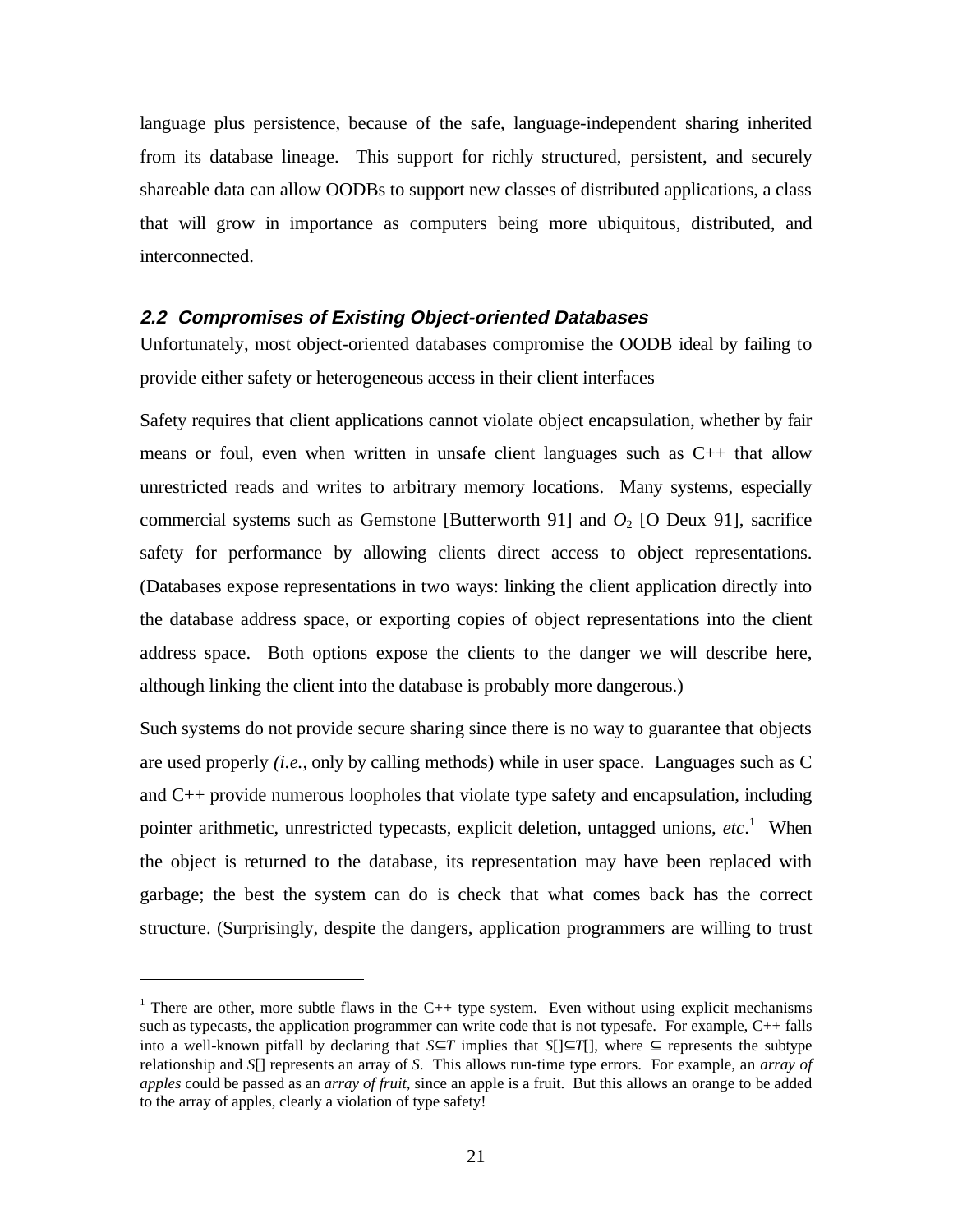vital scientific and financial information to databases that make such compromises. Perhaps this is because they avoid sharing the database with other client applications, and believe that *they* would never write a badly behaved application.)

In addition, many object-oriented databases support only a single client language, usually a popular but unsafe language such as C++ (thereby *forcing* the application programmer to use an unsafe language), and therefore do not support heterogeneous access. Such databases (e.g., ObjectStore [Lamb 91]) sacrifice a key benefit of filesystems and databases: providing a means of exchange and communication between applications written in different languages. Regardless of the merits of any particular language, it is unrealistic to expect application programmers to restrict themselves to that language, because they may rely on the specialized features, libraries, or hardware support of some of other language.

### **2.3 Achieving Safety and Its Costs**

These problems can be solved if client applications are isolated in their own protection domains. Protection domains improve safety because they can prevent client applications from violating object encapsulation. They also improve client language independence, because programs in some client languages do not easily co-exist with other programs in the same protection domain. For example, Lisp implementations typically assume they have their address space all to themselves.

This approach requires, however, that each time the application invokes an operation on an object in the database, a cross-domain call must be made. A significant fraction of database calls perform very little work (for example, looking up the value of an instance variable), so that the time to execute lightweight calls is dominated by the domain-crossing overhead. This makes the database prohibitively expensive to use for lightweight objects and operations.

Object-oriented databases are thus a prime example of the tension between safety and performance alluded to in the introduction. This thesis is concerned with techniques that it make it practical to keep domains separate by providing acceptable performance for lightweight cross-domain calls.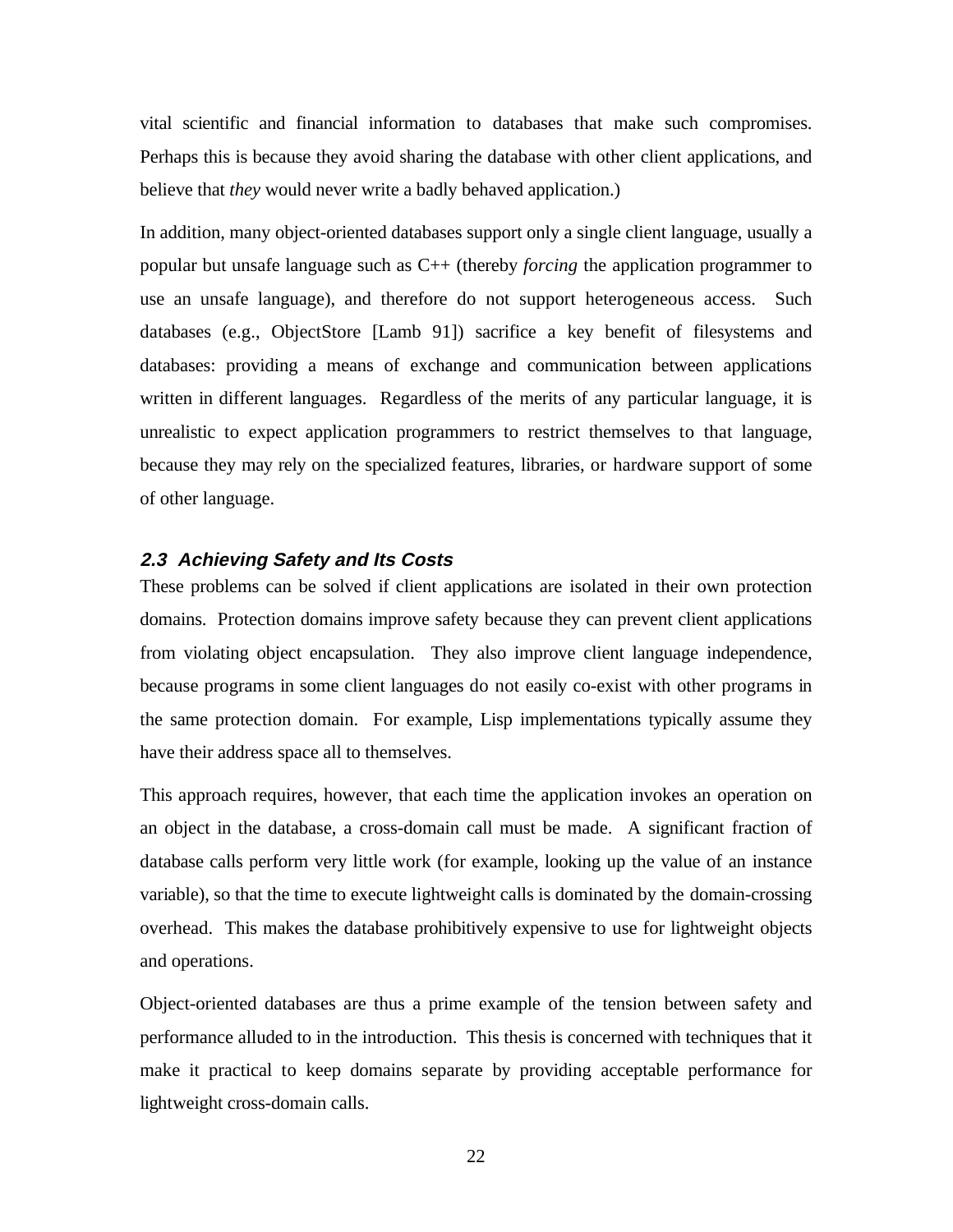### **Chapter 3.**

# Thor Client Interface

Thor [11] is a new object-oriented database that aims to achieve the OODB goals mentioned in the previous chapter: safety, heterogeneity, and good performance, even for lightweight objects. Client applications written in any language can entrust persistent data to Thor, with the assurance that other applications or incorrectly implemented types that they do not use will not be able to corrupt that data. Our work was done in the context of Thor, so we will need to introduce the client interface supported by Thor. The remainder of this chapter is a complete description of the interface that Thor provides to clients.

### **3.1 Objects and Operations**

From the client's standpoint, Thor provides a universe of encapsulated objects that can be referenced by client variables. Each object supports a set of operations. The client interacts with objects in the database by invoking operations on them. An operation can transform the internal state of its arguments and/or return one or more results to the client. (For example, the *deposit* operation on a bank account object might increase the amount of money in the account and return the new account balance to the caller.) Each operation is described by an interface that specifies the name of the operation, the arguments that it takes, the result that it returns, and other aspects of the operations behavior..

There are two kinds of results:

• *Handles* are opaque references to shared objects in the database. The object reference can be passed as an argument to other operations, but the object's representation cannot be accessed.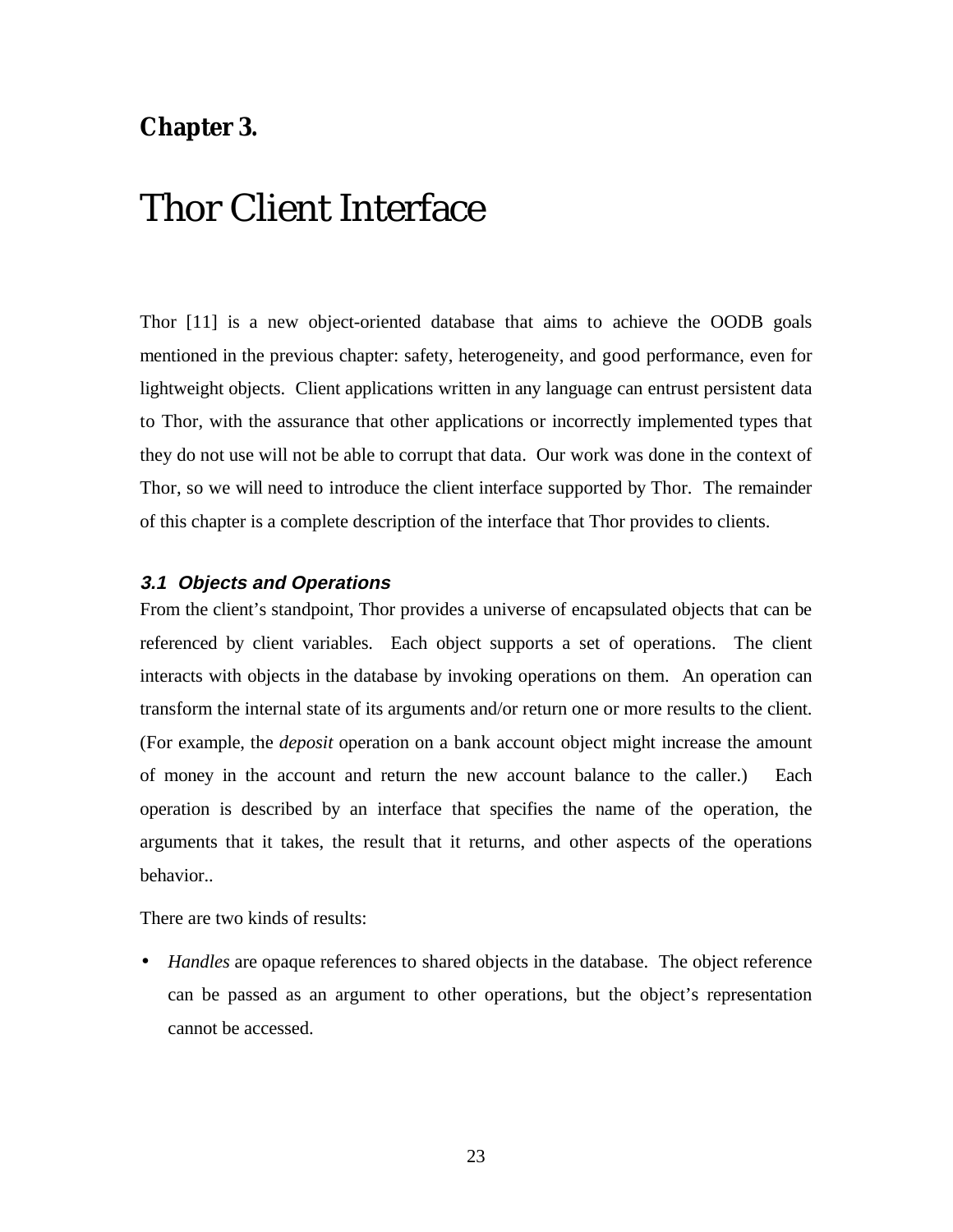• *Values* are returned for the built-in simple types: integers, characters, reals, and booleans. Each of these has a defined external representation and corresponds to a built-in client language type.

Similarly, the arguments to operations are either handles, obtained as the result of previous calls, or values. The main point to realize is that by the client is not given the values for objects, except for a small, fixed class of objects. (Thor could support more complicated sorts of values (e.g., structures), but the issues raised in that case are orthogonal to this thesis.)

Handles are short-lived pointers that are valid only for the duration of a particular client session. They are actually represented by integer indices into a volatile array H in the Frontend that maps the handles to actual objects. Thor attempts to keep the range of handles as small as possible by allocating them sequentially.

When the client first begins a session, it is provided with a handle to the root of the database, which is a directory object that allows the client to look up the handles of other "well-known" objects via pathnames, similar to those supported by a file system. In general, however, the client finds objects by *navigation*— the client calls an operation that returns a reference to some other object, which in turn may be used to reach other objects. (Thor will also support queries, a specialized language for selecting some subset of objects based on the results of an operation applied to each object in a larger set [Hwang 94]. However, we do not discuss queries in this thesis.) Typically an application will do many stages of navigation before reaching an object where the values are of interest.

### **3.1.1 Iterators**

In addition to procedures, Thor supports *iterators*. Iterators, introduced in the programming language CLU [Liskov 81], allow a Thor programmer to define new control structures specialized for a particular type of object. Rather than returning a single value, an iterator *yields* multiple values to the caller, which uses a special for construct to iterate over the yielded values one at a time. Each time the iterator yields a value, control transfers back to the caller, but the state and control flow of the iterator are maintained, so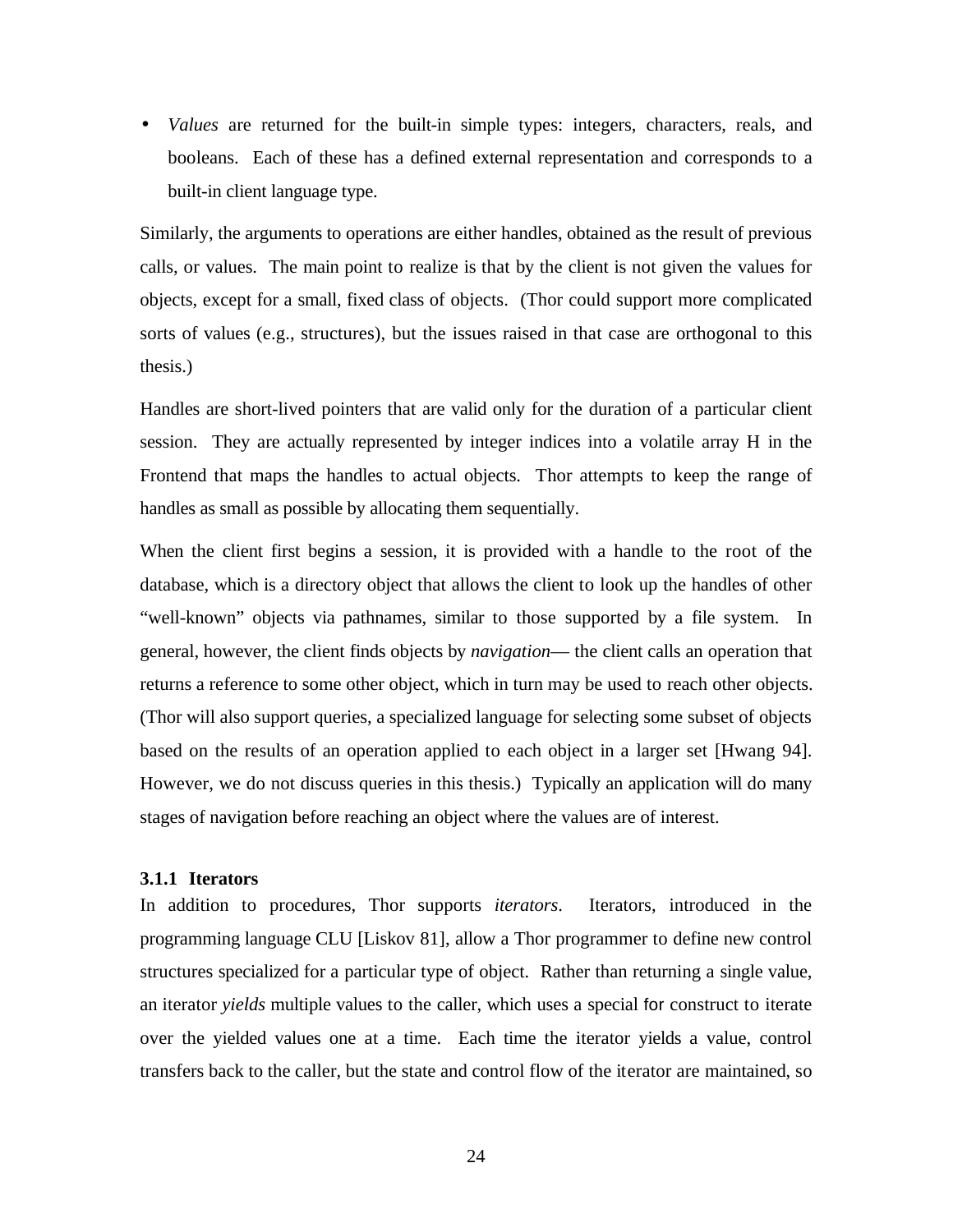that the iterator picks up where it left off to yield the value for the next iteration. (Essentially, the caller and iterator function as co-routines.)

For example, the following Theta code uses the nodes iterator to iterate over the nodes in a graph and mark each one.

**for** n: node **in** graph.nodes() **do** n.mark() **end**

The code to visit all of the nodes in the graph may be complex and representation dependent; for example, it could perform a recursive a depth first search, a breadth first search using a queue, and so forth. But the iterator mechanism hides all of these details from the user of the type, so that even the most complex traversal mechanism appears to the client as a simple for loop.

#### **3.1.2 Exceptions**

In the normal case, Thor operations terminate by returning a value. However, Thor operations can also terminate by signaling an exception [Liskov 81, Goodenough 75], indicating that a condition has occurred that prevents the normal return value from being computed. An exception consist of a name and zero or more values that give additional information about the cause of the exception. For example, the array type might signal a bounds exception if the caller attempts to access a slot beyond the end of an array.

Each operation interface includes an explicit declaration of exceptions it might signal. In addition to the exceptions explicitly listed, *any* operation can signal the failure exception because of, for example, incorrect argument types provided by the client, concurrency control notifications that the current transaction will abort, *etc.*

### **3.2 Types**

Thor programmers group objects in the database into *types* on the basis of behavior. Two objects of the same type share the same operation interface and semantics, even if their representations and operation implementations are entirely different. A type consists of a set of operation signatures, each of which includes the following: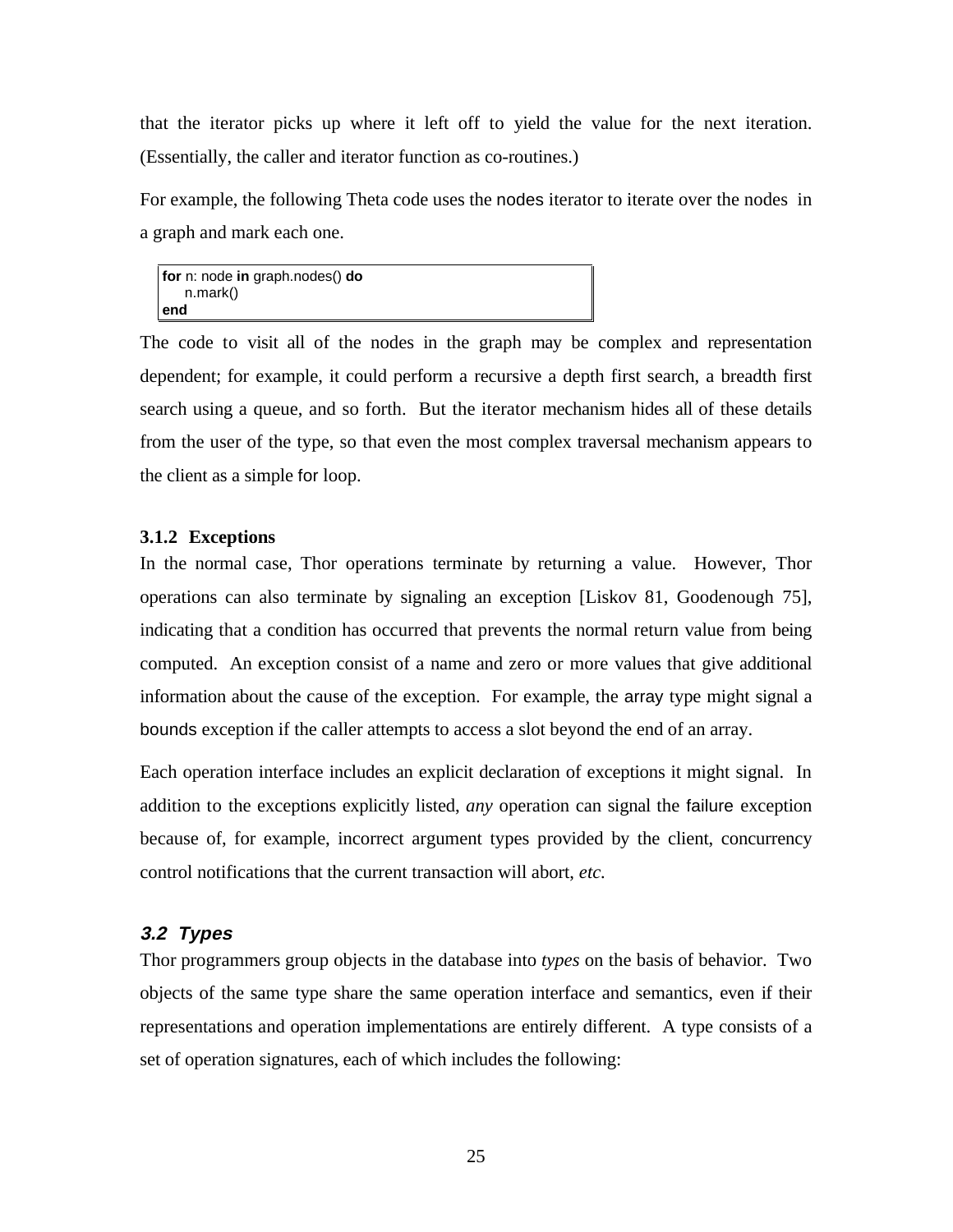```
% Calendar items
item = type
   % An item can be hilited in various ways.
  hilite_mode = oneof [ always, expire, never, holiday: null ] text() returns (string)
  set_text(t: string)
   dates() returns (dateset)
   set_dates(s: dateset)
   early_warning () returns (int)
   set_early_warning (days: int)
   hilite () returns (hilite_mode)
   set_hilite (mode: hilite_mode)
   equal (i: item) returns (bool)
end item
```
*Figure 3-1: Example Type Interface*

- the operation name
- the number and types of arguments expected
- an (informal) description of the operation's semantics
- the type of the return value.

Thor types are specified and implemented in the *Theta* programming language [Day 94], which was created in response to the shortcomings of existing languages with regard to safety and expressiveness. Client programmers can dynamically add new types and type implementations to Thor, but they must be written in Theta. The type interface describes the operations supported by the type but places no constraints on the possible implementations. Thor stores the interfaces for types in the database in a parsed form that is easy for applications (for example, an interactive browser) to read and interpret.

As an example, Figure 3-1 presents the interface for item type, which is used in Ical, a distributed appointment calendar written by Sanjay Ghemawat. An item in the calendar recurs over a set of days (represented by the dateset type), and can be highlighted in various styles.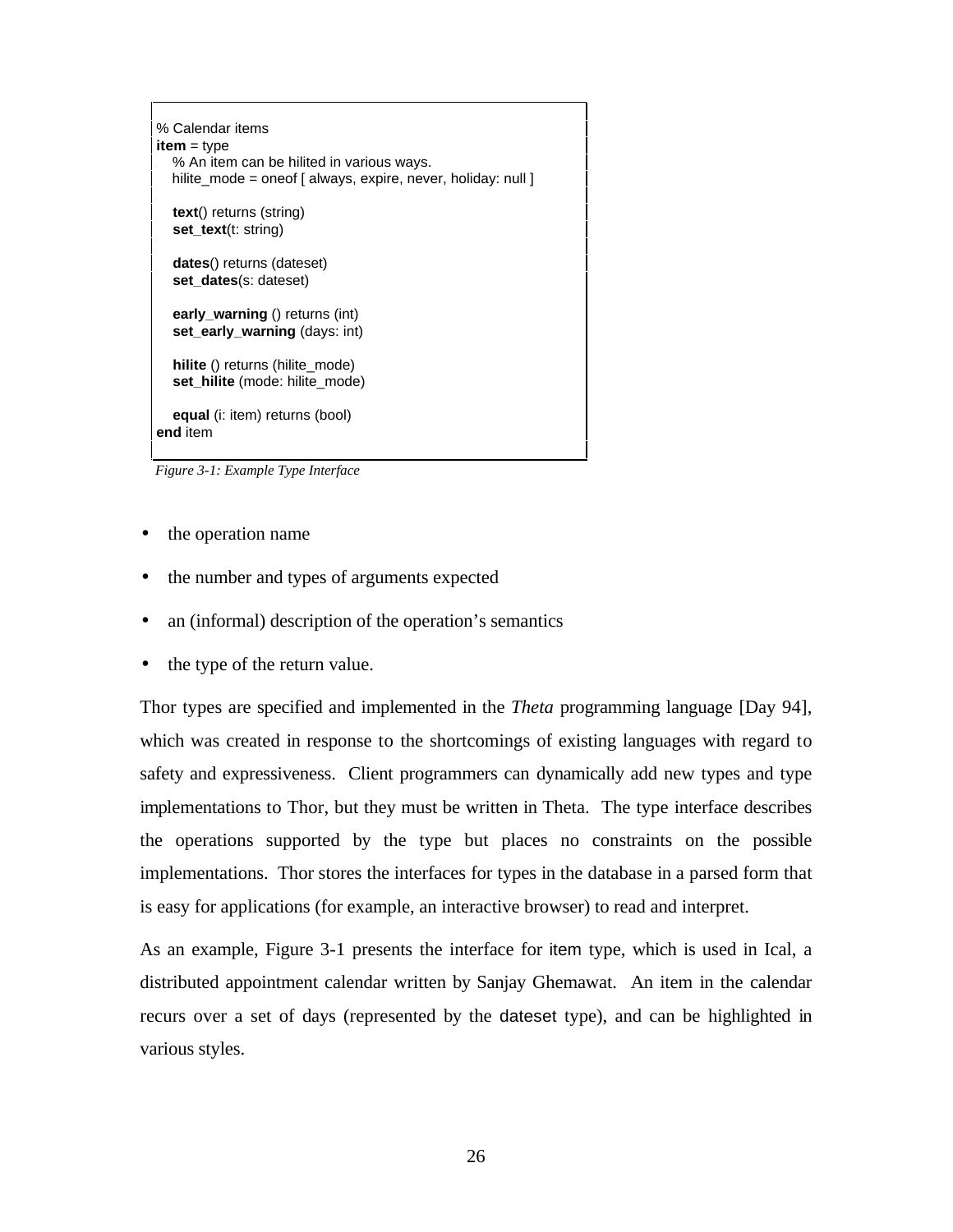### **3.2.1 The Subtype Hierarchy**

A type system in which different types are entirely unrelated is too restrictive, because it fails to capture common behavior among types that are related but not identical. Thor therefore includes subtyping: a type S is a subtype of a type T if it supports the same<sup>2</sup> operations as *T*, plus possibly some additional operations. For purposes of typechecking, an object belonging to a subtype of a type T can be used as an argument anywhere an object of type T is expected.

For example, Figure 3-2 presents the *appointment* type, a subtype of the *item* type presented earlier. An appointment is a kind of item that supports the additional operations of getting and setting a specific time range for the appointment and maintaining a set of alarm times in advance of the actual appointment. An appointment can be passed to any



*Figure 3-2: Subtyping*

 $\overline{a}$ 

<sup>&</sup>lt;sup>2</sup> The signatures of the operations in the subtype *S* do not have to be exactly identical to those in *T*, but rather must *conform* to them according to the standard contra/covariance rules [Schaffer 85, Black 87, Cardelli 88]. For an operation in *S* to behave like the corresponding operation in *T*, it must be able to handle *at least* the same set of argument types, and must return a subset of the return types that the original operation would return. More formally, an operation  $foo(s_1, s_2, ..., s_n)$  returns  $(r_s)$  in S conforms to an operation *foo(t<sub>1</sub>, t<sub>2</sub>, ..., t<sub>n</sub>) returns*  $(r_i)$  in T if, for each argument position *i*,  $s_i$  is a *supertype* of t<sub>i</sub> and the return type  $r_s$  is a subtype of  $r_t$ .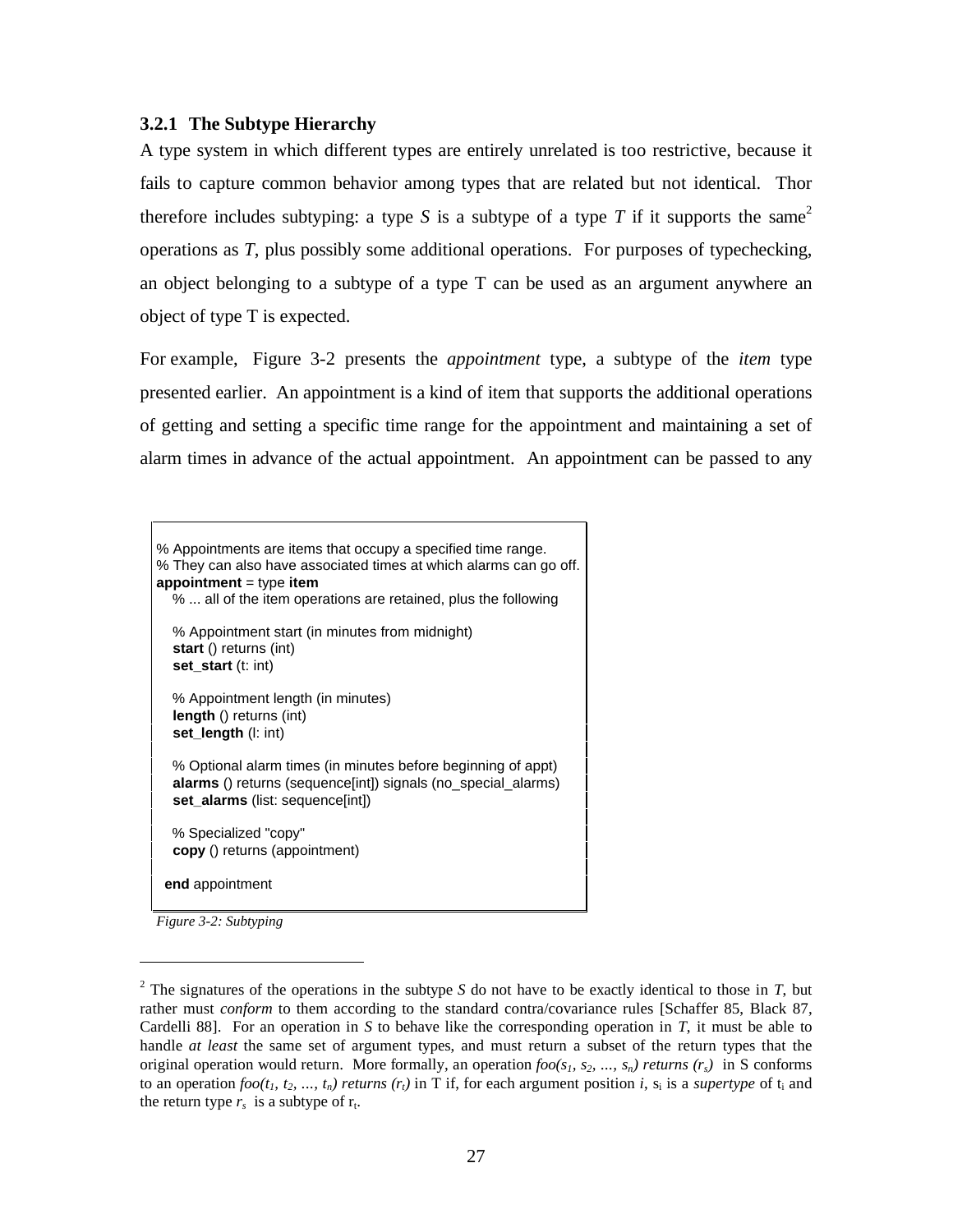function expecting an item.

#### **3.2.2 Typechecking**

As well as being useful for classifying and documenting object behavior for client programmers, types increase the safety of the system. Type information allows Thor to ensure that the client does not attempt to perform an operation on an object for which it was not intended (for example, hammering a screw). Without this information, clients might be able to corrupt objects in the database by passing them to inappropriate operations.

For client languages with a sufficiently rich type system, type errors can be detected at the time the client program is compiled. However, many languages allow an object of one type to be incorrectly forced to masquerade as another (incompatible) type, fooling the compile-time typechecker. Therefore, Thor typechecks client calls from any such language at runtime.

When the database receives a call, it verifies that the handles used are legitimate, that the object upon which the operation was invoked does in fact support the requested operation, and that the correct number and types of arguments were given. If the check fails, Thor does not perform the call. This ensures that operations always receive arguments of the expected types. If a client overwrites the storage used for handles, the worst it can do is make a valid call on an unexpected object, which must support an operation with the correct name and signature.

### **3.3 Transactions**

Each operation call occurs as a part of an atomic transaction. The client commits the transaction with an explicit call, which implicitly begins a new transaction. Under the current system, there is only one active transaction at any given time; there are no nested or disconnected transactions. When the client attempts to commit the transaction, the system checks to ensure that the operations in the transaction would not be interleaved with those in some other transaction. If they would be interleaved, the transaction is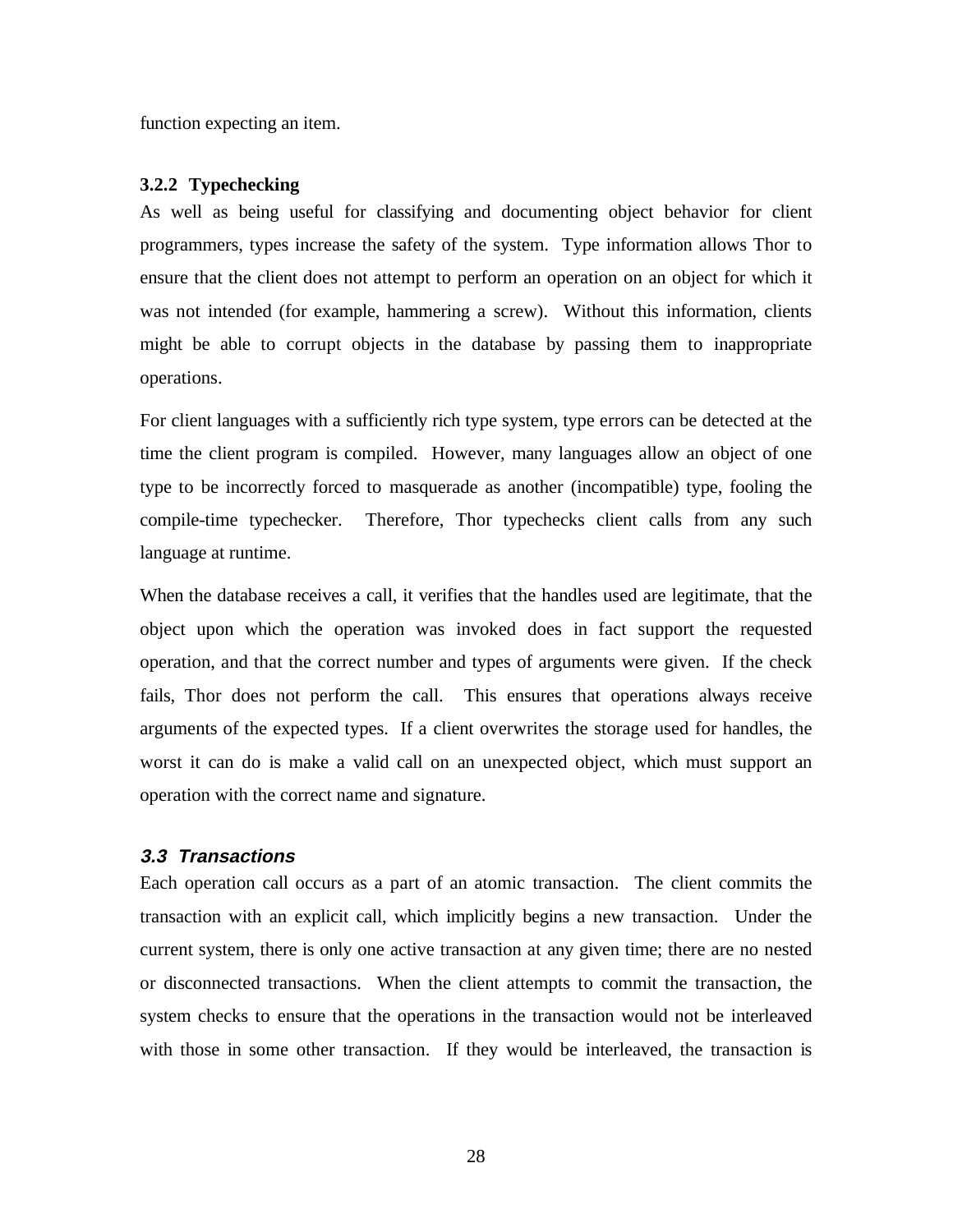aborted, and the client must be prepared to redo the operations in the transaction. (See [Adya 94] for a more complete description of how transactions are implemented in Thor.)

### **3.4 Garbage Collection**

To ensure safety, Thor performs garbage collection on the objects in the Thor universe. (If clients could explicitly delete objects, they might cause damage by deleting objects needed by other clients.) Handles are roots of the garbage collection: as long as the client references an object, Thor will not dispose of it. There is also a persistent root: all objects accessible from the persistent root are automatically persistent and are garbage-collected after they become unreachable. Both volatile and persistent objects are stored inside Thor; the only distinction between the two is reachability from the persistent root.

The fact that handles are returned to the clients is important with respect to garbage collection. If we returned permanent pointers to objects to the client we would not be able to garbage collect objects whose only reference was the pointer given to the client, even after the client session ended. The client could legitimately save a permanent pointer to a file, for example, and use it in a later session. Handles, in contrast, are only defined to be valid for the current session.

Because handles are roots for garbage collection, it is desirable that the database is notified when they aren't used anymore, even if the client session continues.

### **3.5 Discussion: Transmitting the Representations of Arbitrary Types**

Our system uses handles to represent all database objects. Many other systems export the representation of database objects into the client address space, so that clients can access the objects without the expense of a cross-domain call. There are compelling reasons, however, why we do not allow this in Thor.

Most importantly, although it is possible to convert the representation of a Thor object into a corresponding client representation, there is no reasonable way to convert the object's methods, written in Theta, into methods in the native client language. Therefore the client program is forced to deal with the object representation directly. Without methods for interpreting them, the raw bits of the representation may be meaningless.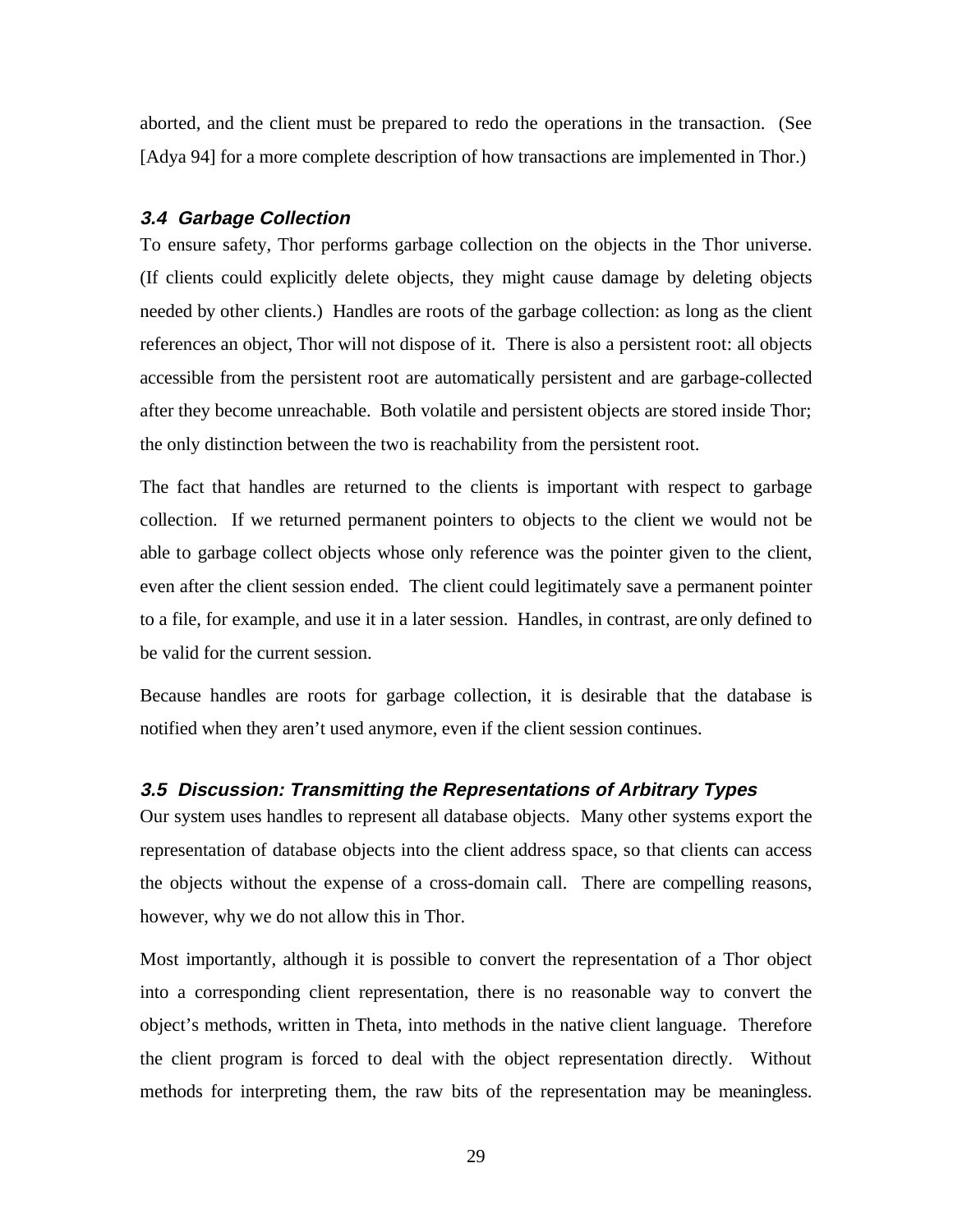Also, a single type can have multiple implementations, each with a different representation. The client code will break when it receives an unexpected representation. For languages with very simple data models, such as Perl, even mirroring the representation may be a challenge.

Second, only immutable types can be transmitted in this way. If the client directly modifies the object representation, the database has no way of verifying that the changes maintain the representation invariant, so it cannot safely incorporate any changes back into the database. Even if the client were prevented from modifying a mutable object, it would not be possible for Thor to validate at commit time that all of the objects read by the transaction were up-to-date, because the object was not accessed using the standard method interface.

Finally, transmitting complex object representations would complicate the veneer and the database significantly (see [Birrel 94] for a description of a system with this ability.) Objects can contain references to other objects as well as data; the code to encode and decode the resulting object graphs can be time-consuming and a potential waste of bandwidth if the client is only interested in a small part of the data transmitted.

There are a few cases where we might relax our restrictions on transmitting representations. Sequences are immutable, ordered collections of objects. Because they are immutable and have semantics similar to arrays in most programming languages, a sequence of objects can safely and easily exported be into the client address space as an (immutable) array. (The database cannot prevent the client from modifying the array, but changes to the client array will under no circumstances be incorporated back into the database sequence, so it is effectively immutable.)

### **3.6 High-level Architecture**

The objects of the Thor system are implemented in the *Theta* programming language [Day 94] and stored persistently on a set of distributed servers, possibly distinct from the client machines. Because there are multiple servers, accessing objects on the servers often involves network delay. To prevent network delays on every object access, a process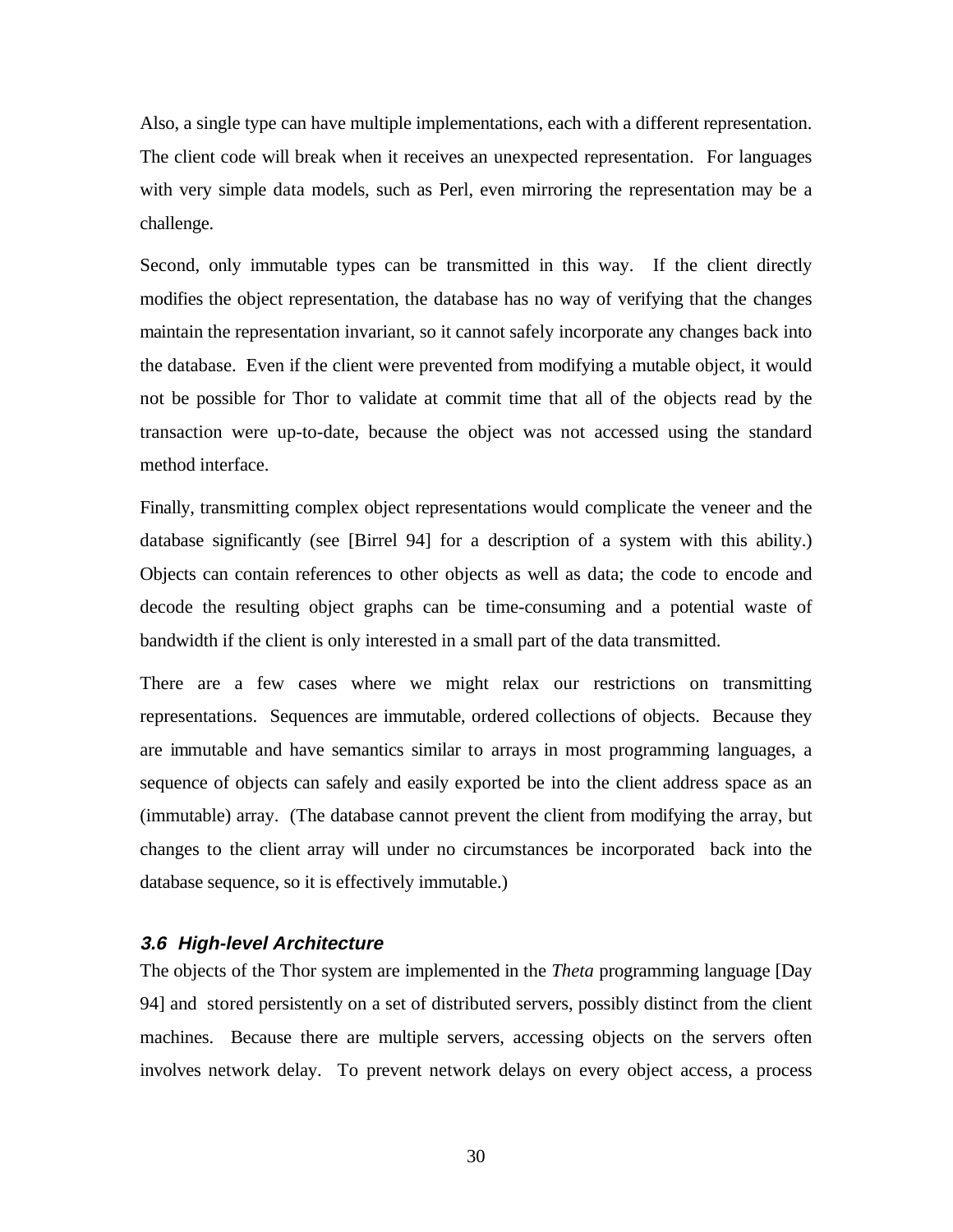known as the *Frontend* caches objects and executes operations at the client node on behalf of the client. However, because Thor does not fully trust client applications, the objects reside in a different address space from the client program. (In Unix, the operating system on which Thor is implemented, protection domains, address spaces, and processes are all equivalent, so the client runs in its own process.)

The part of the system that allows the client to interact with Thor across the process boundary is known as the *veneer*, which is explained in detail in the next chapter. The corresponding part of the Frontend that receives requests from the veneer and invokes the appropriate operations in the database is known as the dispatcher. The dispatcher supports two interfaces: a textual interface, suitable for use by humans and veneers written in specialized text-processing languages such as Perl, and a binary interface, which provides higher performance and more direct encodings.



*Figure 3-3: Thor Architecture*

In Figure 3-3, the Frontend is caching a subset of the objects stored on the servers (including the object referenced by the client variable *x)*, and invoking the *id* operation on *x* on behalf of the client. The arrows in the diagram represent context switches to and from the database to perform the cross-domain call for the *id* operation. *x* is represented in the client address space as a handle, which is mapped by the handle table H in the FE to an actual object. When the client commits a transaction, any modifications to *x* and other objects cached at the Frontend are installed in the server once they have passed the concurrency control checks.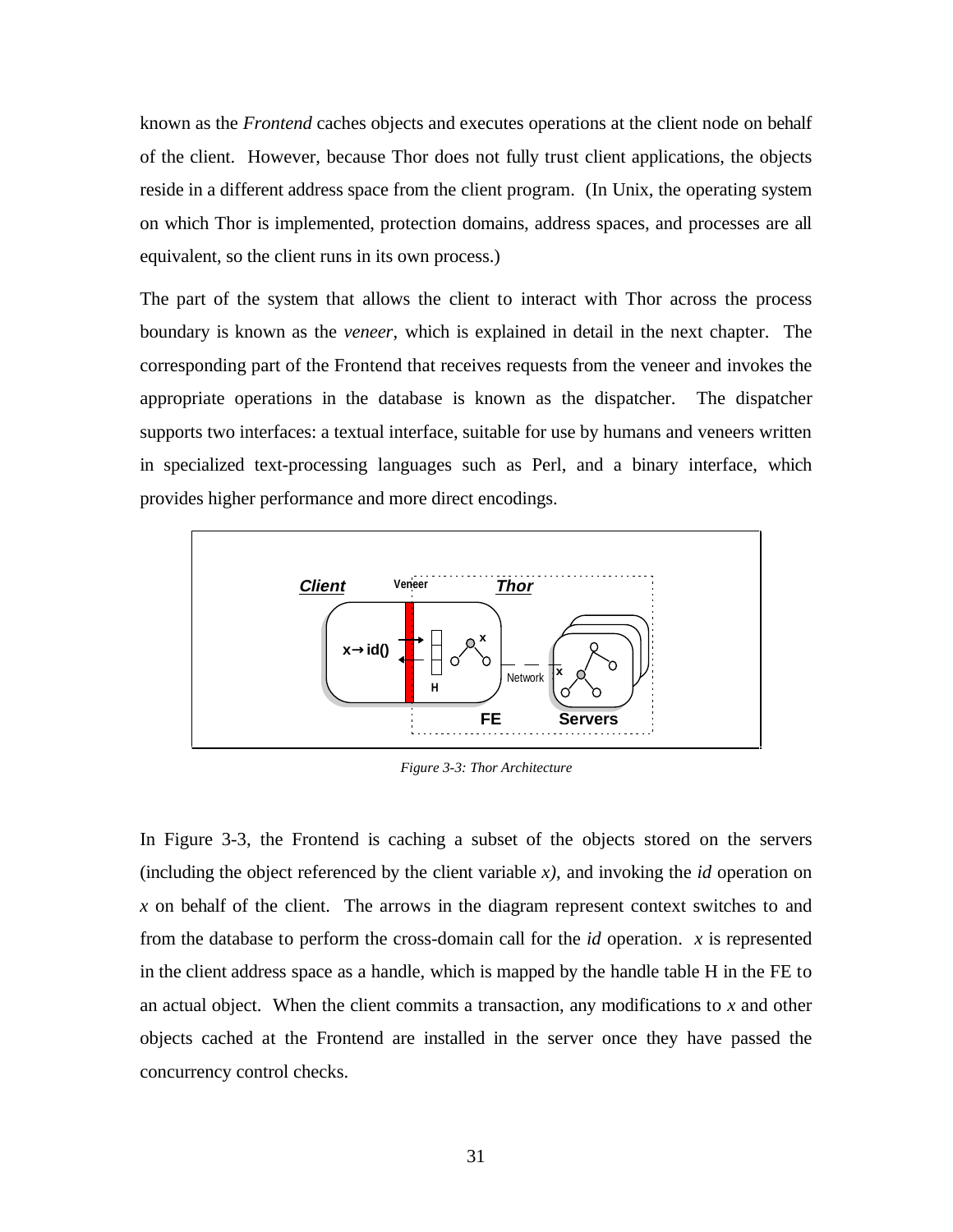Batched futures are concerned with reducing the domain crossing overhead between the Frontend and the Veneer.

#### **3.7 Safety issues**

The Thor client interface ensures that the client cannot interfere with the correct operation of the database, even if the client language is unsafe or the veneer is not implemented correctly. (It is important that the database need not trust the veneer, since the veneer is linked into the client protection domain and could have its data structures corrupted by the client.) This claim of safety deserves close scrutiny. If it is false, the expense of placing the client in its own protection domain is wasted.

First, note that the client cannot directly violate encapsulation. The representations for the database objects are in a separate protection domain, so by definition the client cannot access them, assuming the protection domains supported by the operating system and hardware are worthy of the name. For the same reason, the client cannot jump to illegal points inside the database code or otherwise interrupt the database's normal flow of control. (Some microcomputer operating systems, such as Microsoft Windows, do not provide sufficiently strong protection domains. In that case, safety can be achieved by running the Frontend on a different machine from the client. In fact, if security were of paramount concern, we would do the same under Unix, since a user with root privileges or physical access to the machine can gain direct access to physical memory.)

What the client can modify are the handles stored in its own address space. However, no harm can come to the system as a result, because the system typechecks calls at runtime and only defines handles for objects that the client is allowed to access. If the client overwrites a handle with a value outside the legal range, or with a handle for an object of an incompatible type, the database will detect this fact when the client tries to use the handle in a call and abort the call with an error.

If the client overwrites a handle with a handle for another object of the same type, or some other type that happens to have the same interfaces for all of the operations the client uses, the database will not be able to detect the switch. However, all the client has succeeded in doing is redirecting a reference to another object that the client is allowed to access, which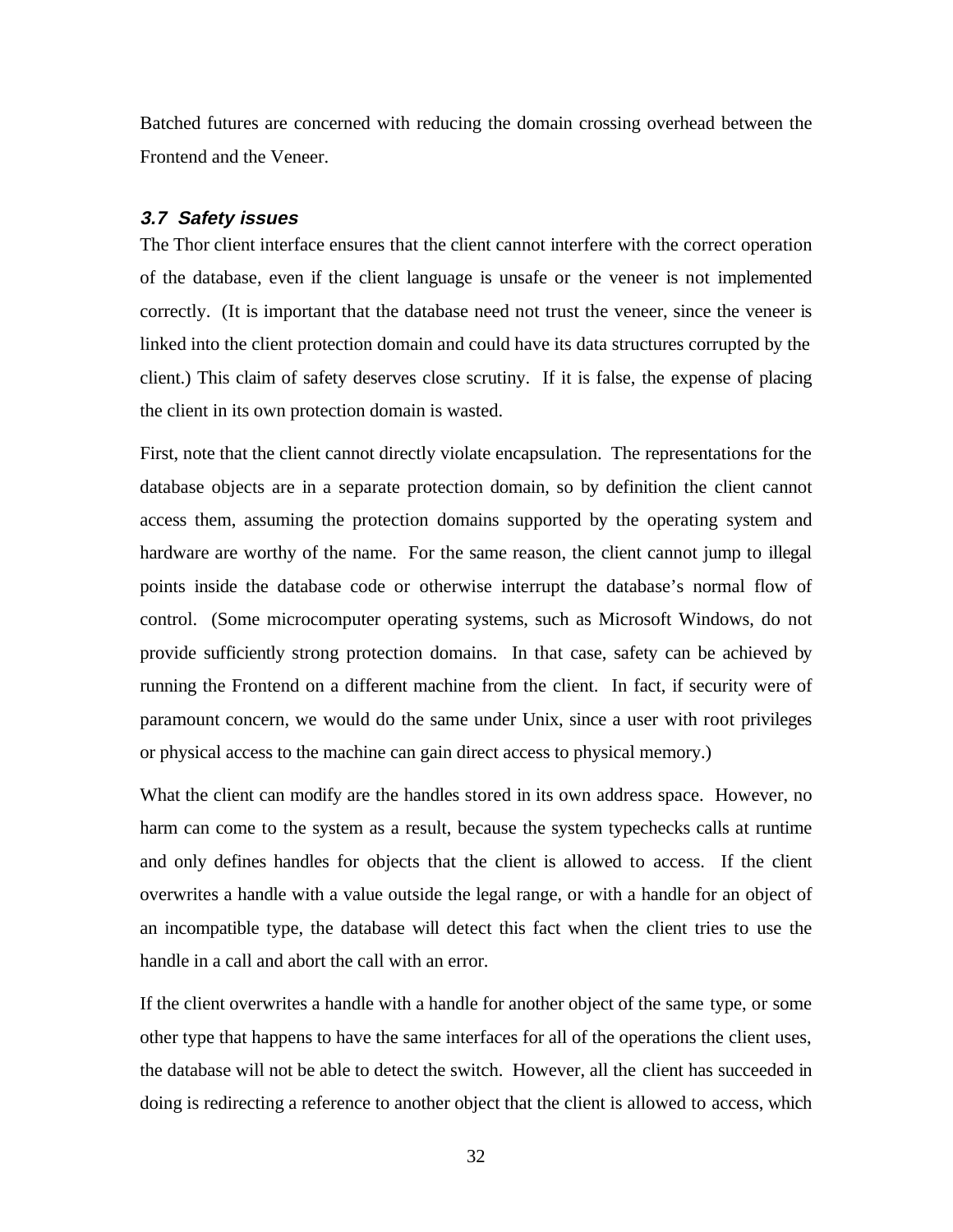in no way compromises the safety of the system. Notice the safety depends upon the fact that a handle is not assigned to an object unless the client has gained legitimate access to that object as the result of a method call. If every object had a preassigned handle, the client might be able to guess the handle of an object it was not allowed to access and forge a stub object with that handle.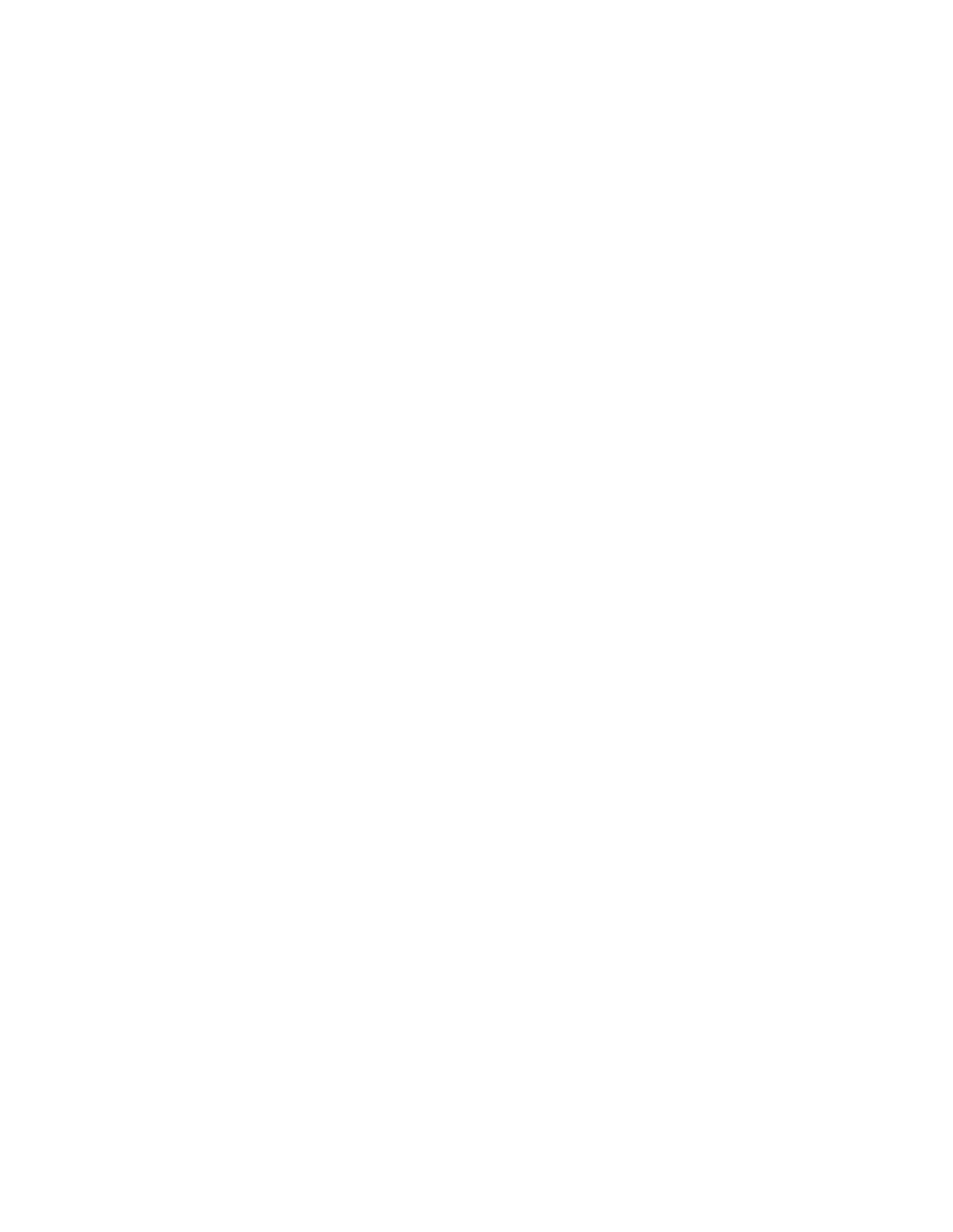### **Chapter 4.**

## Veneers

To use Thor from a particular language, that language needs a small extension called a veneer. The goal of the veneer is to map the features of the Thor client interface as naturally as possible onto native constructs in the client language. This chapter explains what the veneer does and how it is implemented. It assumes a simple model in which operations are actually performed at the point of the call and the client waits until they are complete; this assumption is relaxed in the next chapter.

The veneer consists of two major components:

- a small, fixed set of database commands for interacting with the database as a whole (e.g. starting a session, committing a transaction, etc.).
- a set of client types mirroring the types inside Thor. The client types implement *stub objects* that refer to objects in the database and *stub functions* that invoke the corresponding database operations. The net effect is to make Thor objects appear exactly like client objects.

For concreteness, we show first how these two components are implemented in the  $C_{++}$ veneer. We then consider the steps necessary to implement a veneer for a new client language, and show how the design changes depending on properties of the client language such as the richness of the type system and the availability of garbage collection. The implementation details of the veneer are primarily of interest to veneer implementers, and may be skipped without loss of continuity by those wishing only to understand batched futures.

### **4.1 Database Commands**

The database commands allow the client application to make initial contact with Thor and to perform higher-level operations such as committing transactions. Only a small number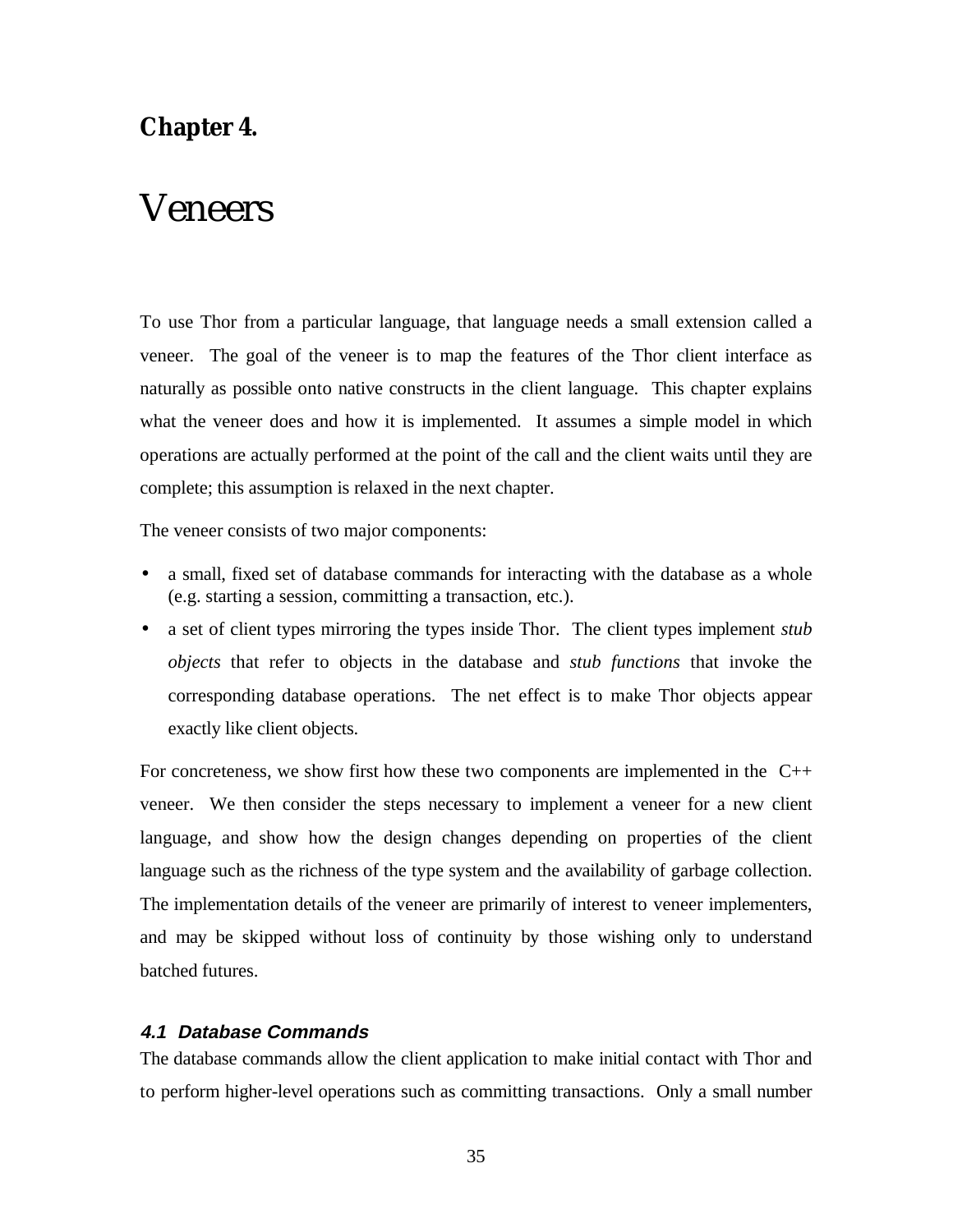of general database commands are needed because most of Thor's functionality resides in individual objects and their associated operations, as discussed in the next section.

Figure 4-1 presents the  $C_{++}$  interface for the database operations; in every other client language they will appear essentially the same, modulo differences in syntax. The commands begin\_session and lookup\_wellknown allow a client to start a Thor session and obtain references to "well-known" objects by name. After invoking a series of object operations, a client can commit or abandon the work of the transaction by calling commit\_trans or abort\_trans, both of which implicitly begin a new transaction. Finally, end\_session terminates a client session, after which point the client object references become invalid and the client can invoke no further operations.

#### /\* **Database Commands**

 These functions are called directly by the client to initiate communication with the database, lookup objects, and define transactions. \*/ bool **begin\_session**(char \*fe\_spec); // requires -- fe\_spec is a the name of a host, or NULL **//** effects -- attempts to open a connection with the specified frontend, // or with a newly create slave FE if fe\_spec is NULL. Returns // TRUE iff the connection attempt succeeded th\_any\* **lookup\_wellknown**(char \*wellknown); // effects **--** returns the stub object named with the name wellknown, or NULL if there is no such object. bool **commit\_trans**(); // effects-- Commits the current transactions and begins a new one.<br>// Returns true if the commit succeeded. Returns true if the commit succeeded. void **abort\_trans**(); // effects-- Aborts the current transaction. bool **end\_session**();

// effects-- Terminates the session with the database.

*Figure 4-1: Database Commands*

The implementation of the database commands is trivial, as seen in the example in Figure 4-2, because the database does all of the real work. The database commands simply send a cross-domain message to the database consisting of a command code and an encoding of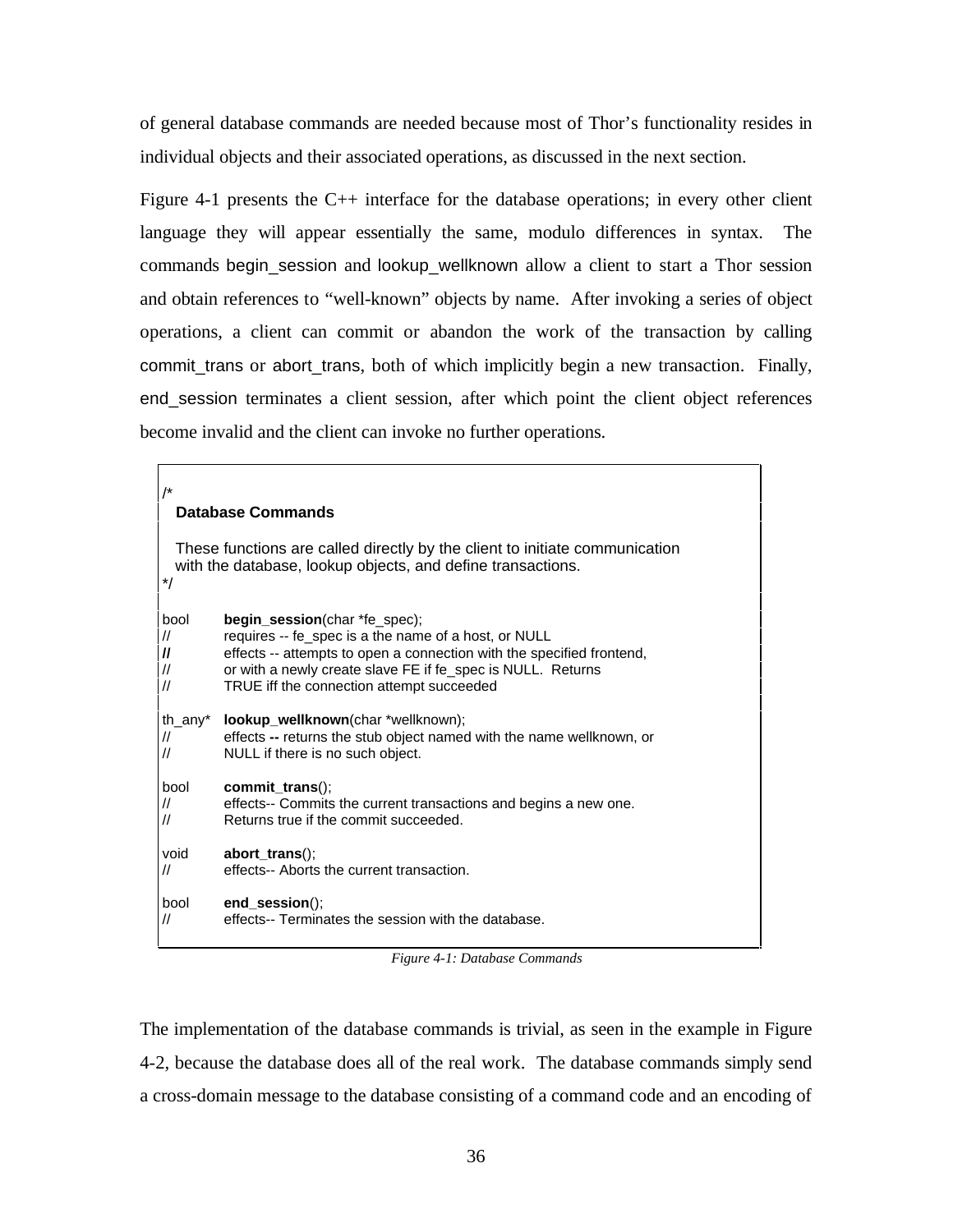the arguments (if any), and read and decode the result sent back from the database, returning it to the client.

```
bool commit_trans()
{
   fputc('C', client_out);
   transfer_control_to_fe();
   return (getc(client_in) = SUCCESS_CODE);}
```
*Figure 4-2: Database Command Implementation*

# **4.2 Stub Types**

The more significant component of the  $C_{++}$  veneer is a stub type hierarchy mirroring the Thor type hierarchy. To use a Thor type, the client programmer includes the header file of the corresponding stub type and links in a library of compiled stub types when compiling the program. In the subsections that follow, we will first describe the stub types' interfaces, then their implementation.

### **4.2.1 Stub Type Interface**

The C++ veneer header files declare classes corresponding to each of the Thor type interfaces. For example, Figure 4-2 presents the Thor interface to the Module type, and Figure 4-3 presents the corresponding C++ class interface, defined in the header file th\_Module.h. (The Module type is used in the OO7 benchmark [Carey 92] and is intended to be typical of the sort of object used in computer aided design applications. The interface supports operations for returning a manual object that describes the module, finding the number of subassemblies, fetching a subassembly by index number, and getting the root subcomponent.)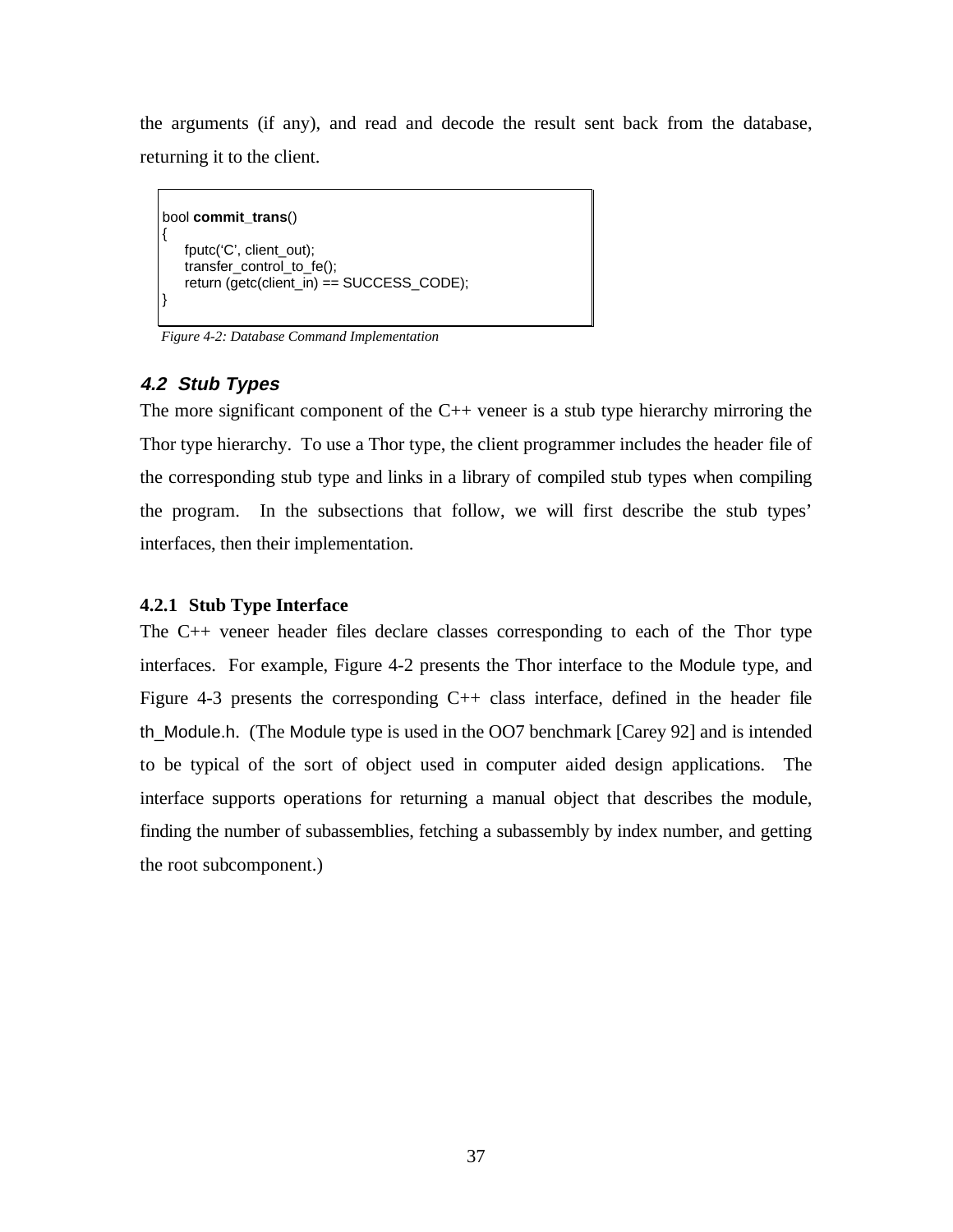| <b>Module</b> = $DesignObj$ type                                                                                                                                             | class th <b>Module</b> : public th DesignObj                                                                                                                                                         |
|------------------------------------------------------------------------------------------------------------------------------------------------------------------------------|------------------------------------------------------------------------------------------------------------------------------------------------------------------------------------------------------|
| man () returns (Manual)<br>numAssemblies () returns (int)<br><b>assemblyIndex</b> (i: int) returns (Assembly)<br>signals (bounds)<br>designRoot () returns (ComplexAssembly) | public:<br>th Manual* $man()$ ;<br>int numAssemblies();<br>th $\Delta$ ssembly* <b>assemblyIndex</b> (int i)<br>// signals(bounds)<br>th_ComplexAssembly* designRoot();<br>free $()$ :<br>protected: |
| end Module                                                                                                                                                                   | th_Module(handle h) : th_DesignObj(h) $\{\}$<br>};                                                                                                                                                   |

*Figure 4-2: Type Interface in Theta Figure 4-3: Stub Type Interface in C++* 

The  $C_{++}$  interface is essentially a direct translation of the Theta interface into the  $C_{++}$ syntax. Because the interface preserves the subtype relationship declared between Module and DesignObj, the C++ compiler is able to do compile-time typechecking for stub type operations. There is one substantial difference: the way that exceptions are handled. This mapping of exceptions into  $C_{++}$  is explained in full in Section 4.2.1.2. There are also several cosmetic differences between the two interfaces:

- Thor type names are prefixed by th\_ to reduce name clashes with client types
- The implicit pointers in the Theta interface are made explicit, following  $C++$ conventions. (This is also necessary because restrictions in C++ on the way types are used. If type S declares a variable of type T and vice versa (for example, in an argument declaration), then it is necessary to use pointers for the declarations, because C++ must be able to determine the size of any variable at the time a type is declared.)
- The interface includes a free operation for deallocating the storage associated with the stub object and informing the database the object is no longer referenced by the client program. (We will discuss storage management in greater detail in Section 4.2.3.) The interface also includes a private constructor for use by the veneer. It cannot be called by the client, but is used by the veneer to construct a new th\_Module object given a Thor object handle.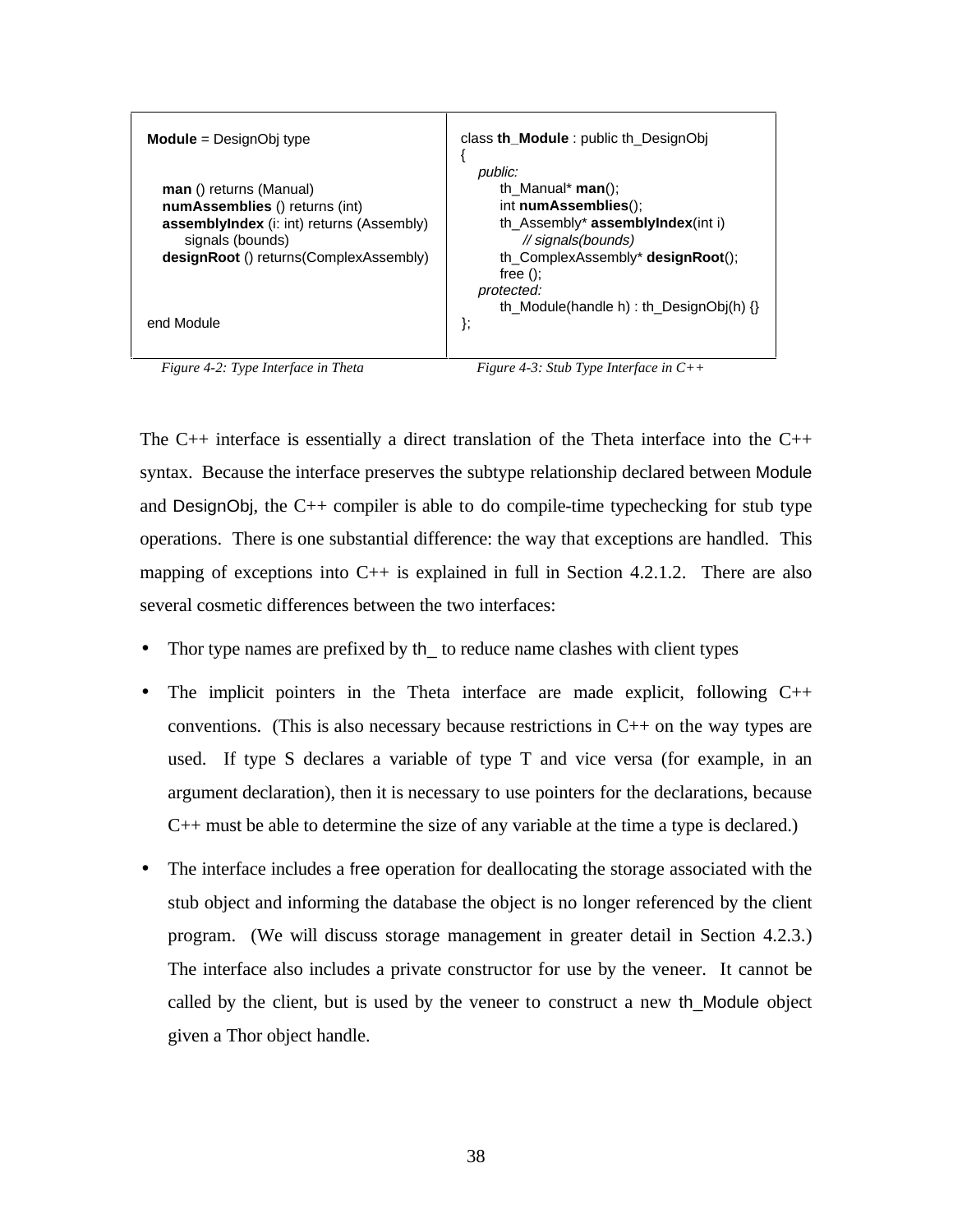# *4.2.1.1 Example*

Before going into the details of the veneer, we will consider a brief example to show how the veneer is actually used. The traverse\_part client function does a depth-first traversal of all of a graph of atomic parts in a OO7 database. The th\_AtomicPart type is a stub type define by the veneer, while the IDSet type used to keep track of the parts already visited is implemented entirely in the client language. The only point we want to emphasize is that the two types are used identically by the client programmer; the veneer makes the indirection to the database invisible.

```
#include "th_AtomicPart.h"
#include "th_Connection.h"
....
int traverse_part(th_AtomicPart *a, IDSet *visited)
{
   int id = a \rightarrow id;
   if (visited\rightarrowcontains(id)) return 0; // don't visit same part twice
   visited→insert(id); // Add part to list of visited parts
   int result = doPart(a, id); // Perform action on part
   int num = a \rightarrow numOutgoing();
   for (int i=0; i < num; i+1) { // Traverse the subparts
       th_Connection *next = a \rightarrowoutgoingIndex(i);
       result += traverse(next→to(), visited);
       next→free ();
   }
   a→free();
   return result;
}
```
*Figure 4-4: Example Client Routine*

### *4.2.1.2 Handling Exceptions*

 $\overline{a}$ 

Exceptions are officially a part of  $C_{++}$ , but many compiler implementations do not support them. Other popular languages do not support exceptions at all. For these reasons (among others<sup>3</sup>) our C++ veneer does not use exceptions directly.

In performing this mapping of exceptions to  $C_{++}$  without using an exception mechanism, we want to maintain as many of the desirable features of exceptions as possible. In particular, features we would like to retain are:

 $3$  Another reason is that C++ exceptions are not compatible without futures, whereas the technique to be described is.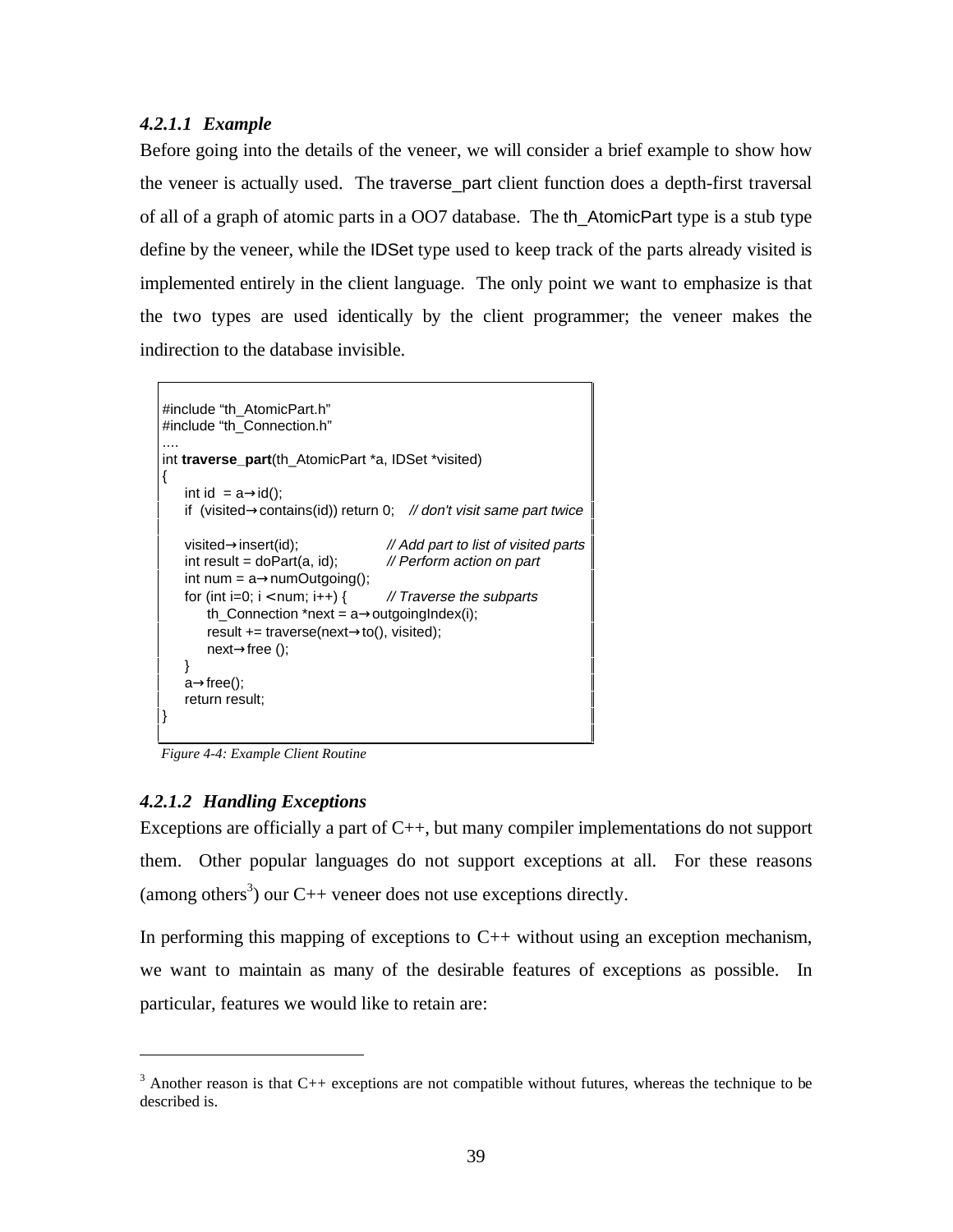- The client should not have to check for exceptions after every operation, since this interrupts the flow of code and makes it hard to read.
- However, exceptions should not go entirely undetected by the client.
- If the client does fail to handle an exception, the veneer should be able to detect this fact.

In addition, we want the mappings of exceptions into the client language to be as unobtrusive as possible in terms of its effect on stub function signatures. For example, we would not want exceptions to require an additional argument for every operation, since this is inconvenient for the client programmer and reduces the similarity between the veneer and database type signatures.

Our solution has two major features: an exception history that allows the client to defer checking for exceptions, and exception propagation, which allows the client to determine if exceptions occurred for any intermediate calls in string of interrelated calls by checking only the final result.

The exception history is maintained by the veneer and contains a history of the exception results of all "recent" calls, where a recent call is a call in the current transaction. If no exception is signaled by an operation, the veneer returns the normal return value and adds a null exception value to the history, indicating that no exception has occurred. If, on the other hand, an exception is signaled, the veneer returns a null value for the result (that is, an invalid handle for stub objects, 0 for integers, etc.) and adds an exception value to the history giving the name and associated values for the exception. At a later point, the client can obtain the exception value associated with a call and, by invoking methods on the exception value, determine the properties of the exception result.

Before proceeding to a description of how the client obtains exception values, we will first consider exception propagation, which is possible for operations that return handles but not for those that return basic values. When an operation that returns a handle signals an exception, that stub object is tagged as invalid. If the client uses the handle as an argument to another call, the veneer detects this fact and returns another exception value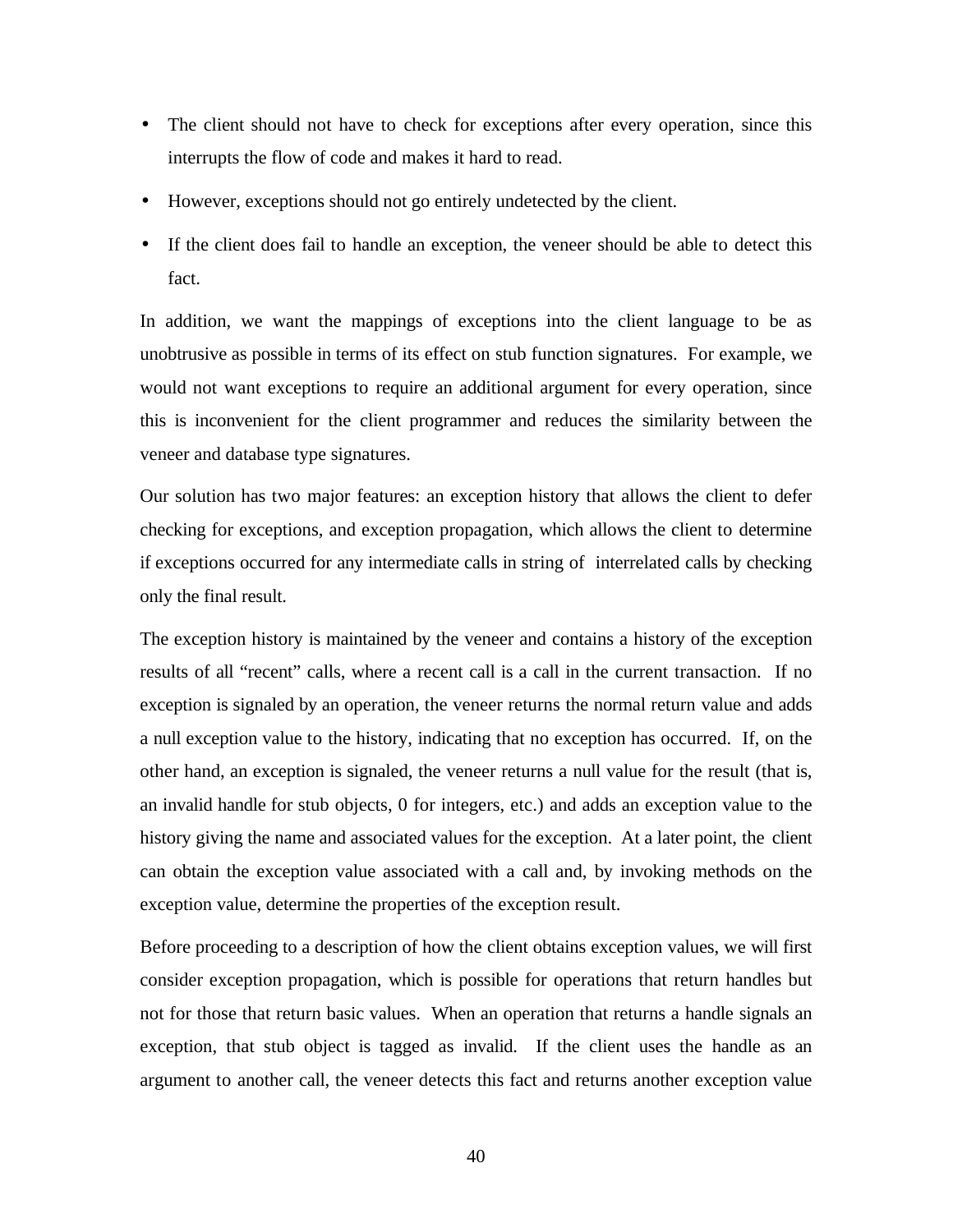with the name unhandled exc and a value consisting of a pointer to the exception value that the client originally failed to check. Continuing the propagation, if a handle associated with an unhandled\_exc is passed as an argument, another unhandled\_exc exception is returned that points to the *original* exception value. Thus, if an exception is signaled anywhere in a string of interrelated calls that return handles, the exception will propagate all the way to the final call. To determine what exception occurred originally, the client need only check the final exception value. Exception propagation is not possible for calls that return basic values because in general the entire range of a basic value is legal as a return value.

We now return to a discussion of the client calls for obtaining exception values. The exception history provides several different ways for the client to obtain exception values, each providing different tradeoffs with respect to the unobtrusiveness and precision of the exception handling. The last exc() call returns the exception value for the most recent call. The exc() method defined on stub objects returns the exception value for the call that returned the stub object. Finally, the first\_exc() call, followed by repeated call to next\_exc(), allows the client to iterate through all of the unhandled, non-null exceptions in the history. We expand on each of these calls in the paragraphs below.

The last\_exc() call supports a style of exception handling in which the client checks for exceptions immediately after each call. This style of exception handling is inconvenient, in that it tends to break up the flow of the client program, but is necessary if exceptions are to be detected immediately. In most cases, the client will need to call last\_exc() after every call that returns a basic value to make sure the result is valid.

The exc() call allows a more convenient way to handle exceptions for calls that return stub functions. The client can defer checking for exceptions until any later point, because as long as the client holds onto a stub object, it can retrieve the associated exception value. Because exceptions propagate for calls that return handles, the client can even avoid checking for exceptions from most calls. If the client needs to find the precise exception that set of a chain of exceptions, the client can obtain it by getting the value associated with the unhandled\_exc error.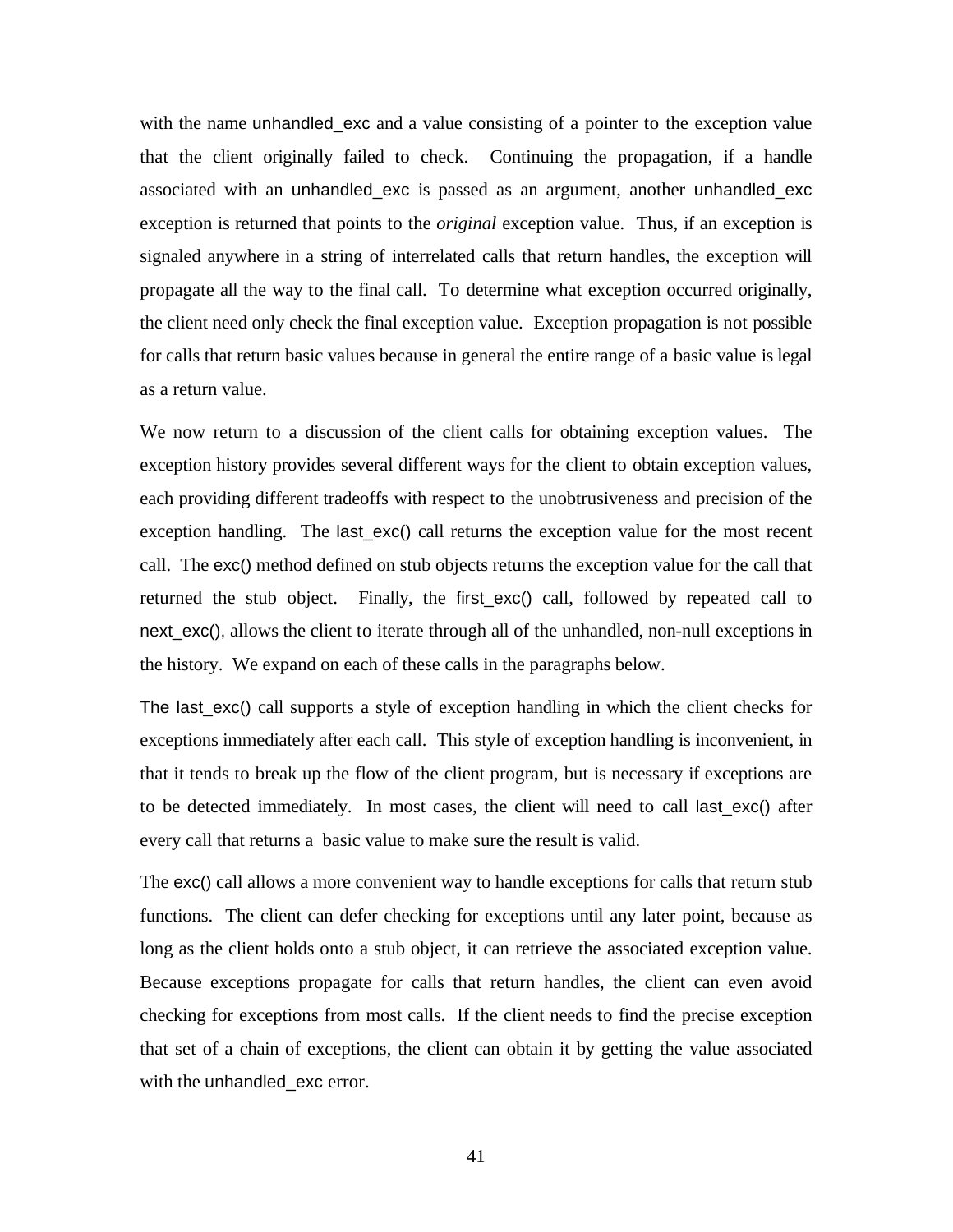Finally, examining the exception history provides an "optimistic" exception handling mechanism. If the programmer believes that exceptions are unlikely, they can optimistically assume that none will be signaled and defer checking for exceptions until commit time. At commit time, the client program can verify that there are no items in the unhandled exception history. If there are exceptions in the history, they can abort the transaction, undoing all of the work in the transaction, and start again, or they can attempt to unwind its state back to the point of the exception, although this is probably quite difficult. For this approach to work, the client has to be prepared for possibly meaningless null values from basic valued calls that signal unchecked exceptions, even if the operation specifications say that such values are not returned.

The exception history does more than allow the client to handle past exceptions; it also allows the veneer to determine when the client has failed to handle an exception. Each non-null exception value in the history has a flag, initially false, indicating whether it has been checked yet by the client. When the client obtains an exception value using one of the calls mentioned above, the checked flag is set to true.

At commit time, the veneer verifies that every non-null exception value in the history has been checked; if not, the veneer refuses to commit the transaction. The intention is that the client should be aware of any exceptions before deciding that the work of the transaction should be committed. The client can override this is on a per-transaction basis by calling exceptions\_clear() immediately before committing. Exceptions are automatically cleared out when the client aborts a transaction and after a transaction commits successfully.

In practice, clients will probably use a mixture of these exception handling styles, depending upon the nature of the exception. The exceptions explicitly listed in the type interfaces will usually need to be checked for immediately (for example, the bounds exception for an array.) However, many clients will probably defer checking for the failure exceptions until the end of a loop or even until the end of the transaction. These exceptions are often not caused directly by the client and will not necessarily reoccur if the transaction is restarted, so it makes sense for the client to simply abort and try again.

42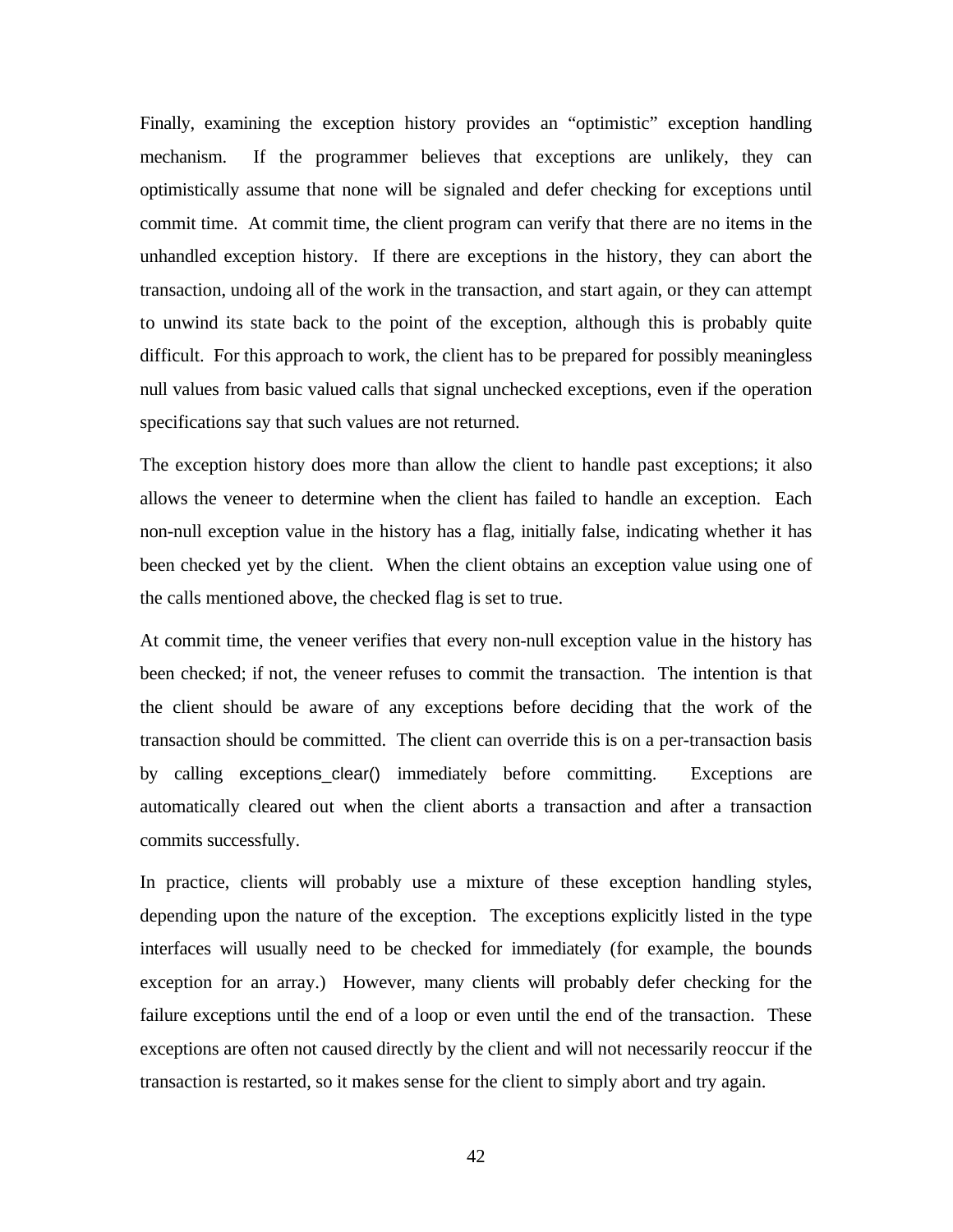# *4.2.1.3 Exception-Handling Example*

Consider a withdraw operation for a bank account that signals two exceptions: overdrawn and not\_possible. Each exception has associated information: an integer for overdrawn, giving the amount the account is overdrawn, and a string for not\_possible, giving an English explanation for why the caller is going to go penniless.

The Theta interface for withdraw is:

withdraw(dollars: int) signals (overdrawn(int), not\_possible(string)) The corresponding C++ stub function interface is:

void **withdraw**(int dollars); /\* signals (overdrawn(int), not\_possible(string)) \*/

Figure 4-5 shows how a C++ application would handle the exceptions signaled by withdraw, an operation that does not return any values. The exception value supports methods for each of the exceptions that the corresponding operation might signal; the methods return true if the exception with that name has been signaled and false otherwise. In addition, the exception value supports methods for each value associated with an exception name; for example, overdrawn\_int is used in the figure is used to retrieve the integer value associated with the overdrawn exception. The client program uses these methods to check for exceptions and retrieve their values.

```
my_account→withdraw(100);
if (last\_exc() \rightarrow overdrawn()) // check for exceptions
   cout << "Your account is overdrawn by " << e→overdrawn_int() << " dollars";
else if (last_exc()→not_possible())
   cout << "Withdrawal is not possible because: " << e→not_possible_string();
```
#### *Figure 4-5: Basic Exception Handling*

Similarly, Figure 4-6 shows how the client would check for exceptions from the next operation on a list, which returns a stub object and signals the bounds exception. The only real difference between the two cases is that the exception value is obtained by invoking exc() on the result object; this would work even if other operations had been invoked in the meantime.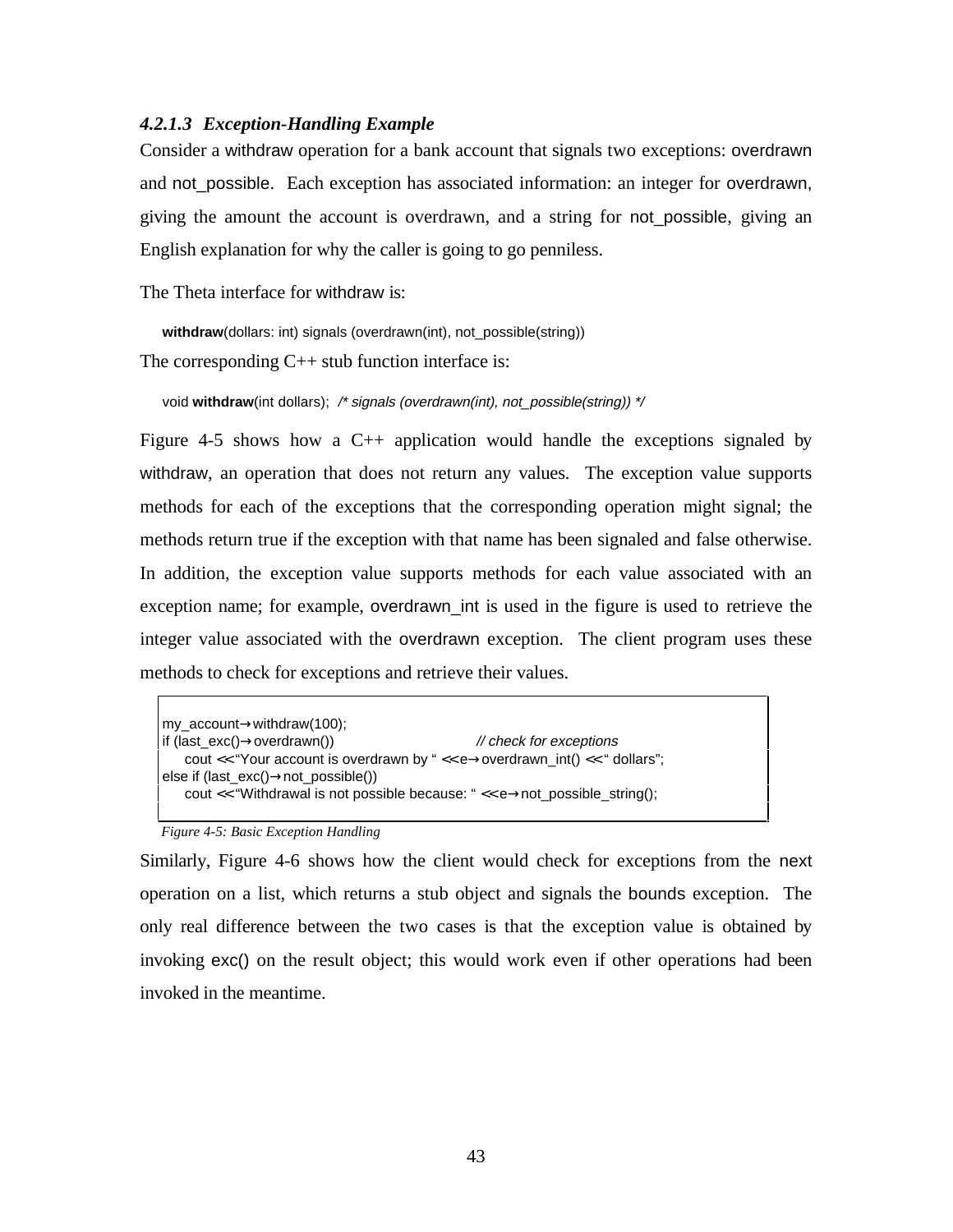$l = l \rightarrow$ next(); // get the next item in a list if  $(l \rightarrow exc() \rightarrow boundaries()$  // check for the bounds exception ....

*Figure 4-6: Stub object Exception Handling*

### **4.2.2 Stub Type Implementation**

The previous subsection showed how the veneer maps the interfaces of Thor types onto corresponding client interfaces. This subsection is concerned with how the veneer exports the functionality of Thor objects without compromising their safety or changing their semantics.

### *4.2.2.1 Basic Values*

Basic values (integer, characters, reals, and booleans) are represented as native client values, transmitted using a suitable representation to and from the database and decoded by the veneer. (For example, the num assembly stub function returns a native  $C_{++}$  int.) In our system, basic values have the same representation in Thor and in  $C_{++}$ , so the encoding and decoding steps are trivial; the representations can be copied directly to and from the communications buffers. In other languages, the decoding steps might be more substantial. In any case the burden of encoding and decoding should fall on the veneer, not the database. Doing encoding and decoding in the database would require modifications to the database for each new language, whereas doing them in the veneer offers opportunities for improving performance because they can be done lazily, as we shall later see.

### *4.2.2.2 Object References*

Thor objects, in contrast to basic values, are represented by reference, not by translations of their actual representations. Although the stub type interfaces encourage client programmers to believe that they are pointing directly to Thor objects, the actual Thor objects are safely stashed away in a separate address space. What the client is actually pointing to are *stub objects*.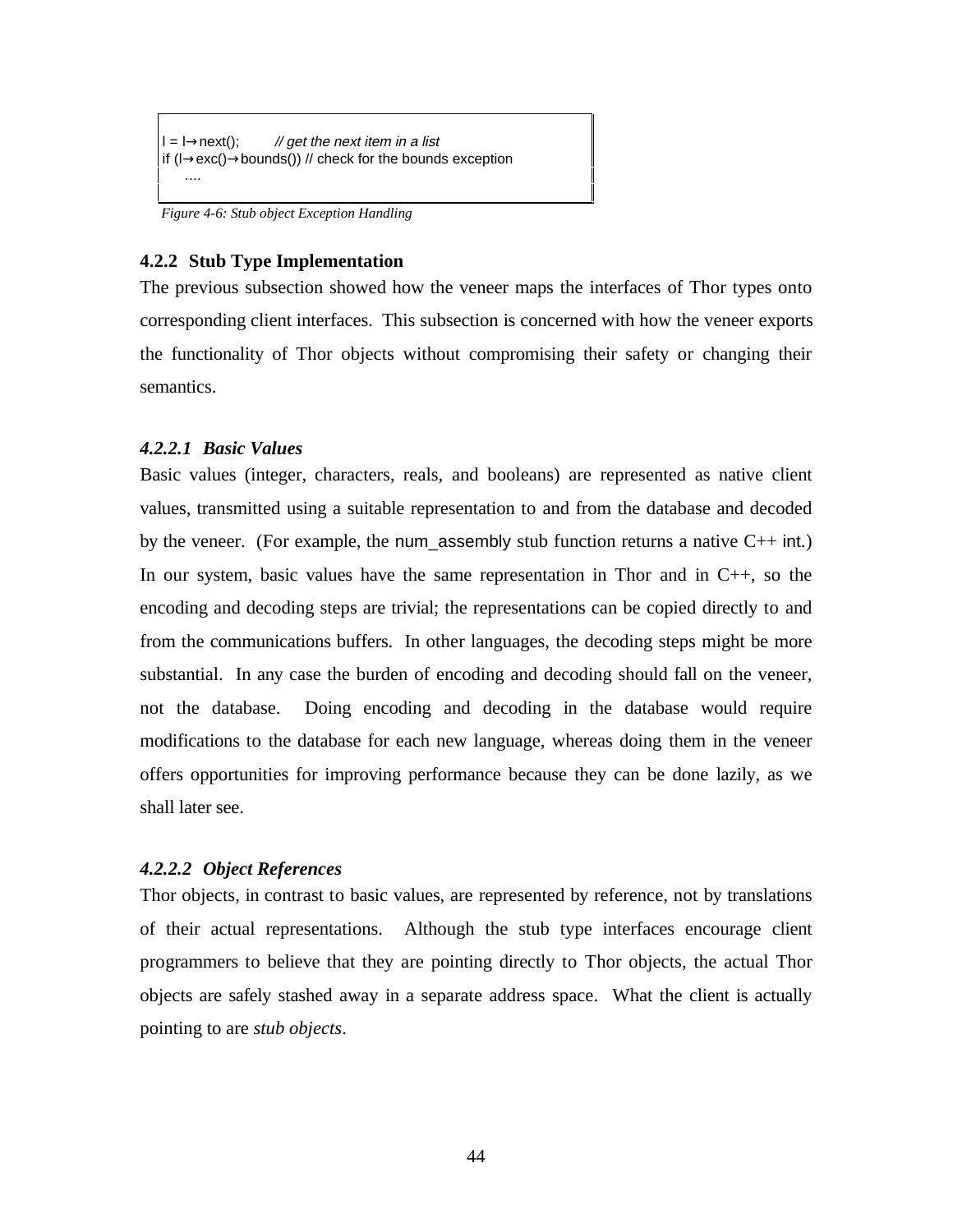The representation for every stub object is the same: a single, protected field containing the handle for the corresponding Thor object. (By protected, we mean that the handle field can be accessed only within the th\_any class and its subclasses, not by the client.) The stub objects thus encapsulate a reference to a Thor object without revealing its actual representation, even if the client violates encapsulation to access their contents. This scheme is depicted in Figure 4-7.



There is no legitimate way for the client to access the handle stored inside of the stub object, make a copy of a stub object, or create a new stub object without invoking a Thor operation. Although clients may do these things illegally by violating encapsulation, they can only cause trouble for themselves by doing so (especially with the optimizations discussed later) and cannot cause damage to the objects in the system.

Stub objects are allocated on the heap when Thor returns a handle as a result of an operation. To ensure that exactly one stub object is allocated per handle, the veneer keeps a table VH that maps between handles and stub objects. (VH is analogous to the table H in the database that maps handles to actual objects.) When the veneer receives a handle from Thor, it checks the corresponding slot in VH to see if a stub object has already been allocated, returning a reference to that object if so. If not, the veneer allocates a new stub object and stores a pointer to it in VH for later use.

### *4.2.2.3 Stub Functions*

A stub function implements a Thor operation by making a cross-domain call to the database, which performs the actual operation and sends back the result. More specifically, the stub function marshals the function name and arguments into a message to the server and transfers control to the database protection domain, as depicted in Figure 4- 8. The database dispatcher receives the interprocess message, looks up the corresponding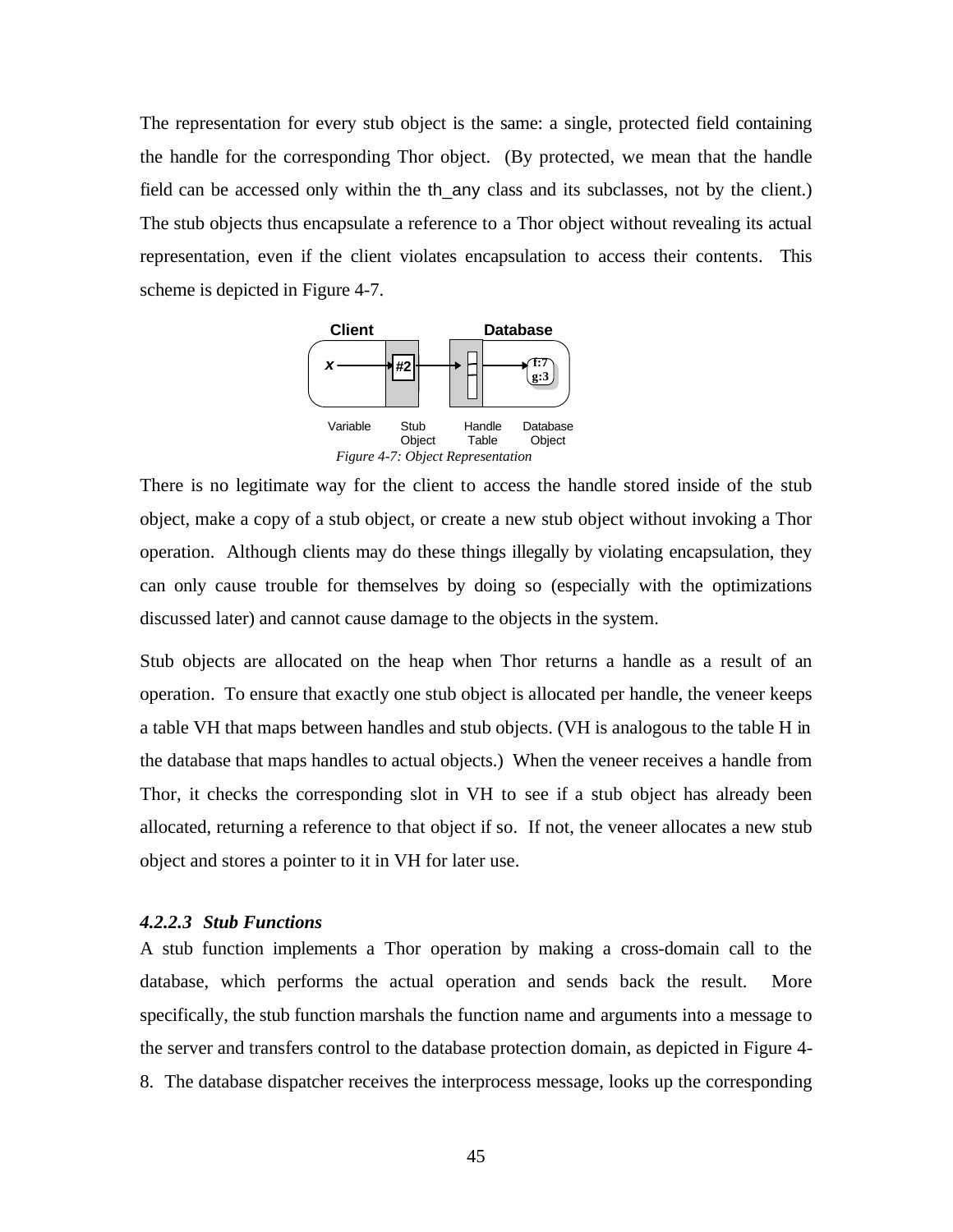method and objects, typechecks the call, performs it, and sends the results back to the client in an interprocess message. Finally, the client stub receives the results and returns it to the client program.



*Figure 4-8: Cross-Domain Method Calls*

Thor stub functions are similar to those used in standard RPC [Birrel 83], with two differences:

- all objects are passed by reference (using handles), not by value, so that the encoding for objects is much simpler.
- The database performs a method dispatch, not merely a function call. The actual code that is invoked depends upon the receiver's type as well as the method name. (Other RPC systems (for example, [20]) also provide this facility.)

As an example, Figure 4-9 gives the implementation for the concat stub function defined on mstrs (mutable strings.)

```
th_mstr* th_mstr::concat(th_string* s)
{
   th_mstr* res=0;
   begin_invoke(self, 2);
   put_handle(s->handle);
   if (do_invoke()) \{NEW_TH_OBJ(get_handle(), th_mstr, res);
   }
   else {
       get_exception();
    }
   end_invoke();
   return res;
}
```
### *Figure 4-9: Example Stub Function*

Stub functions have a simple, fixed structure, with each line in the stub sending some part of a call to the database dispatcher. The stub function first sends the receiver and method index using begin\_invoke, followed by each of the arguments. do\_invoke() transfers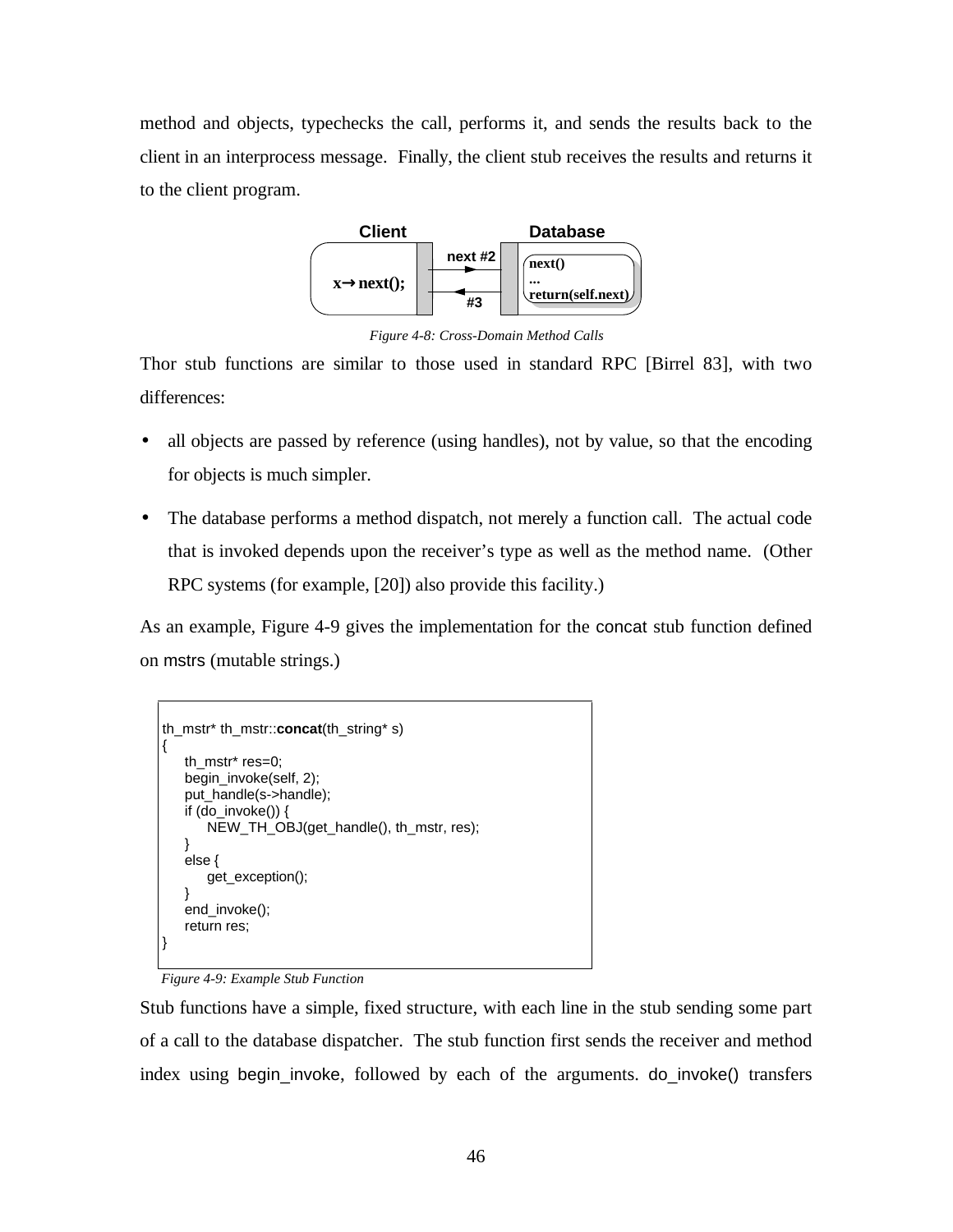control to the database and returns TRUE if the operation succeeded. If do\_invoke() indicates success, the stub creates a new stub object of the appropriate result type, initialized with the result handle read from the database. If not, the else branch contains a call to read the exception value. The stub then calls end\_invoke() and returns the result object to the client. (It may seem that end\_invoke() is superfluous. Indeed, for normal invocations, end\_invoke() does nothing. However, by changing the behavior of end\_invoke() and get\_handle(), the veneer can dynamically switch from mode without futures to one with futures, and vice versa. Every other stub function follows exactly the same pattern; as we shall see, this makes stub functions easy to generate automatically based on their interfaces.

### **4.2.3 Storage Management**

Some client applications can quite happily ignore the issue of deallocating stub objects. The individual stub objects are compact; as long as the client accesses a reasonable number of distinct objects the total space taken up by stub objects will not be too large, and as soon as the client application terminates the database can reclaim the handle table space and garbage collect the objects whose only references were the handles given to the client.

However, in general, the veneer needs some of way of knowing when a handle is no longer needed so that it and the database can reclaim storage associated with the handles. For example, some applications may access very large numbers of objects (such as traversals that visit every item in the database), or create many temporary objects that are only used for a short time.

The current C++ veneer implementation requires that client applications explicitly free stub objects by calling the free method on them. When the client frees a stub object, the client must no longer use any other references to it. This is a reasonable requirement, given the C++ philosophy, but what the client cannot be expected to know is when two calls happen to have returned the same object. To behave reasonably in this case, the veneer handle table VH includes a counter for each handle *h*, incremented whenever a stub function returns *h* to the client and decremented each time the client calls free\_object on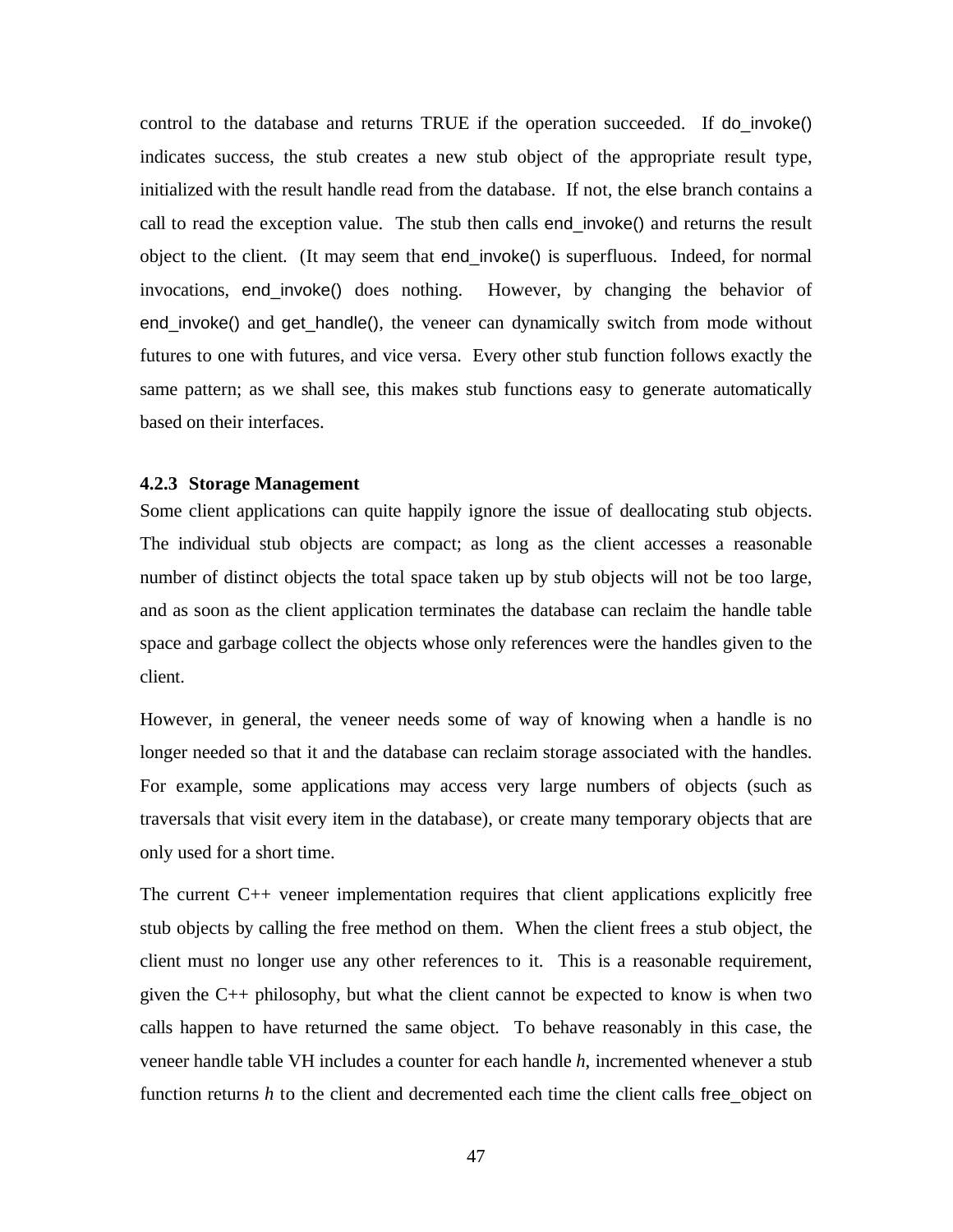*h*. Only when the count reaches zero does the veneer reclaim the slot in VH and send a message to the database saying that *h* is no longer in use.

### *4.2.3.1 Smart Pointers*

C++ programmers are accustomed to explicitly deallocating dynamically allocated objects, so our convention of using a free operation will not seem alien to them. However, it is possible for the veneer to lift this burden from programmers by defining "smart pointers" that automatically maintain a reference count for each stub object [Stroustrup 87]. Rather than accepting and returning normal pointers, the veneer operations are redefined to use smart pointers. When the reference count for a stub object drops to zero, that stub object is automatically destroyed. Because the client program references stub objects exclusively through smart pointers, it never needs to worry about freeing them.

Like a normal pointer, a smart pointer supports the  $*$  and  $\rightarrow$  dereferencing operators to return the referenced object. In addition, however, the smart pointer type overloads its assignment, copy, and destructor operations to update the reference counts of the associated stub objects. Figure 4-10 defines a smart pointer to a th\_any, assuming that th any has a reference count field refs initialized to zero.

Smart pointers and other reference counting schemes typically have the problem that they cannot garbage collect cycles of references. For example, if A points to B and B points to A, their reference counts will both be at least 1 and they will never be garbage collected. Fortunately, this situation does not happen with stub objects. Stub objects only "point" (via handles) to objects in the database, and database objects do not point to stub objects, therefore a cycle including a stub object is impossible, so every stub object that can safely be reclaimed will be.

One complication of using smart pointers with subtyping is that is necessary to mirror the subtyping relationships in a hierarchy of smart pointer types, rather than creating a single parameterized smart pointer type. Although C++ supports parameterized types, there is no subtyping relationship between different instances of a parameterized type, so a parameterized smart pointer class does not allow the Thor subtype relationships to be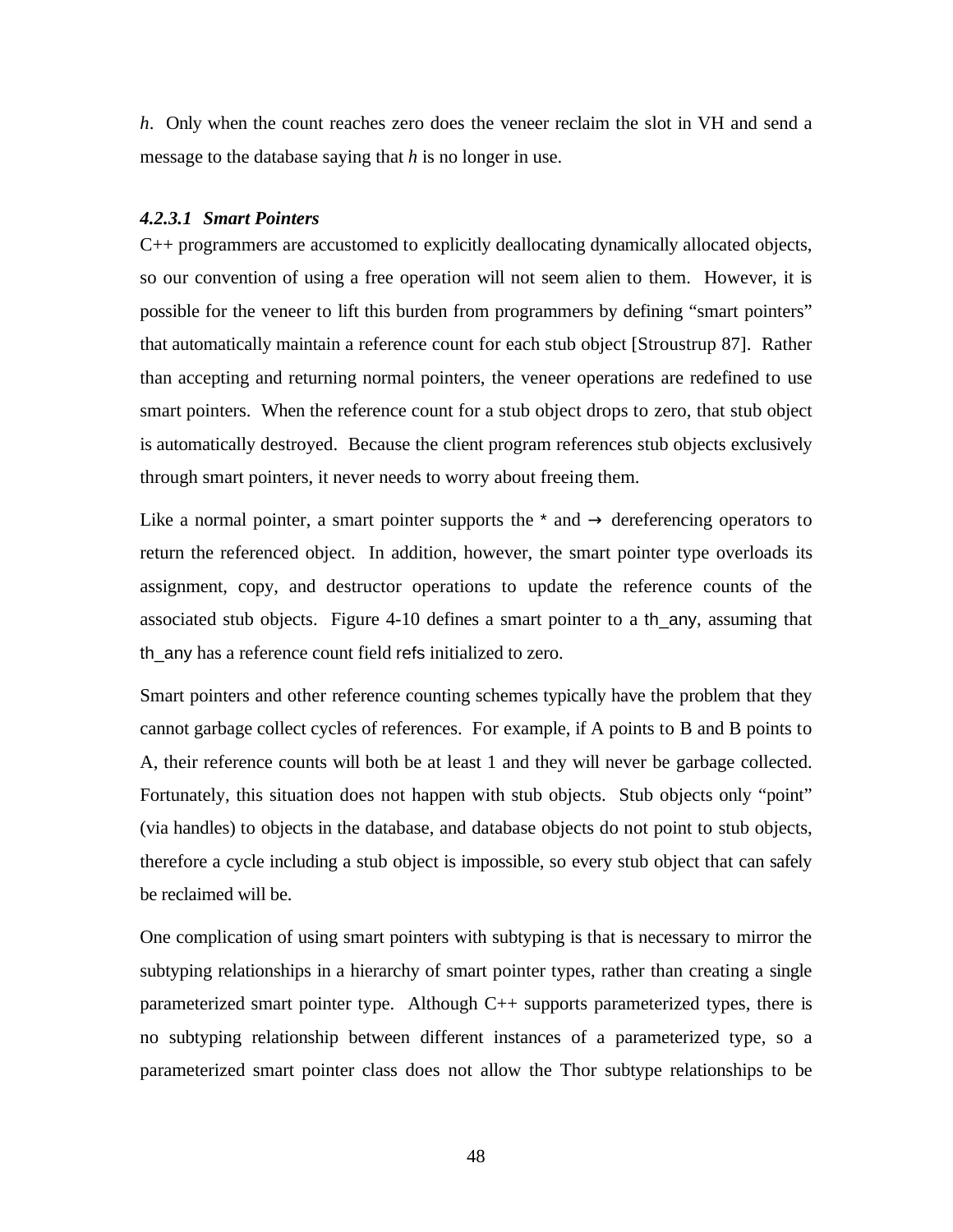captured. For example, if S is a subtype of T, then there is no subtyping relationship between Ptr<S> and Ptr<T>, where Ptr is a smart pointer type. Instead, the smart pointer implementer must create Ptr\_S and Ptr\_T smart pointer types, with Ptr\_S explicitly declared to be a subtype of Ptr\_T.

```
class smart_ptr {
    public:
       th_any *obj;
// Increment and decrement the reference counts of the object
       void inc_refs() const {if (obj) ++obj->refs;}
       void dec_refs const {if (obj) {if (--obj->refc < 0) delete obj;}
// Unless the pointer is null, increment the refs when a
// smart pointer is created or copied
       smart_ptr() : obj(0) {}
       smart_ptr(th_any *t) : obj(t) {inc_refs();}
       smart_ptr(const smart_ptr& o) : obj(o.obj) {o.inc_refs();}
// If smart pointer b is assigned to a, increment b's refs and
// decrement a's
       smart_ptr& operator =(const smart_ptr& o) {
           o.inc_refs(); dec_refs();
           obj = 0.0bj;return *this;
       }
// Decrement the reference count when a smart ptr is destroyed
   ~smart_ptr() { dec_refs();}
// Define operators to convert a smart pointer into an actual pointer
   operator smart_ptr*() {return obj;}
   th_any* operator->() {return obj;}
}
```
*Figure 4-10: Smart Pointer Implementation*

We implemented smart pointers for our C<sup>++</sup> veneer. Unfortunately, our C<sup>++</sup> compiler adhered to an obsolete version of the still evolving  $C_{++}$  standard that allowed extremely aggressive deletion of the compiler temporaries used to store smart pointers, leading to the premature destruction of stub objects. At least for now we are using the free approach instead.

### **4.2.4 Veneer Support For Iterators**

There are two issues associated with supporting iterators in client programs. First, most client languages do not directly support iterators. In addition, on the database side, it is expensive to maintain the state associated with the iterator between calls. Implementing yield directly would require that the database use a separate thread for each iterator called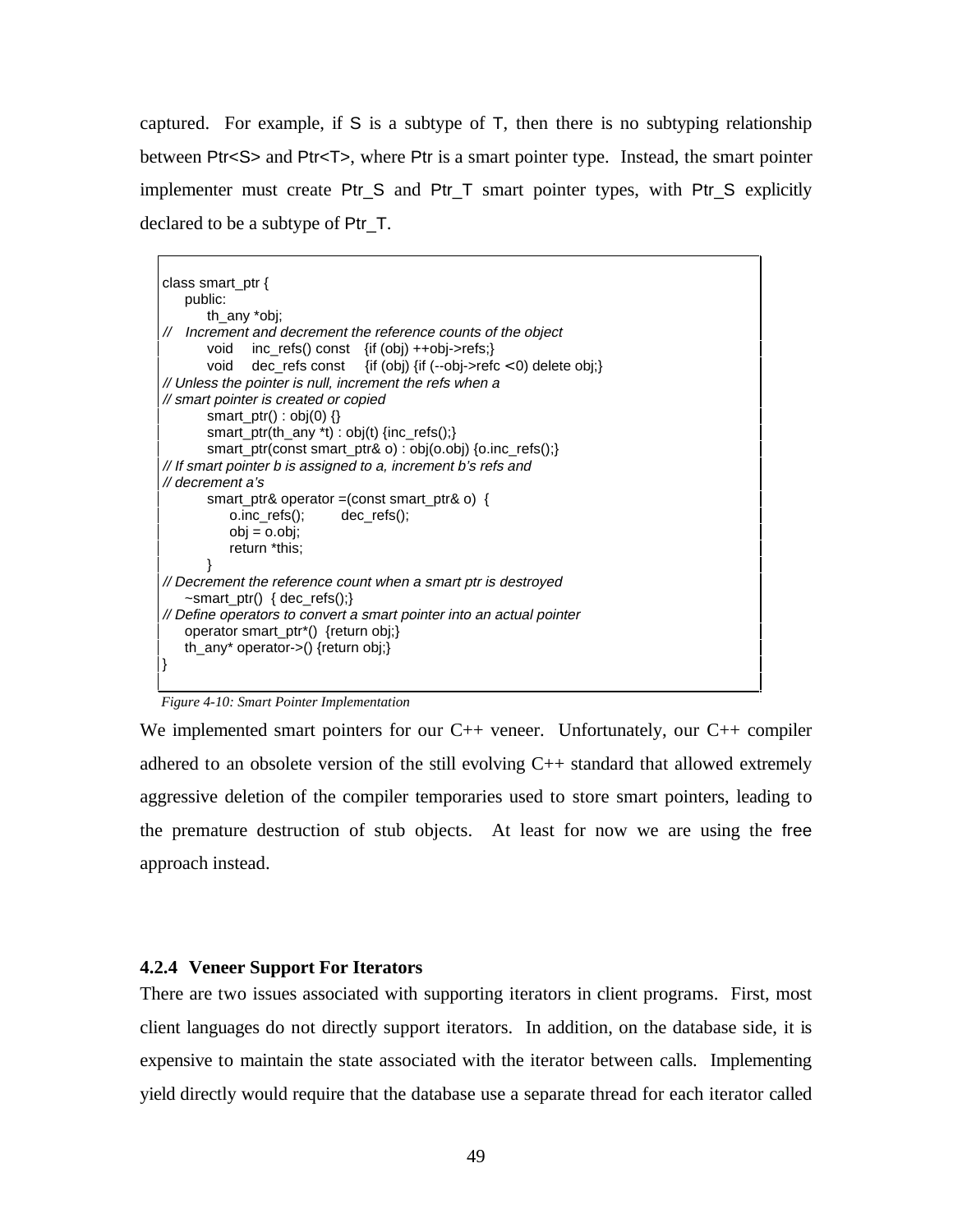by the client; the thread would be awakened when the client requests the next value from the iterator.

To avoid this complexity, the veneer presents an iterator to a client as an operation that returns an array that contains as elements all of the values yielded by the iterator. (Note that this does not change the implementation of iterators inside the database; it's simply a way of packaging the iterator construct in a way that can be used from the client language.)

For example, suppose a CompositePart object had a subparts iterator that yielded its constituent AtomicParts:

CompositePart = **type** subparts() yields (AtomicPart) ... **end** CompositePart

In the C++ veneer, the iterator would be mapped to the function:

```
Array<th_AtomicPart*> subparts_array()
```
where Array in AtomicPart<sup>\*</sup>> is a parameterized array type, instantiated to store references to th\_AtomicParts. If the iterator signals an exception at any point, iteration stops and the correspond slot in the array is set to a null value; the exception value can be determined by calling last\_exc.

To iterate through the AtomicParts array returned by subparts, a  $C_{++}$  client programmer could write:

```
Array<th_AtomicPart*> ap = cp→subparts_array()
for(int i=0; i < ap \rightarrow size); i++) {
    th<sub>_</sub>AtomicPart<sup>*</sup> p = ap[i];
     ...
}
```
Bundling the results of an iterator as an array fails to provide one important feature of iterators: early termination. The client has no way of stopping the iterator before it has generated all of its values. This can be a problem if the iterator generates a large number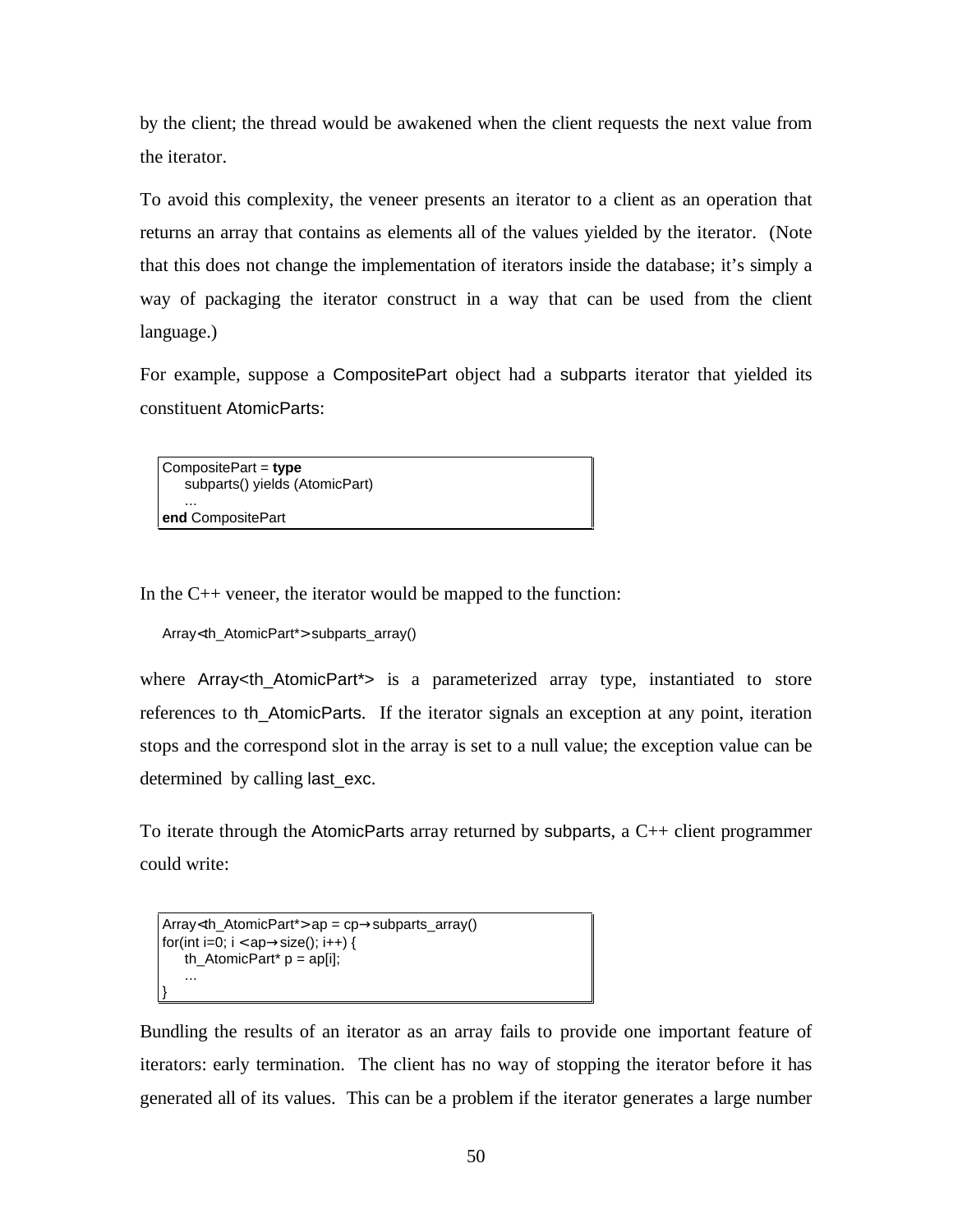of values that the client is not interested in, or the iterator has side effects and must not be allowed to run longer than the desired number of times. Also, some iterators generate an unbounded number of values, for example an iterator that generates all of the prime numbers.

The problem can be partially solved by allowing the client to specify how many times the iterator is allowed to run in advance. However, this approach is of no use if the number of iterations cannot be determined in advance. For example, with the prime number iterator mentioned earlier, the caller could find the 10,000th prime, but not the largest prime less than 10,000. In the Batched Control Structures section (Section 7.2), we describe a scheme that does allow early termination of iterators, and that provides (with some restrictions) the additional benefit of allowing the entire body of the foreach loop to run inside the database without domain crossing or typechecking overheads.

## **4.3 Implementing New Veneers**

We will now consider the steps required to implement a veneer for a new language. Much of a new veneer can be copied from an existing veneer. There are only a handful of database commands, and it is trivial to reimplement them by hand, so we won't discuss them further. This leaves the stub types: as we shall see, implementing the stub types is mostly a matter of tweaking an existing *stub generator* to output stubs following the syntax of the new language. However, we also consider how the veneer design changes in response to some significant differences between client languages, such as varying type systems and garbage collection.

### **4.3.1 Stub Generators**

In principle, the veneer implementer might implement all of the stub type interfaces and implementations by hand, and in fact this has been done for small subsets of Thor. For the complete Thor type hierarchy, however, this is too much work, especially since the Thor type hierarchy is constantly growing as new types are added. (There are currently several dozen types and hundreds of methods.) Therefore, the veneer implementer instead writes a *stub generator*, which automatically generates the stub type interfaces and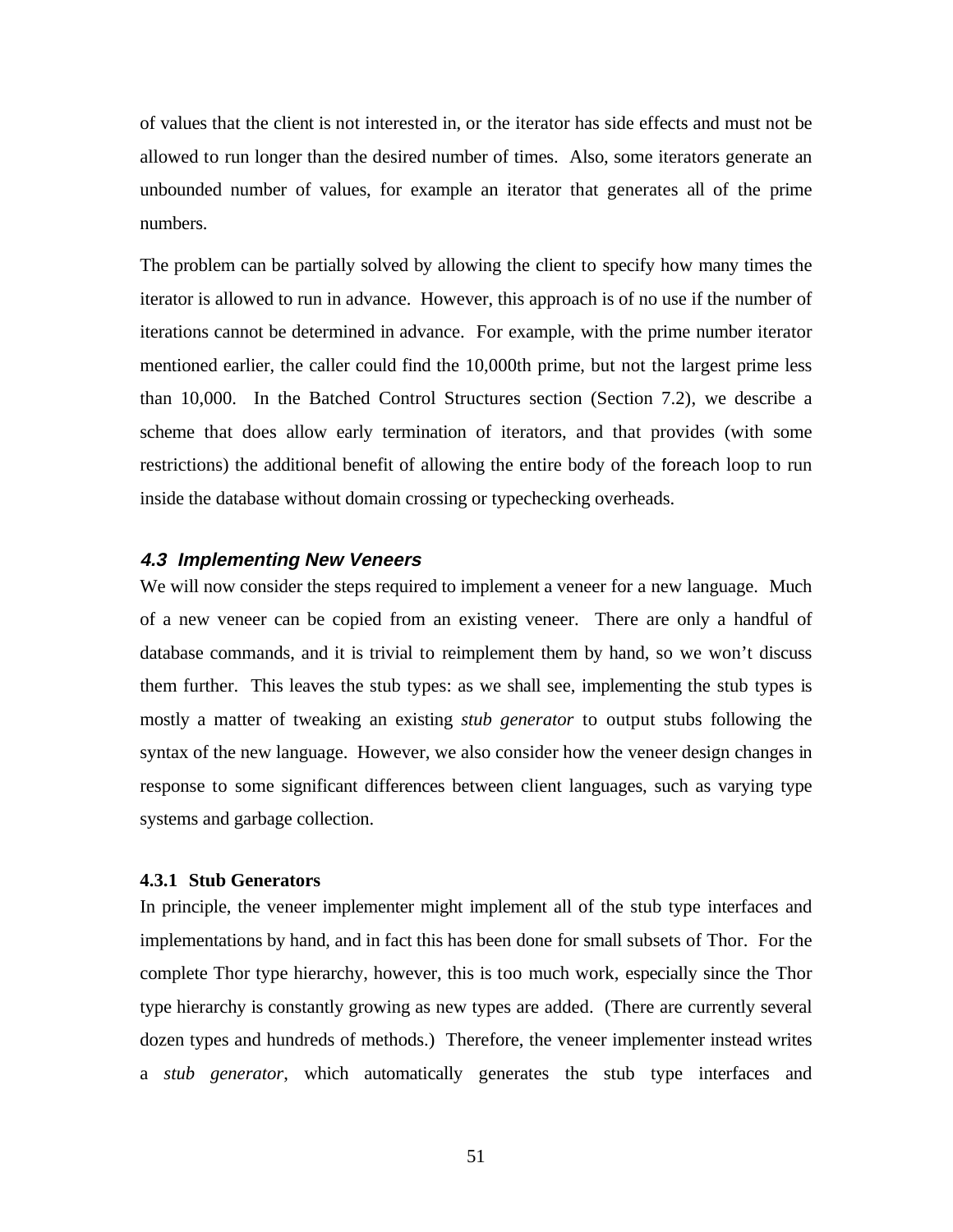implementations given the interfaces to the Thor types. This is essentially similar to the stub generator used in RPC [Birrel 83].

The stub generator runs as a part of the database and has a fairly simple implementation. Given a method interface for a type T of the form:

*method* (*arg1*: *T1, arg2*: *T2, ...*) returns (*result*)

the  $C_{++}$  stub generator constructs a stub function based on the skeleton in Figure 4-11 with each of underlined items replaced by the corresponding item from the method interface. Because the database stores a parsed version of the method interface, it is easy for the veneer generator to obtain the appropriate items with which to "fill in the blanks."

```
result * method (T1 arg1, T1 arg2, ...)
{
   result* res=0:
   begin_invoke(self, method-index);
   put_handle(arg1); put_handle(arg2); ...
   if (do_invoke())
       NEW_TH_OBJ(get_handle(), result, res);
   end_invoke();
   return res;
}
```
*Figure 4-11: C++ Stub Function Skeleton*

(For explanatory purposed, we have simplified the skeleton somewhat. For example, the call used to send an argument is not always put\_handle but rather depends upon the type of the argument being sent.)

Constructing a new stub generator is essentially a matter of modifying an existing stub generator to use the syntax of the new language. For example, Figure 4-12 shows the skeleton that would be used for an Emacs Lisp stub function. It conceptually the same as the C++ version, though surface differences show up because of Lisp's different syntax and lack of explicit type declarations. (Notice that the method name is prefaced with the name of the type to ensure uniqueness, and that the implicit *self* argument in the Thor version is made explicit. In the next section, we will consider in more detail these and other changes caused by differences in the client language.)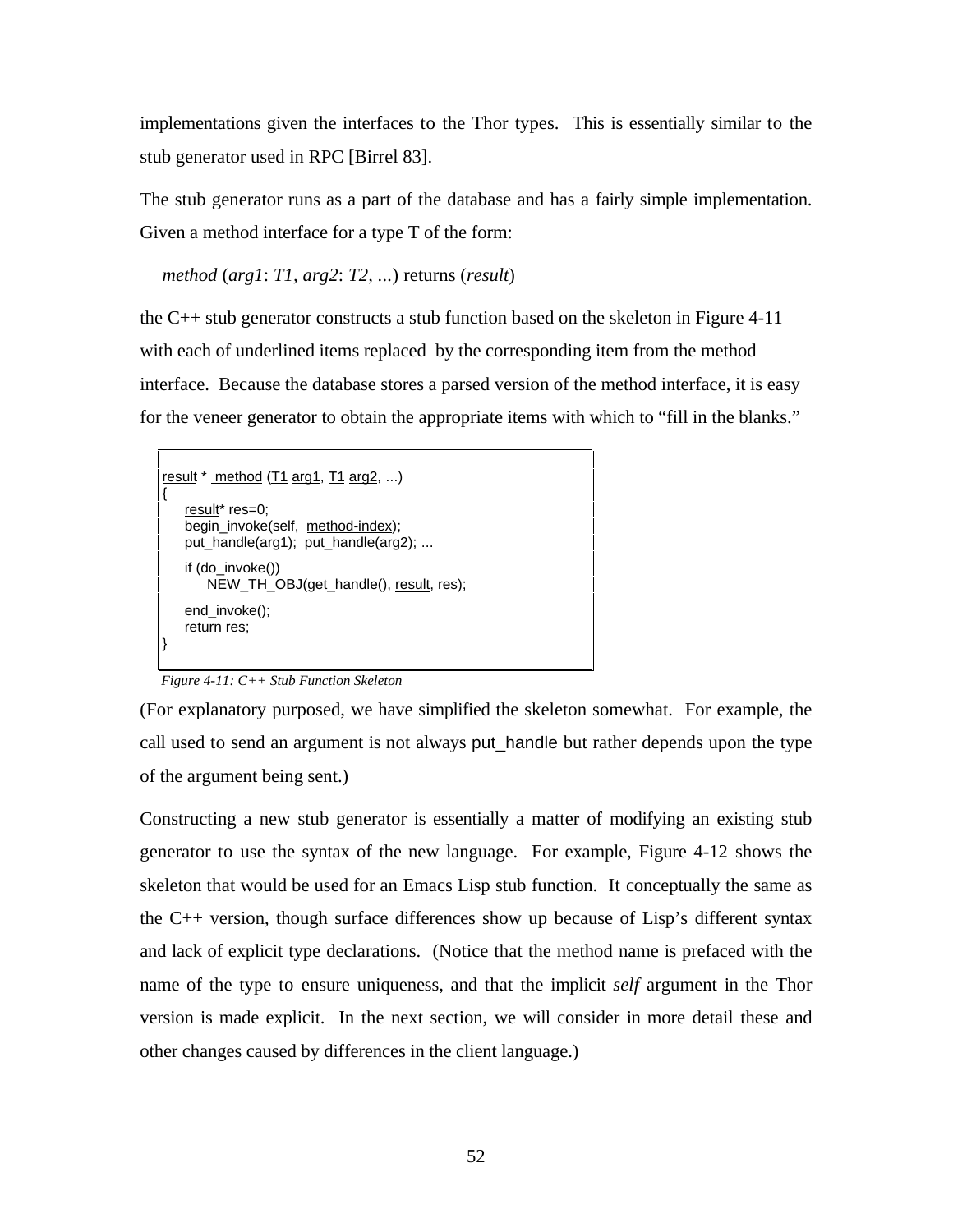```
(defun T-method (self arg1 arg2 ...)
   (begin-invoke self method-index name)
   (put-handle arg1) (put-handle arg2) ...
   (let (result ((if (do-invoke)
                  (get-handle) nil))
       (end-invoke)
       result))
```
*Figure 4-12: Lisp Stub Function Skeleton*

Currently, the stub generator is implemented as a program running in the database that is explicitly modified to support new languages; this has proved reasonably convenient. One might build a "universal" stub generator, which takes a description of the stub function skeleton for an arbitrary language and automatically generates the stub functions directly from the description. The challenge is to make skeleton description language sufficiently powerful without making it as difficult to use a full-fledged programming language. (For example, some form of looping is required, as implied by the ellipses in the skeleton examples.) This might be an interesting direction for future work.

### **4.3.2 Different Type Systems**

The C++ type and function dispatch system are rich enough to completely mirror those of Thor. (In particular, the  $C_{++}$  type system supports subtyping, and the dispatch mechanism allows the same method name to dispatch to different functions, with the appropriate function chosen based on the type of the receiver.) This allows the  $C++$ compiler to typecheck Thor calls at compile time , and also permits method names to be used "as is". In this section, we consider how the veneer interface changes for languages with more restrictive type and function dispatching systems.

### *4.3.2.1 Weakly-typed Languages*

Languages such as Lisp have the simplest possible type system, in which there are no explicit type declarations and function dispatching depends only on the name of the function, not the type of the receiver. As we saw in Figure 4-12, this requires several changes to the stub function interfaces. First, the method name is prefaced with the type name, to ensure uniqueness; for example, the next operation of the list type would be called list-next in the Lisp veneer. (The type and method name are separated by a  $\cdot$ , a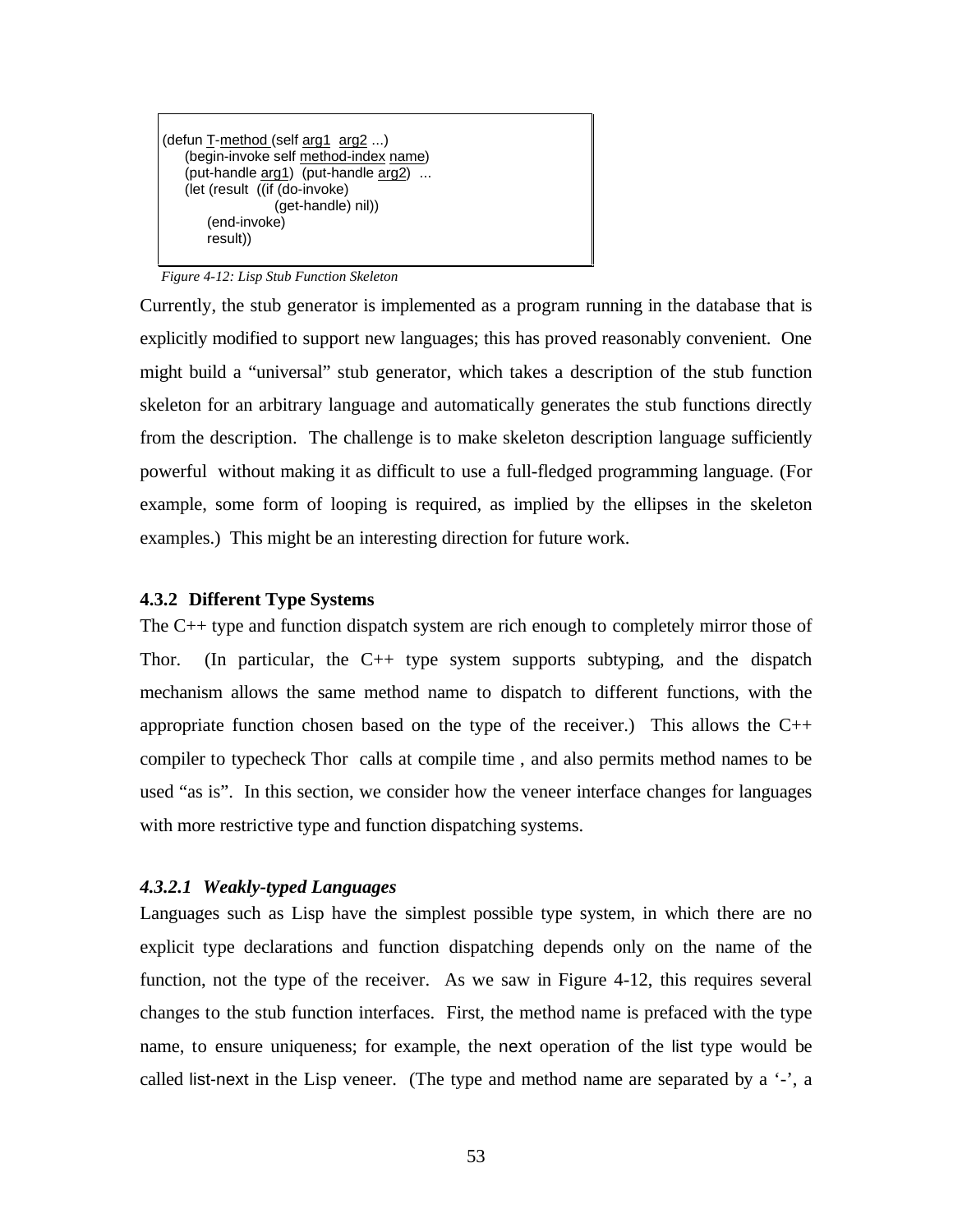character that never occurs in Thor type or method names, so uniqueness of the stub function name is assured.) Second, the implicit self parameter in the Theta version is made explicit. Finally, the type declarations for the arguments are completely omitted in the actual code, though they should be maintained in a comment for the benefit of the client programmer. Any type errors in a weakly typed language will of course go unreported at compile-time, but Thor will detect and report any type errors at run-time.

# *4.3.2.2 Type Systems without Subtyping*

Many older statically-typed languages, such as C and CLU, support explicitly declared types, but do not have any form of subtyping or method dispatching. The name clash problems caused by the lack of method dispatching can be solved in the same fashion as for the weakly typed language (by concatenating the type and function name); indeed this is style already required by CLU and commonly used by C programmers.

The lack of subtyping is more of a challenge. The cleanest approach is for each type to include explicit conversion functions that convert between it and its immediate supertypes, thus giving the client the ability to use the subtype wherever the supertype is expected, without allowing any illegal conversions. (Because every stub object has exactly the same representation, it is trivial to convert a stub object of one type into a stub object of another type.) For example, if type D has supertypes B and C, which have supertype A, then stub type D will include conversion functions to B and C, which will include conversion functions to A. To make things more convenient, each subtype includes all of the methods of its supertypes with the receiver type declaration specialized to the subtype, so that no subtype-to-supertype conversions are ever necessary for the receiver argument.

A less clean, but more convenient approach is currently used in our C veneer, which treats C as if it were a weakly typed language. Each of the stub types is given a different name to serve as documentation, but they are all typedef'd to the same type for purposes of typechecking. This eliminates the need for explicit subtype-to-supertype conversions but also eliminates any possibility of compile-time typechecking.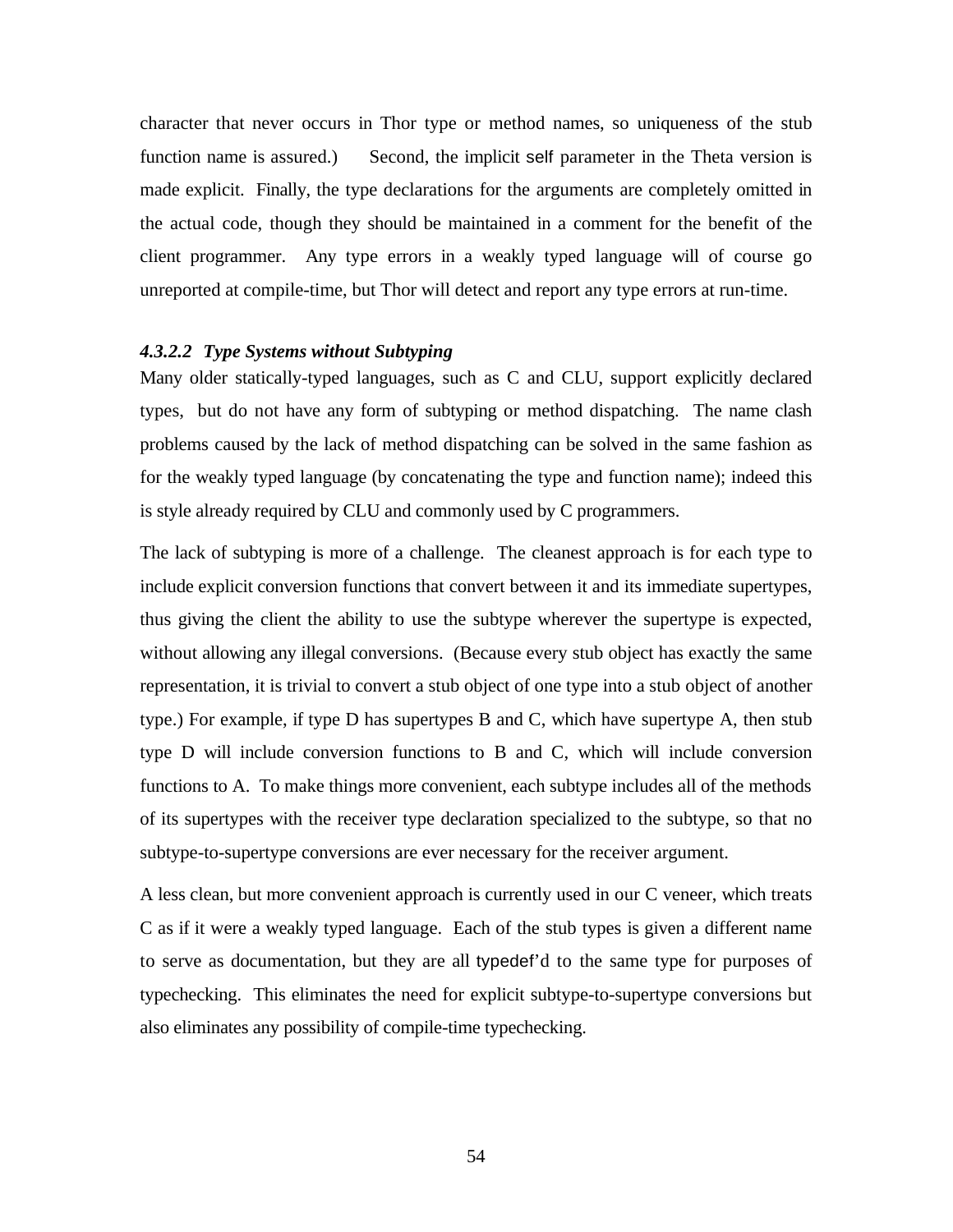### *4.3.2.3 Type Systems without Multiple Supertypes*

Finally, languages such as Modula-3 and Object Pascal have subtyping and dispatching, but do not allow a subtype to have multiple supertypes. Our solution is basically the same as in the previous section: a type is declared to be the subtype of any one of its supertypes (chosen arbitrarily) but includes conversion operations to convert it to any of the other supertypes. Few explicit conversion are likely to be required because the client language already does the right thing for single supertypes, and because multiple supertypes are currently not used very frequently in Thor.

### **4.3.3 Coordinating Client and Database Garbage Collection**

Some languages, such as Lisp, Smalltalk, and CLU, have a garbage collector that automatically disposes of objects that are no longer referenced. Thus, garbage collection performs a function similar to that performed by the smart pointers defined as a part of the C++ veneer. However, because the garbage collector is a built-in and often noncustomizable part of the system, it is difficult to achieve the necessary degree of cooperation between the veneer and database garbage collectors, raising issues that we discuss in this section.

When a stub object is disposed of, the database needs to be informed so that it knows that the database can reclaim the handle table slot and potentially garbage collect the object. Some garbage collection systems, such as that of Smalltalk, allow user-defined "finalization hooks" that are automatically run when an object is about to be disposed of. In such a language, the hook can easily be defined to inform the database of the stub object's impending demise. Other languages, such as Lisp, do not provide such hooks. In that case, client programmers must explicitly call a free operation to release handles and allow the database to garbage collect the associated objects. If such an operation is not provided, the stub objects in the veneer will be automatically garbage collected, but newly created or newly unreachable objects in the database will not be subject to garbage collection until the client program terminates.

A second issue is how to avoid creating redundant stub objects while still allowing stub objects to be garbage collected. Recall that we used a table VH to map between handles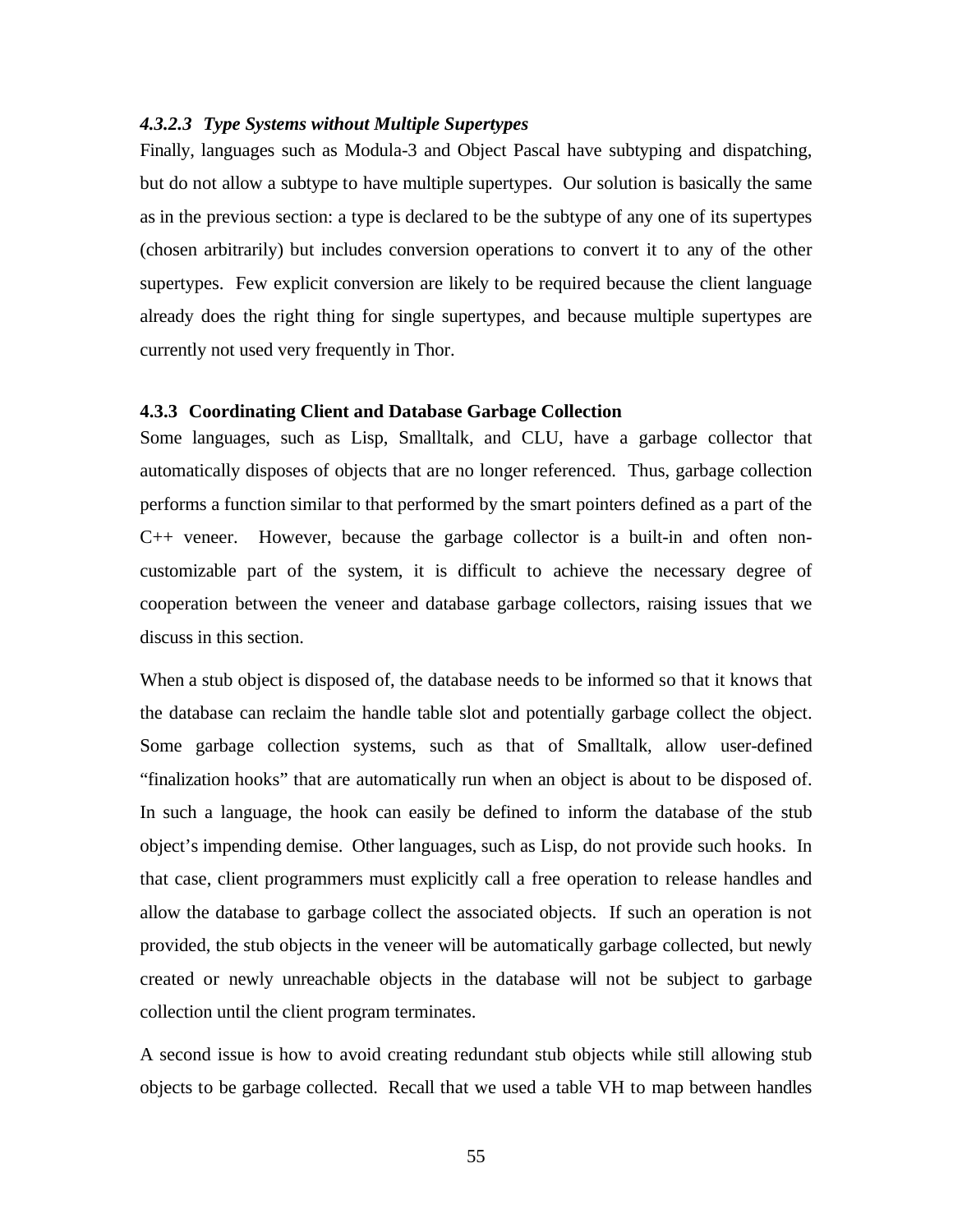and existing stub objects, which we used to avoid creating a new stub object if the same handle was returned again by the database. In a system with garbage collection, the references in VH will prevent the stub objects from ever being garbage collected!

Smalltalk provides a special mechanism for avoiding this problem: weak arrays. A weak array is like a standard array, except that references in it are not traced for purposes of garbage collection, thus allowing the referenced items to be potentially garbage collected. Furthermore, the entry in the array is automatically cleared when the associated item is garbage collected, allowing the veneer to detect whether the associated stub item still exists.

In the absence of weak pointers or arrays, there are two not entirely satisfactory compromises possible:

- allow redundant stub objects. This will cause additional work for the garbage collector, and will waste storage if the client maintains references to many redundant stub objects.
- prevent stub objects from being garbage collected unless the client explicitly clears out the entry in VH by calling free on the object. The disadvantages are the dangers and inconveniences of explicit deallocation. (If the stub object has other references in the client, but the corresponding Thor object has no other references, the Thor reference could be garbage collected, leaving the veneer references dangling.)

The general problem is that the veneer and the database need to perform a simple form of distributed garbage collection, the need for which was not anticipated by many language designers. Unfortunately, unless the garbage collector provides sufficient hooks for customization, we don't have any magic bullets for remedying these shortcomings.

# **4.4 Language Independence Issues**

We claimed that the veneer design was language independent. We will argue that it is not only possible but also *easy* to implement the veneer design in essentially any client language. Several features of the design contribute to this property. First, the object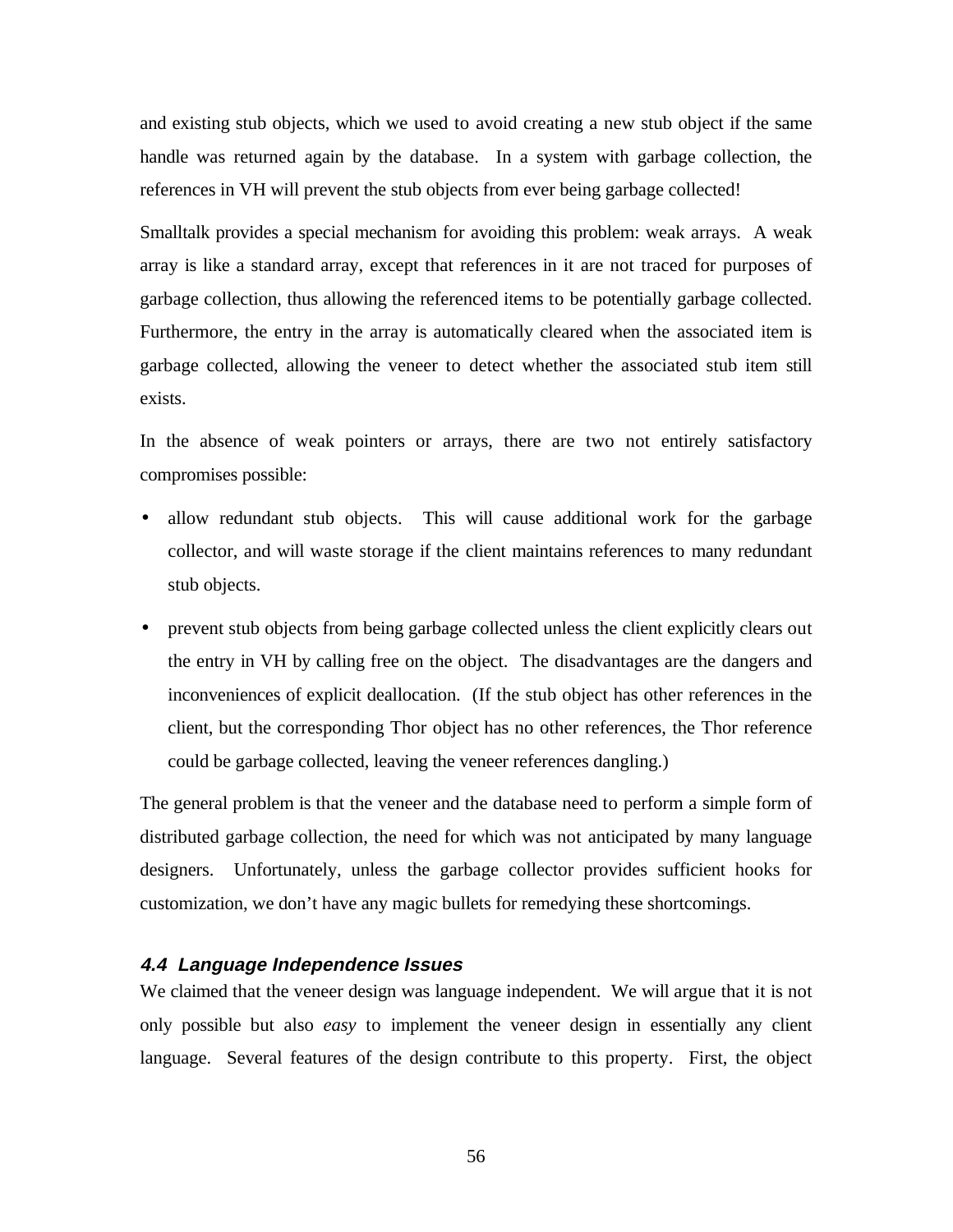representation used is quite simple. The client language only needs to be able to represent integer handles, plus a fixed set of basic types.

Second, generating the stub functions for an arbitrary client language is easy. The veneer generator itself is fairly simple, because each stub function has exactly the same structure, and because the database stores the interfaces of the types it supports in an already-parsed form. Adding support for a new language is as simple as modifying an existing veneer generator to produce output in the syntax of the new client languages. For example, we were able to quickly modify the C stub generator to fully support  $C_{++}$ , even though the class and subtyping mechanisms in  $C_{++}$  are much richer than what is available in C. Similarly, [Helfinstine 94] describes his implementation of a Modula-3 veneer for Thor; the author reports that it was not difficult to modify the  $C_{++}$  stub generator to output stubs for Modula-3.

The only non-trivial requirement to implement a veneer is that the client language support a cross-domain communication mechanism (for example, interprocess communication) so that it can exchange message with the databases. Most client languages have such support or allow it to be added in an extension language. Attesting to the portability of the design, we have implemented veneers for C, C++, Emacs Lisp, Perl, and TCL.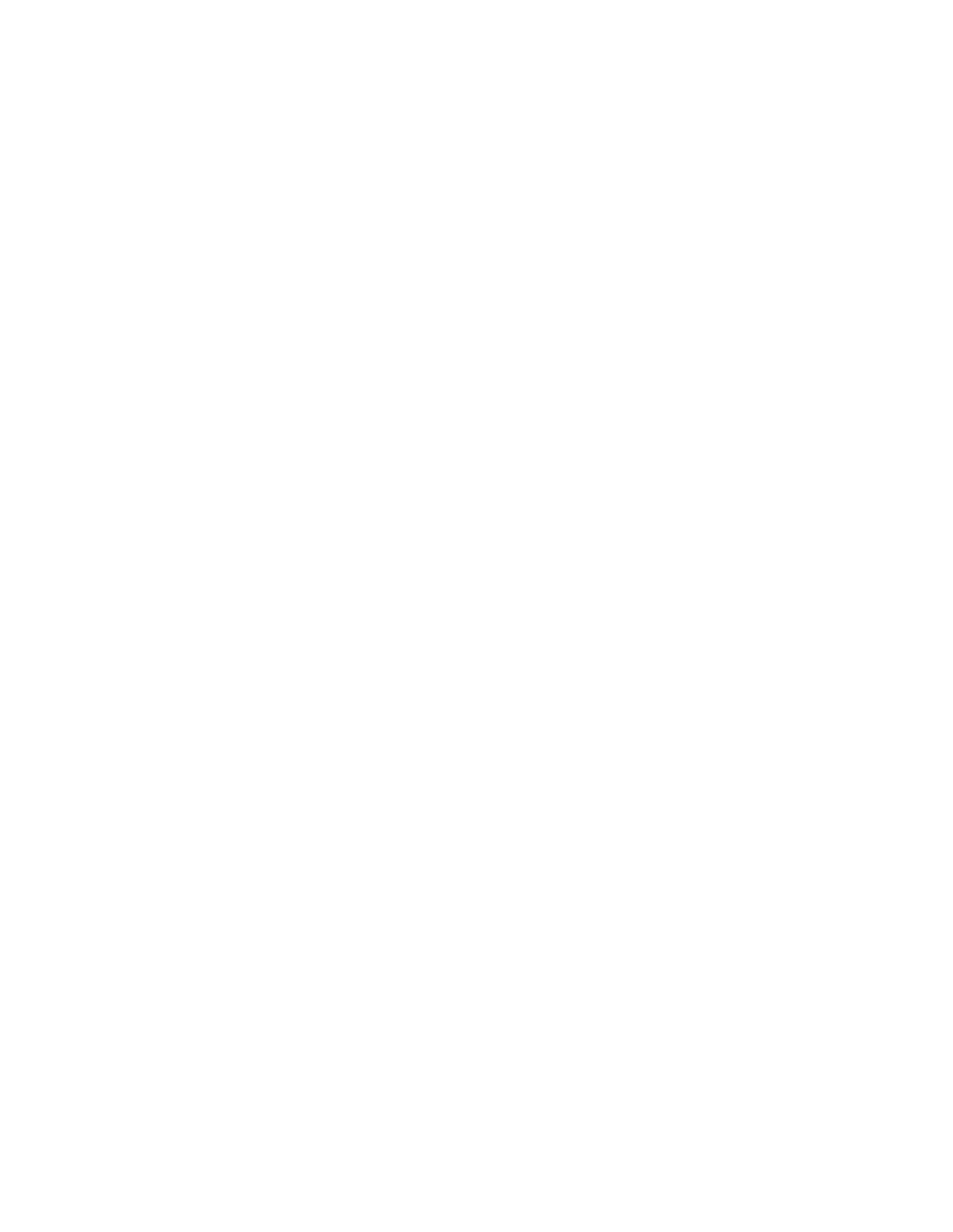# **Chapter 5.**

 $\overline{a}$ 

# Batched Futures

This section discusses batched futures, the main contribution of this thesis. It begins with an abstract description of futures and how they are used to achieve transparent batching. It then presents an efficient implementation of batched futures in Thor.

# **5.1 Introduction to Futures**

In general, a future can be viewed as a reference to the eventual result of a call. Like the actual result, it can be passed as an argument to other calls, included in data structures, and so forth. If the actual value referred to by the future is required and not yet computed, the client waits until it is available. Futures were introduced in the parallel programming language Multilisp to hide caller-callee parallelism, but we use them for a different reason: to defer calls so that they can be batched.

An important point to realize is that for many calls, the actual return value is not of immediate interest to the client. This is especially true in a system such as ours that conceals the representation of objects through handles: the particular value of a handle is *never* of any interest, since the only thing a client can do with a returned handle is pass it as an argument to another call. (In many veneers, client programmers will not even know that handles exist because they are encapsulated inside of stub objects.)

The basic idea of our batched futures design, in its simplest form, is to batch calls as long as they return handles. When the client makes such a call, the stub function records information about the call, and returns a *future* to the client instead. In our system, the future is essentially just an integer chosen by the *veneer* to stand for the eventual result of a particular call<sup>4</sup>. Later calls in a batch can refer to results of earlier ones using futures

<sup>&</sup>lt;sup>4</sup>Similarly, a handle is really just a arbitrary integer chosen by the database to designate a particular object; there is no particular significance to the actual value.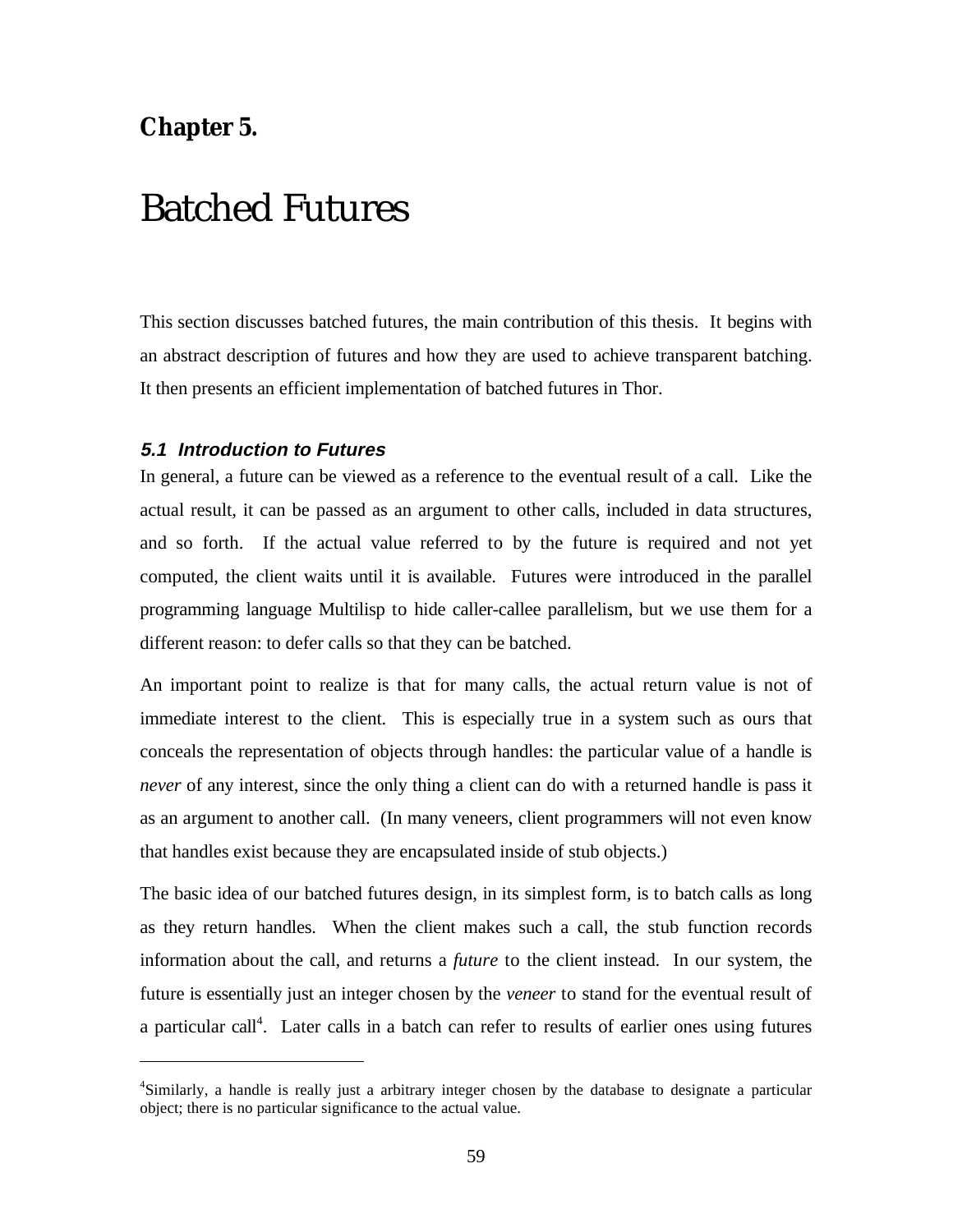and thus a sequence of interrelated calls can be batched together. As soon as the client makes a call that will return a basic value, or commits a transaction, the veneer sends the entire batch of calls to the database in a single domain crossing. As the database processes each call, it makes a mapping between the result and the corresponding future to allow the result to be retrieved for later uses of the future, and sends back to the veneer the actual values for each of the futures in batch.

Note that the mechanism depends upon knowing the signatures of the database methods, so that the veneer can tell whether to send a call immediately or defer it. This information is available in the interfaces stored in Thor and embedded in the stub functions stored in Thor. Stubs that return handles defer their calls for later execution; other stubs cause the execution of their call and the preceding batch of deferred calls.

# **5.2 Example**

Consider the *nth* function, which a client application might define to return the nth value in a list of integers as seen in the following pseudocode:

```
nth(l :int_list, n: int) returns(int)

      l = l.next()return l.first()
end nth
```
It works by calling the next operation *n* times to find the *n*th node in the list. Then it uses first to get the integer associated with that node. Using standard invocations, the function requires  $n+1$  pairs of domain crossings.

With batched futures, the same code requires only a single pair of domain crossings. Inside the for loop, the client code makes *no* domain crossings. The next stub function in the veneer simply returns futures  $f_1...f_n$  to stand for the results of the calls and adds information about each call to a queue of batched calls. Each future is used as the receiver (i.e., first argument) of the following call. Finally, the client calls l→first(), which returns a basic value. The stub function for first sends the batch of calls to the database, which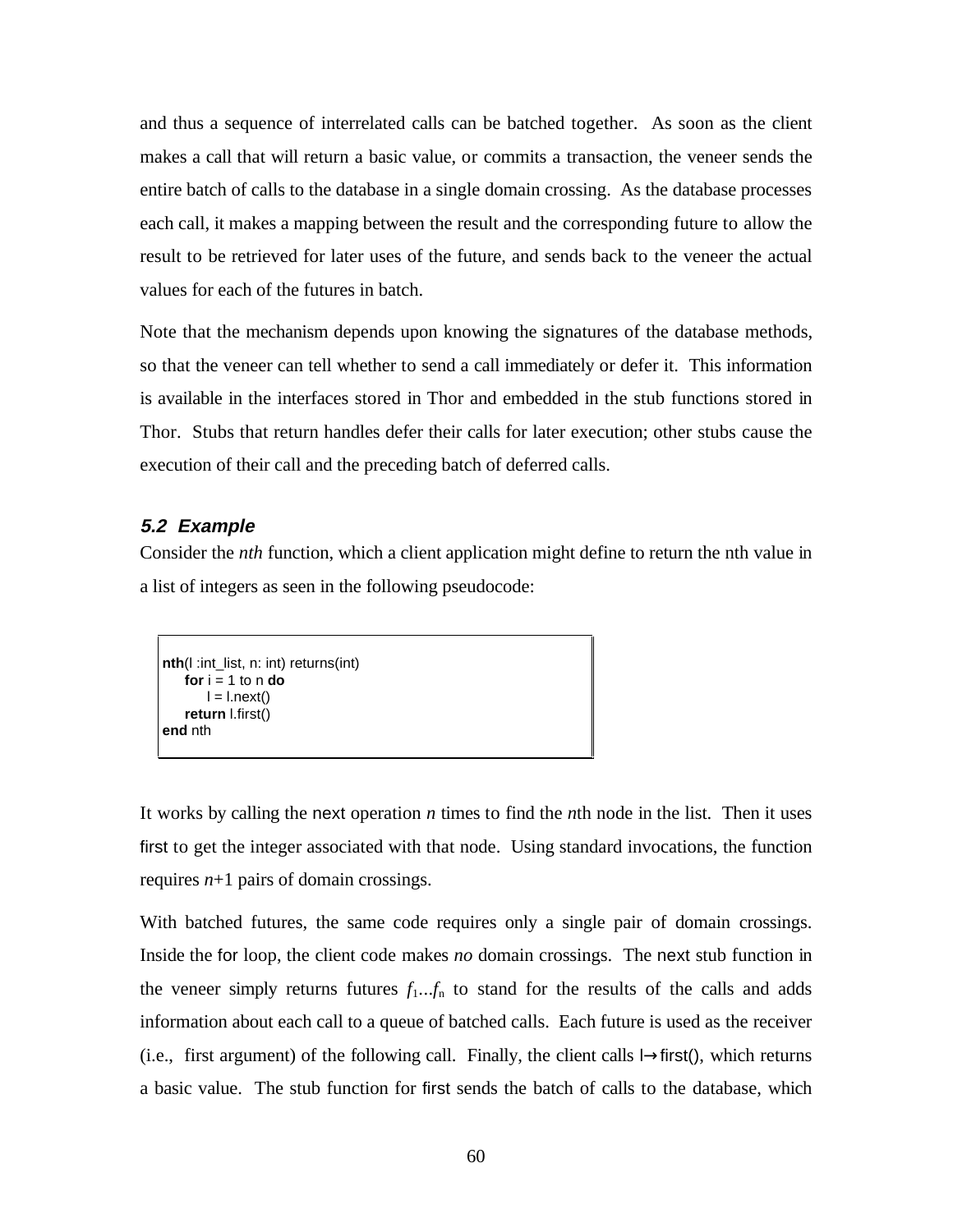evaluates the set of batched calls and sends back the requested result for first. This entire process is depicted in Figure 5-1.

In essence, the batched calls form a simple program that recreates the effects of a set of possibly interrelated calls. The programming language allows just a few actions:

- calling an operation
- assigning the result of an operation to a future usable as an argument to later calls
- returning the result to the client

The database's job is simply to interpret this programming language efficiently. We will describe how it does so in the next section.



*Figure 5-1: Batching interrelated calls using futures*

The *n*th function is not necessarily a realistic example, because it would logically be included as operation in the database. However, one aspect of the example is realistic: it navigates a chain of pointers before reaching a point where actual values are of interest. Clients often navigate other, less predictable chains of pointers. It is not realistic to expect that the database includes a built-in operation for every chain of pointers that the client might follow, both because it is difficult to anticipate every useful chain and because to do so would create a very cluttered interface. Batched futures help resolve the dilemma: type interfaces can consist of a logical set of operations, possibly fine-grained, that are combined based on the particular needs of the application.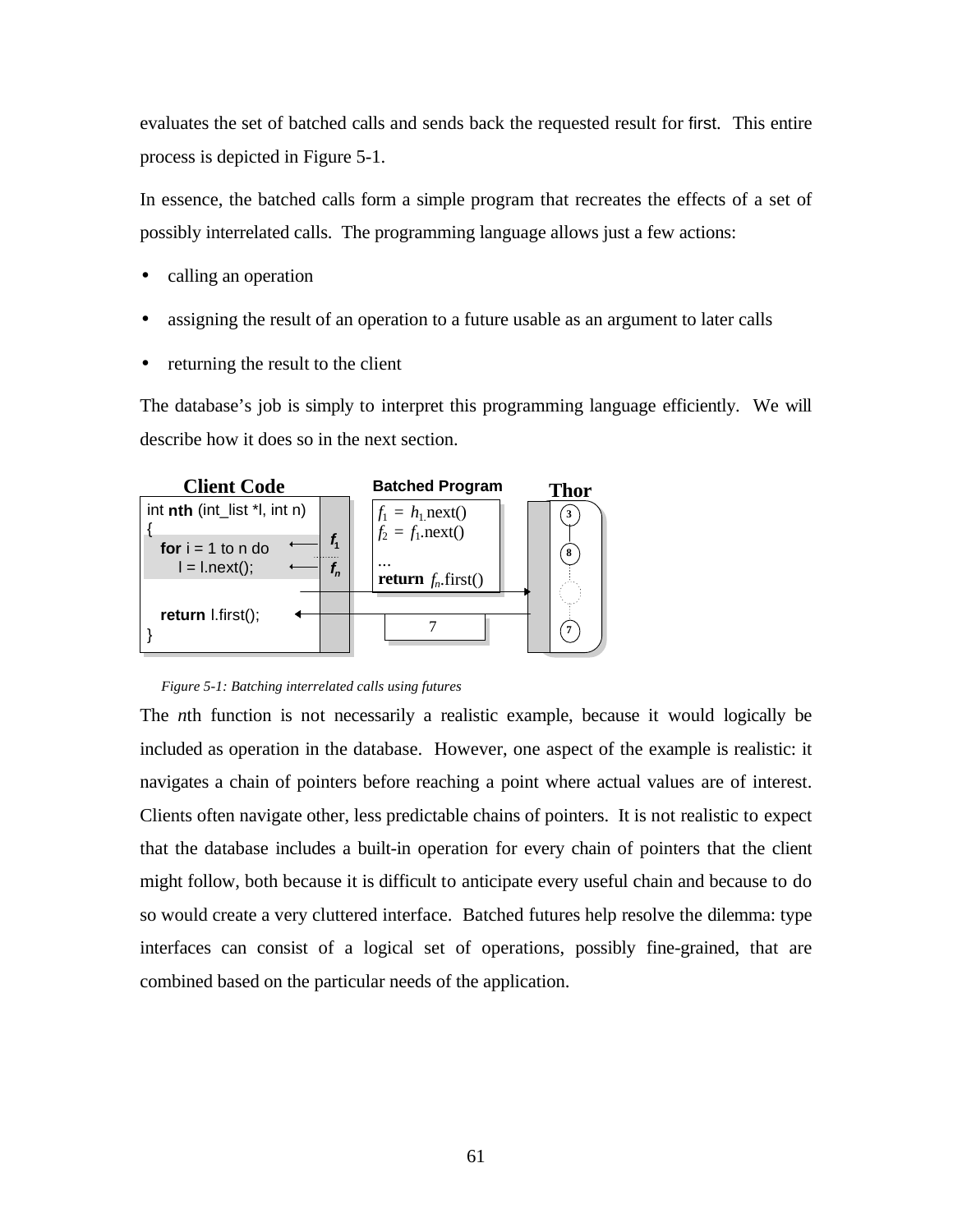# **5.3 Implementation**

There are three key issues in the implementation of batched futures:

- 1. how to represent batched futures in the veneer.
- 2. how to maintain the mapping between futures and actual objects in the database.
- 3. how to limit the size of the mapping

Futures have to be represented in such that a way that they are interchangeable with handles in stub objects. A mapping has to be maintained so that the database can associate a future used as an argument in a call with the corresponding result, and the size of this mapping has to be limited, since each call returns a new future and the mapping could potentially grow without bound. We consider each of these issues in turn in the following subsections.

# **5.3.1 Representing Futures**

Futures are simply a special kind of handle, tagged to distinguish them from normal handles. In our implementation, we tag futures using the sign bit: futures are negative, handles positive. This convention is followed in our examples and diagrams.

Futures are chosen by the veneer, in a manner to be explained in the next section. Like handles, futures are not manipulated directly by the client but are encapsulated in a stub object, to which the client program is given pointers. Because of this level of indirection, there is only one instance of each future; on assignment, clients copy pointers, not the stub objects themselves, just as with handles.



*Figure 5-2: Representing Futures*

# **5.3.2 Mapping Futures to Objects**

Two parallel tables maintain the mapping between futures and objects, analogous to the H and VH tables that map handles to objects and stub object. The veneer future table VF maps futures to stub objects, and the database future table F maps futures to actual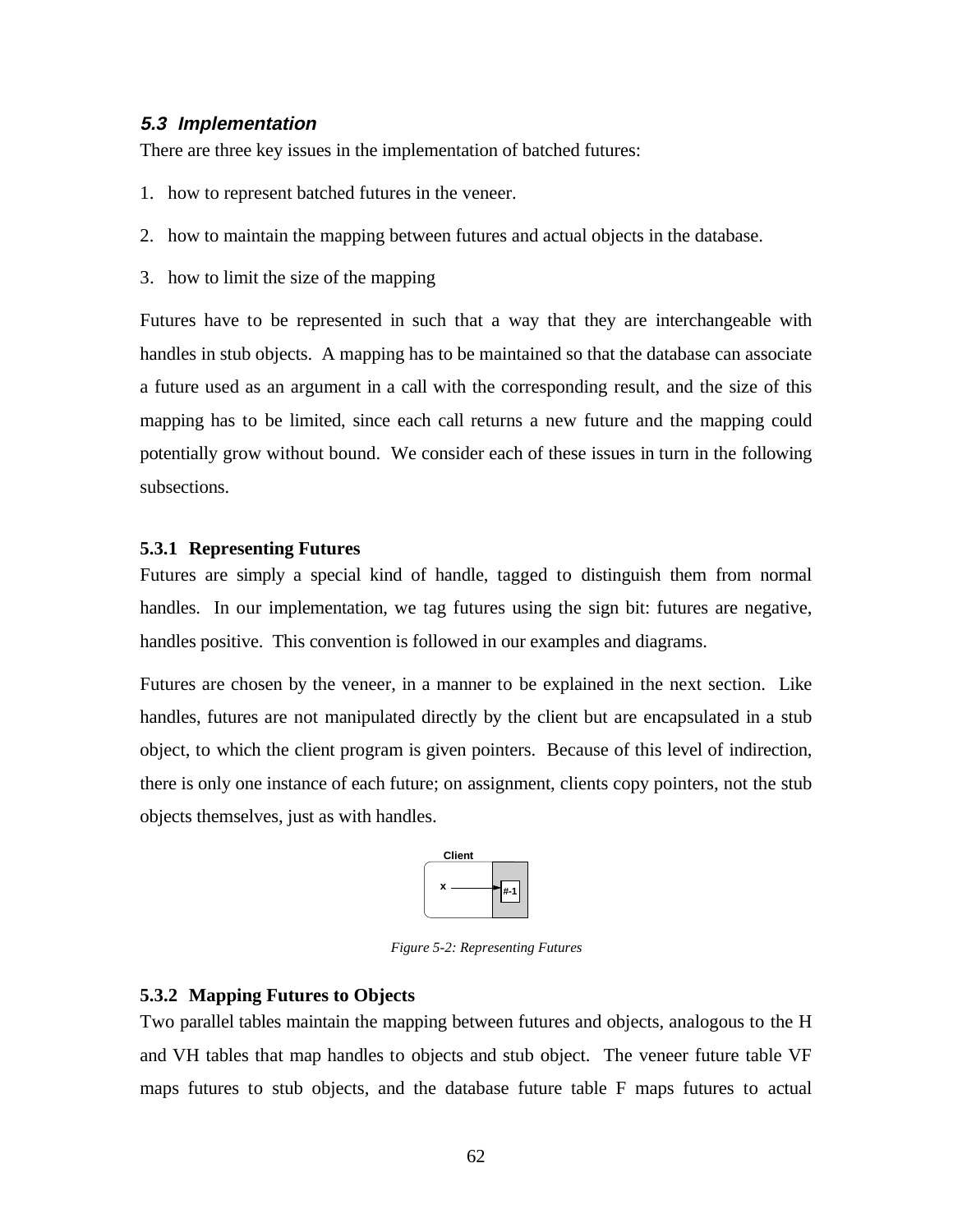objects. Slots in VF and F are initialized as a result of client calls, as we shall describe in the following subsections.

# *5.3.2.1 Maintaining VF*

Slots in VF are initialized when the a stub function returns a future to the client. The stub functions themselves are unchanged when futures are used, but the function that reads the result object from the database is modified to choose a future instead and inform the database of its choice.

stub\_obj\* **get\_object** () // version using futures { 1 | future index = future index + 1; 2 batch message to Thor: "assign call result to future future\_index"<br>3 stub\_obj\* o = new stub\_obj(-future\_index);  $stab\_obj^*$  o = new stub\_obj(-future\_index); VF[future\_index] = o; **return** o; }

*Figure 5-3: Returning Futures*

4 5

The veneer performs the following steps to create a new future, as shown in Figure 5-3:

- 1. increment a global counter to determine the index *i* of the future.
- 2. constructs a message to tell the database that the result of the last call should be mapped to future *i*. (The database will receive the message as part of the next batch of calls.)
- 3. allocate a stub object *o* that contains future *i*
- 4. store a reference to *o* in VF
- 5. return *o* to the client program.

Because the get\_object function and the containing stub function are so simple (see Figure 5-3), they are small enough to be inlined into the client program, avoiding the expense of a function call.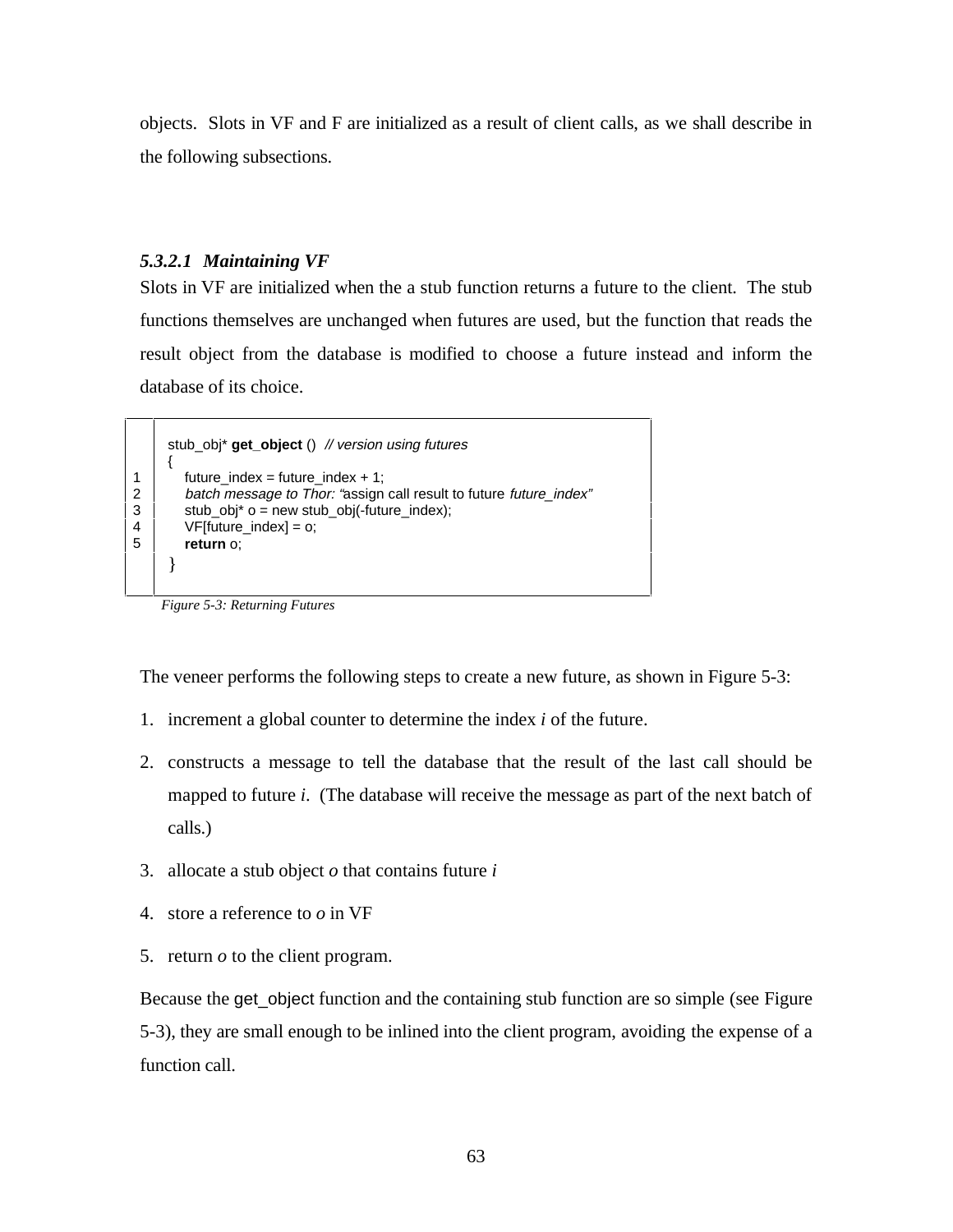# *5.3.2.2 Maintaining F*

The database initializes slots in F when it processes a batch of client calls. Each batched call specifies the future index *i* that should be mapped to the result, as described in the previous section. After the database processes the call, it stores the resulting object in  $F[i]$ . When future *i* is used as an argument to a call, the server looks in  $F[i]$  to find the corresponding object. Because the server processes the calls in the same order they were made, the arguments of calls are determined by the time the server processes them.



*Figure 5-4: Mapping Futures to Objects*

The following is a more detailed description of the steps performed by the database when it processes a call message from the client:

- Read the method name and arguments
- Look up each of the object arguments in H or F, depending on whether the index is positive or negative.
- Typecheck and perform the call
- If the result is a basic type or futures are not enabled, send the result back to the client, otherwise store a reference to the call result in F[*i*], where *i* is the index specified by the client.

Notice that the only overhead that has been added to the server stub is a couple of inexpensive conditionals. This overhead is minuscule and is dwarfed by the amount of time saved in avoiding a domain crossing and the amount of time spent performing the actual operation.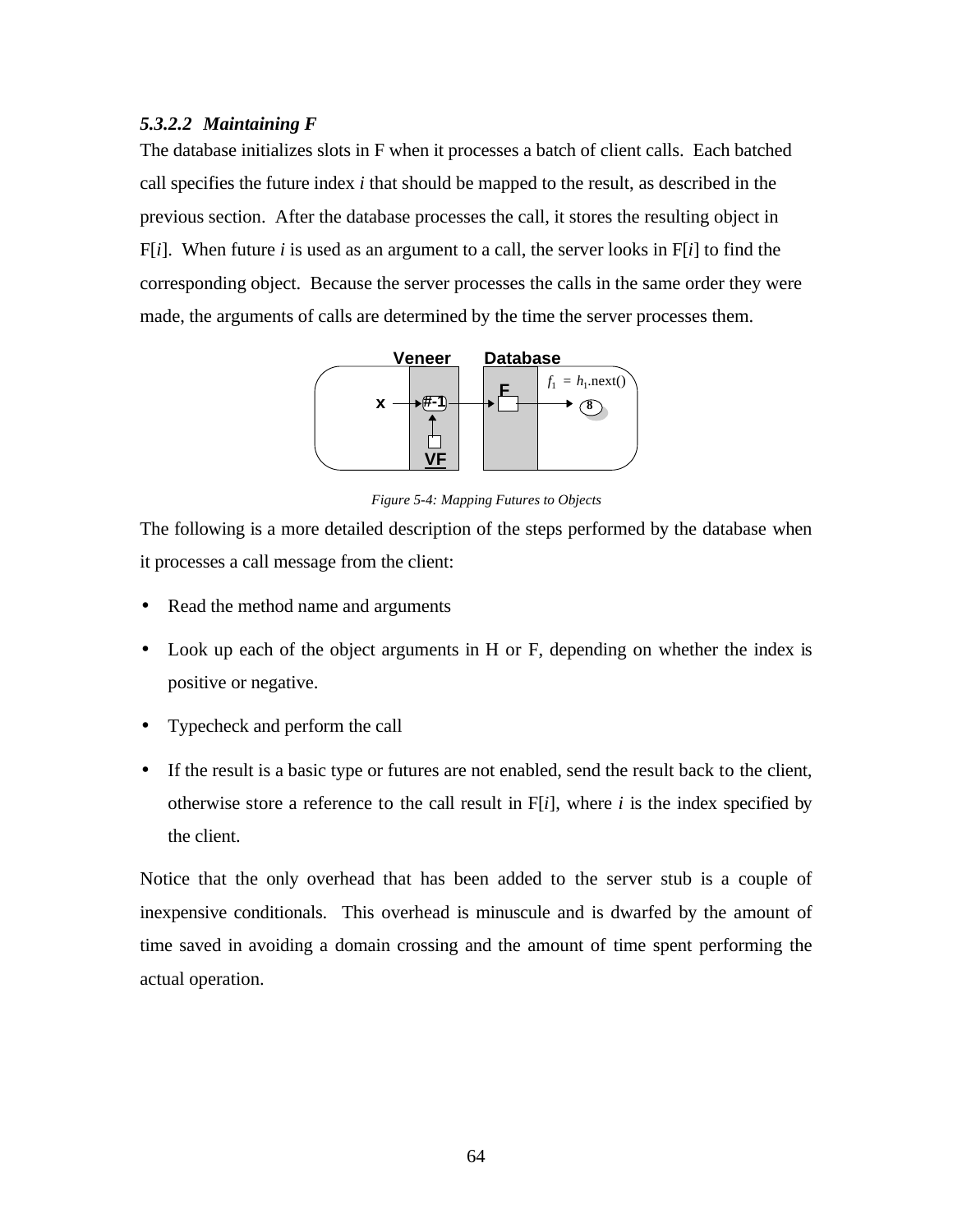### *5.3.2.3 Example*

Suppose *VF* is empty when the nth function shown in Figure 5-1 runs. After the for loop runs, futures 1,...*,n* will be assigned to results of the calls. Call *i* +1 will refer to the result of call *i* by using future *i*, and the slots of *VF* will point to the stub objects holding these futures.

When the calls run at the server, the slots in F will be assigned pointers to the objects corresponding to the results of the calls, and the object corresponding to the result of call *i* will be computed before it is used in call  $i + 1$ . The operations inside the database never need to be concerned about the case where one of their arguments is an unevaluated future. The actual Thor operations called by the dispatcher require *no* modifications and run at their full speed.

### **5.3.3 Limiting the Size of the Future Mapping**

Because each deferred call returns a new future and a future could be used as argument to any later call, tables *F* and *VF* can grow arbitrarily large.

Our implementation solves this problem by periodically replacing futures with the corresponding handles. After the number of futures passes a limit, the veneer flushes the pending invocations and piggybacks a request to the database to send the object handle equivalents for all futures currently in use. (The futures currently in use are the ones that have not yet been freed by the client.) The veneer uses the pointers in *VF* to update the stub objects. Because client copies pointer to the stub objects, and not the stub object themselves, we do not have to worry about updating and tracking multiple copies of each stub object.

The veneer and the database can then safely reclaim all slots in *F* and *VF*. Thus futures require only a constant amount of additional storage relative to normal calls.

Logically speaking, there is no reason why the database could not send back the corresponding handles after every batch of calls. However, there are performance advantages to sending handles in larger batches because it is cheaper to do one big read than a lot of small ones. Also, the longer the database waits, the greater the likelihood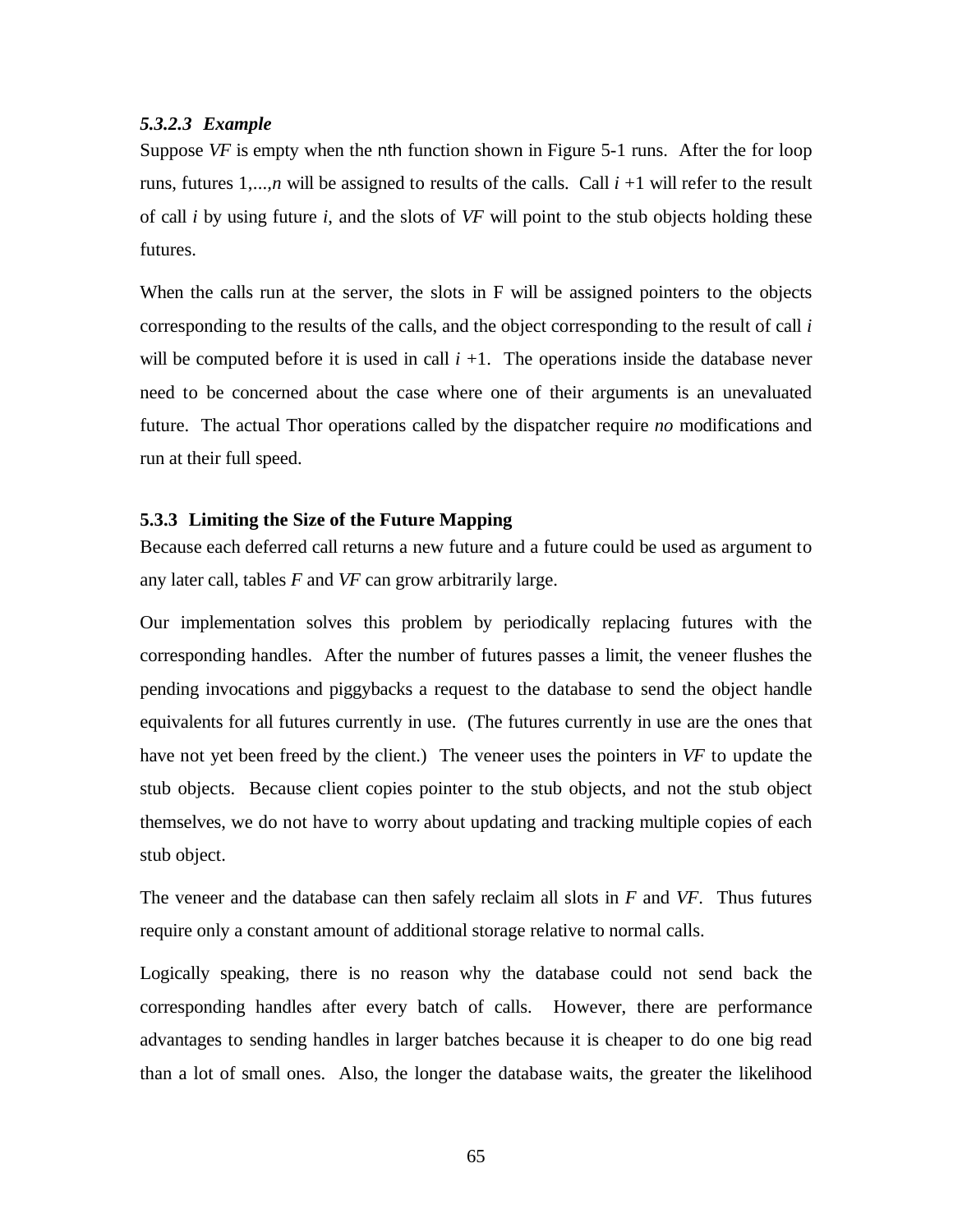that the client has freed futures in the batch, allowing the database to avoid sending back the corresponding handles, as discussed below.



*Figure 5-5: Remapping Futures*

### **5.3.4 Stub Object Storage Management**

Managing storage associated with stub objects containing futures is not a problem if the client language is garbage collected. After the veneer updates the future in a stub object with corresponding handle, it clears out the slot in VF. The stub object will not be discarded while still referenced from VF, but will be subject to garbage collection as soon as it is updated with the correct handle and the slot in VF is cleared.

As mentioned earlier, other languages require the programmer to use explicit deallocation. In such languages, the free\_object operation should clear out the entry in *VF* as well as reclaiming the object storage. When the veneer attempts to replace futures with their actual values, it can simply skip the entries in *VF* that have been cleared, since otherwise it might overwrite memory that had been reallocated for other purposes. As an optimization, the veneer can tell the frontend at future remapping time exactly which futures have non-empty entries of VF, saving the expense of sending back handles for futures that have been freed.

There is one other concern regarding stub objects containing futures. When stub objects contain handles, the veneer almost always ensures that there is only one stub object for each database object. (It is possible that if an object migrates from one server to another, it will be assigned two or more different handles by the frontend. However this should be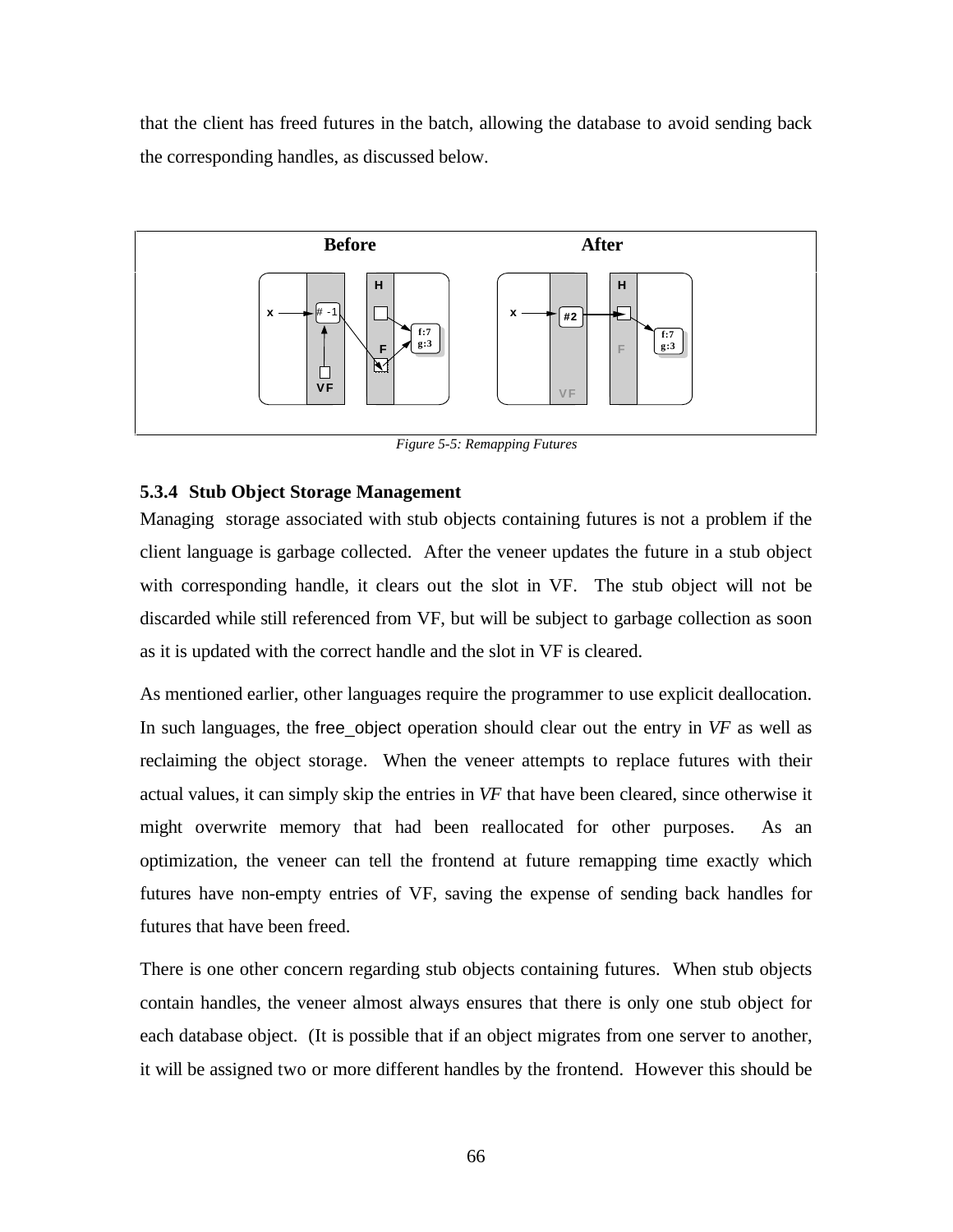a rare occurrence.) The same property *does not* hold for stub objects containing futures. This is a necessary consequence of the fact that the veneer does not know what the actual handle will be at the time the stub object is created. Therefore multiple stub objects can refer to the same database object. Such redundant stub objects are a problem only if the client has a very large number of *active* references that correspond to a small number of actual objects. (Inactive references are not a problem because in that case the stub objects will be freed.) Presumably, this will be not be a common occurrence. In general, we expect that most futures are only temporaries (that is, intermediate navigation pointers) and users won't want to hold onto them.

If redundant stub objects are a problem, the veneer can support an operation that takes a reference to a stub object, freeing it if it is redundant and returning a pointer to the corresponding 'canonical' stub object for that object's handle. (The operation requires, of course, that the client has no other references to the redundant stub object.) Alternatively, a customized garbage collector can do the same thing safely and automatically by redirecting links from the redundant object to the canonical one so that the former can be freed.

# **5.3.5 Shared Memory Optimizations**

Batched futures can be implemented using Unix pipes. In this case the veneer just writes each message to the stream but does not flush the stream until it needs a result. However, it is faster to use shared memory if it is available. Each deferred call is recorded in a shared memory buffer, and data written by one side is always immediately visible to the other side without any need for flushes. (To obtain optimal performance, it is important that when one process blocks waiting for a result, the other is woken up quickly. Our implementation uses shared-memory semaphores to obtain this effect.) With this implementation, the database can begin working on deferred calls whenever it has time, even if the veneer is not yet waiting for the result of the last call in a batch. For example, on a multiprocessor this approach allows the database to process calls in parallel with the veneer.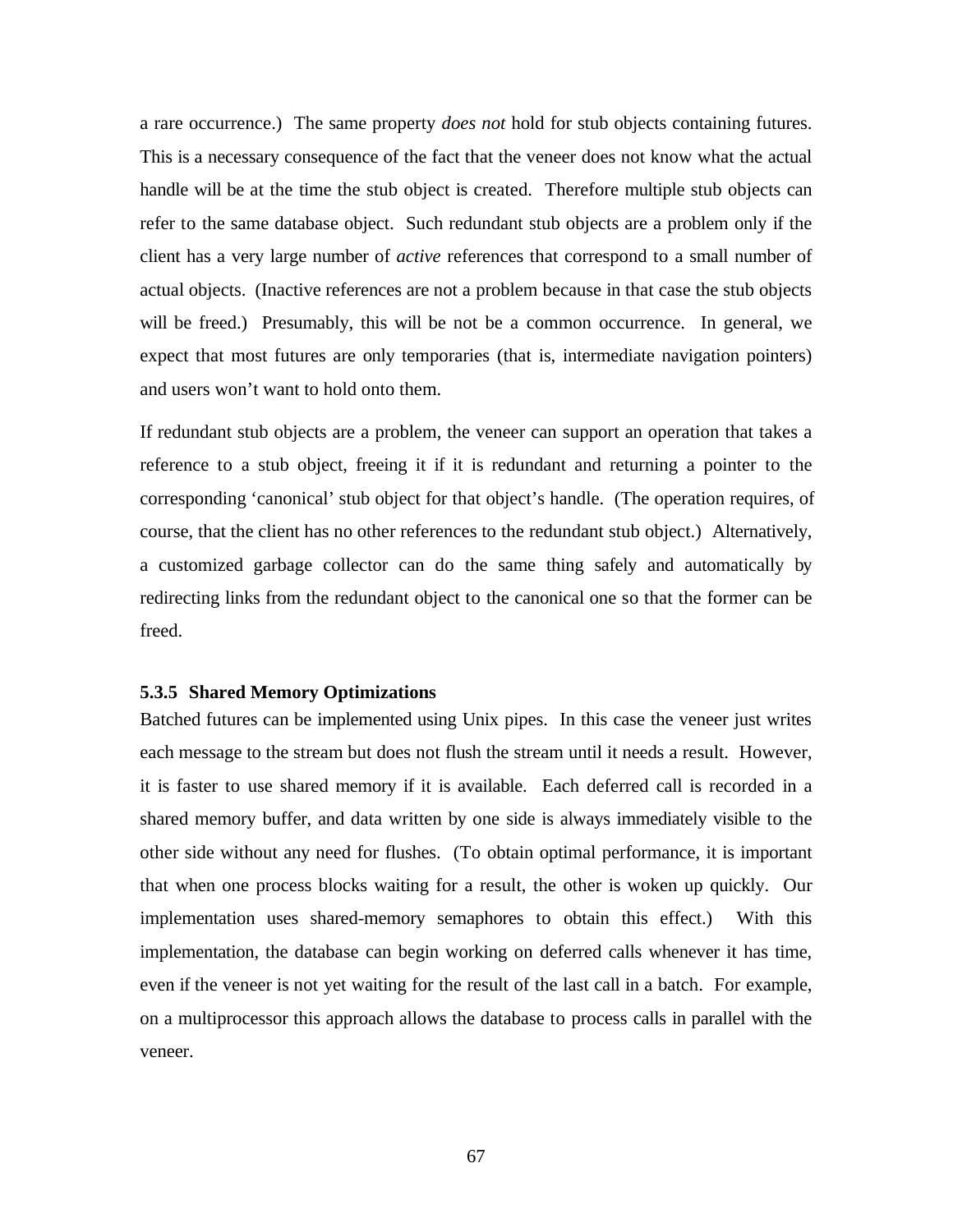Another shared memory optimization permits us to get rid of the *F* and *VF* tables and future remapping entirely. The tables exist only to allow futures used in later calls to be mapped to the results of earlier calls. The same effect can be achieved by allocating stub objects in shared memory. Rather than passing a handle or future, the veneer passes a pointer to the stub object, which the database dereferences. When the result of a batched call becomes available, the database stores the handle in the stub object allocated for the result, effectively performing the future remapping step for that object immediately.

The use of shared memory might raise the concern that the security of the system has been somehow compromised. Note, however, that the worst a client can do is overwrite a stub object in shared memory, which the client could do just as easily when the stub object was in its own private address space. The database is not exposing any more information than it was before, and its runtime typechecking will continue to prevent the client from making illegal calls.

# **5.4 Other Benefits of Batching Calls**

Batching calls can provide other benefits in addition to amortizing domain-crossing overheads. Because the server can "see the future" by looking ahead in the current batch of calls, it can often improve performance based on that foreknowledge. Here are a few examples of how this might work:

- Thor could look forward in the call stream to see objects that will be used, and prefetch any objects that are not already in the cache. For example, in a breadth-first traversal, the client will make a set of calls that fetch each child of a known node. By looking ahead, the frontend can know that is definitely worthwhile to prefetch all of the children at once, rather than fetching each child individually as demanded by each operation.
- An interface to a filesystem could reorder read requests in a batch of calls to optimize disk head motion, and so forth.
- A three-dimensional rendering system could avoid performing an expensive rendering if it determined that a later call would obscure it.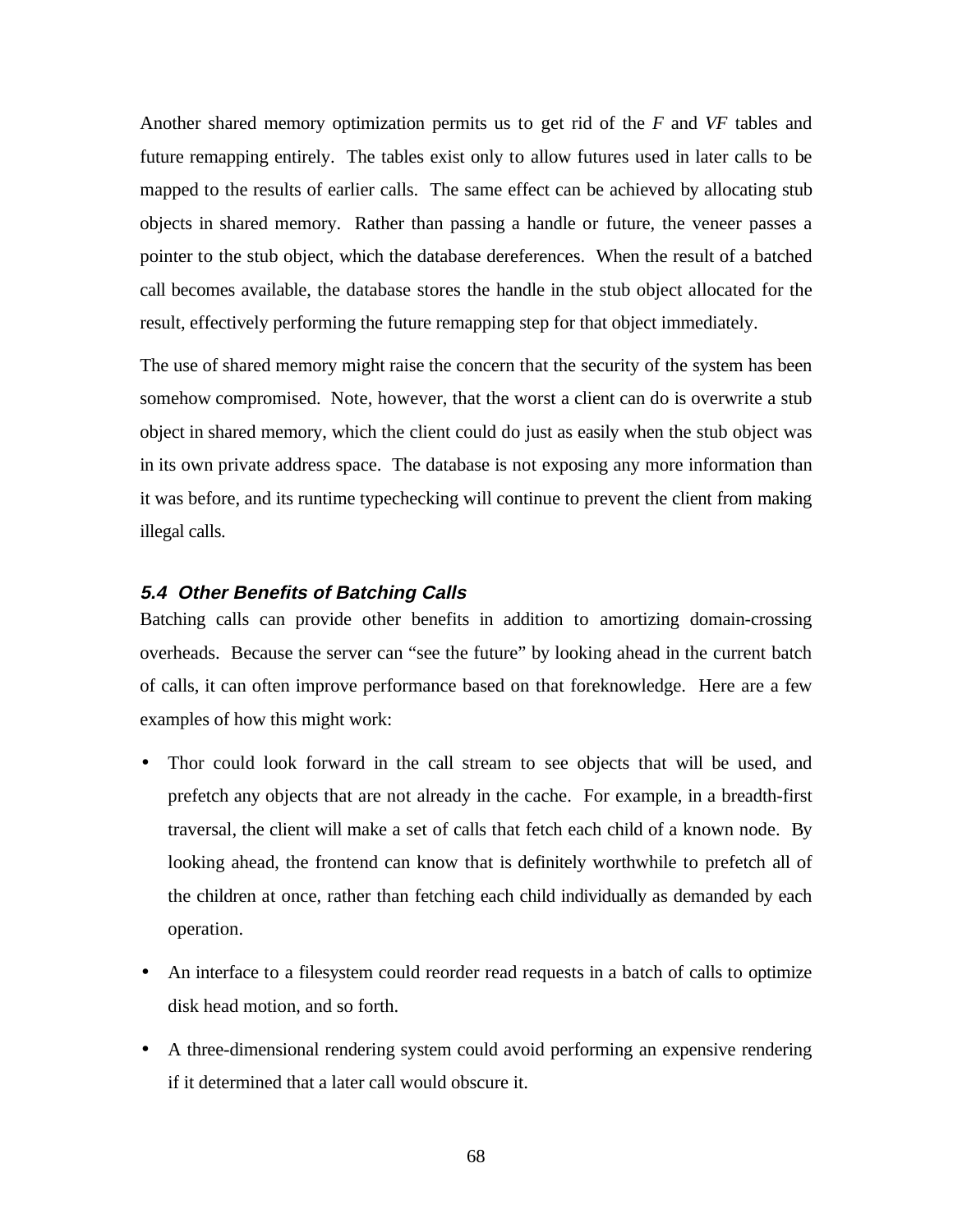Of course this ability to know future calls in advance has limitations. For example, if an argument to a call is a future, the system will not what it denotes until at least some of the preceding calls have been evaluated.

# **5.5 Exceptions**

If exceptions are returned immediately, then no batching can take place. However, in the model we have proposed, in which the client makes explicit calls to check for exceptions in the exception history, there is a well-defined point, which need not be the point of the call, at which exception values are obtained. For purposes of batching, the veneer treats a request for an exception value in exactly the same way it would treat an operation that returns a basic value— batching stops and the current batch of calls is sent over to the database to obtain the exception value. To avoid unnecessary round trips to the database, the database sends over all of the non-null exception values that haven't been sent yet to the client, not just the particular one requested by the client.

Thus batching is possible assuming the client can defer asking for exception values until they are actually needed. Because exceptions propagate, as we mentioned, the client can often avoid checking for exceptions until the final call in a string of interdependent calls the last call will succeed if and only all of the preceding calls succeeded. Thus checking for exceptions and achieving high batching factors need not be mutually exclusive aims.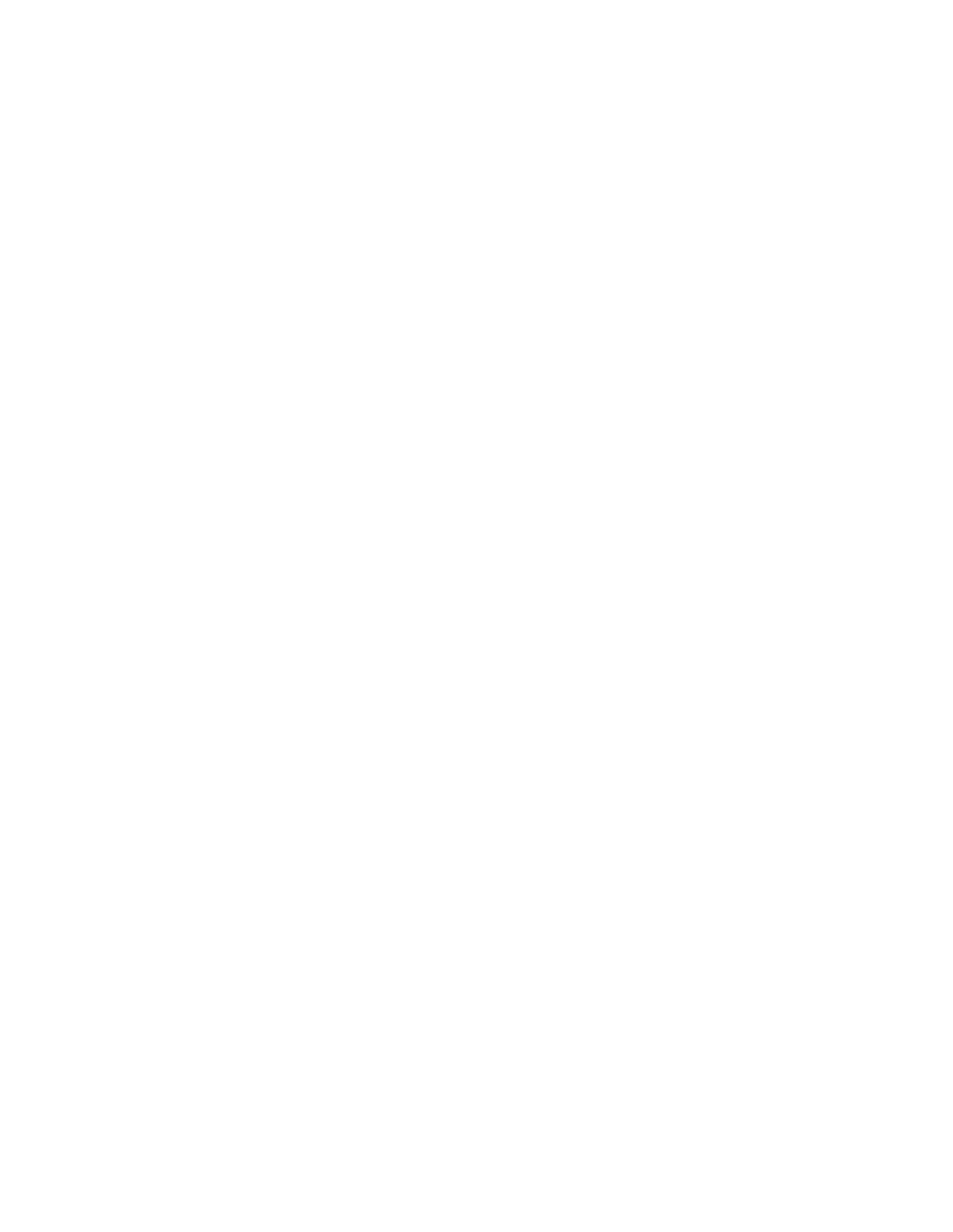# **Chapter 6.**

# Experimental Results

In this section we characterize the gains that can be expected from using futures, and present experiments showing the benefit obtained on various workloads. We begin with a simple mathematical model of the system's performance. We then exhibit systems that show the predicted performance across a range of batching factors and domain crossing costs. Finally, we give results from an OODB benchmark running on Thor that show that batched futures yield useful performance increases even in unfavorable conditions where only low batching factors can be achieved.

### **6.1 Performance model**

The average cost of a call can be modeled by the formula

$$
t_c+\frac{t_d}{B}
$$

where  $t_c$  is the cost of running a call,  $t_d$  is the cost of the a pair of domain crossings, and *B* is the "batching factor": the total number of calls divided by the number of pairs of domain crossings. When there are no futures,  $B = 1$  (since each call requires a pair of domain crossings); as we defer calls, *B* increases and the average cost of a call goes down. Note that the model assumes that  $t<sub>d</sub>$  is independent of B, which is true in actual systems. In other words, the amount of time it takes to switch between domains is independent of the amount of data (that is, the number of batched calls) being transferred between the two domains.

The model predicts that, as B increases, the average cost of a call will asymptotically approach  $t_c$ , dropping rapidly at first and then with increasing slowness as  $t_d$ /B goes to zero and  $t_c$  begins to dominate the total cost of the call.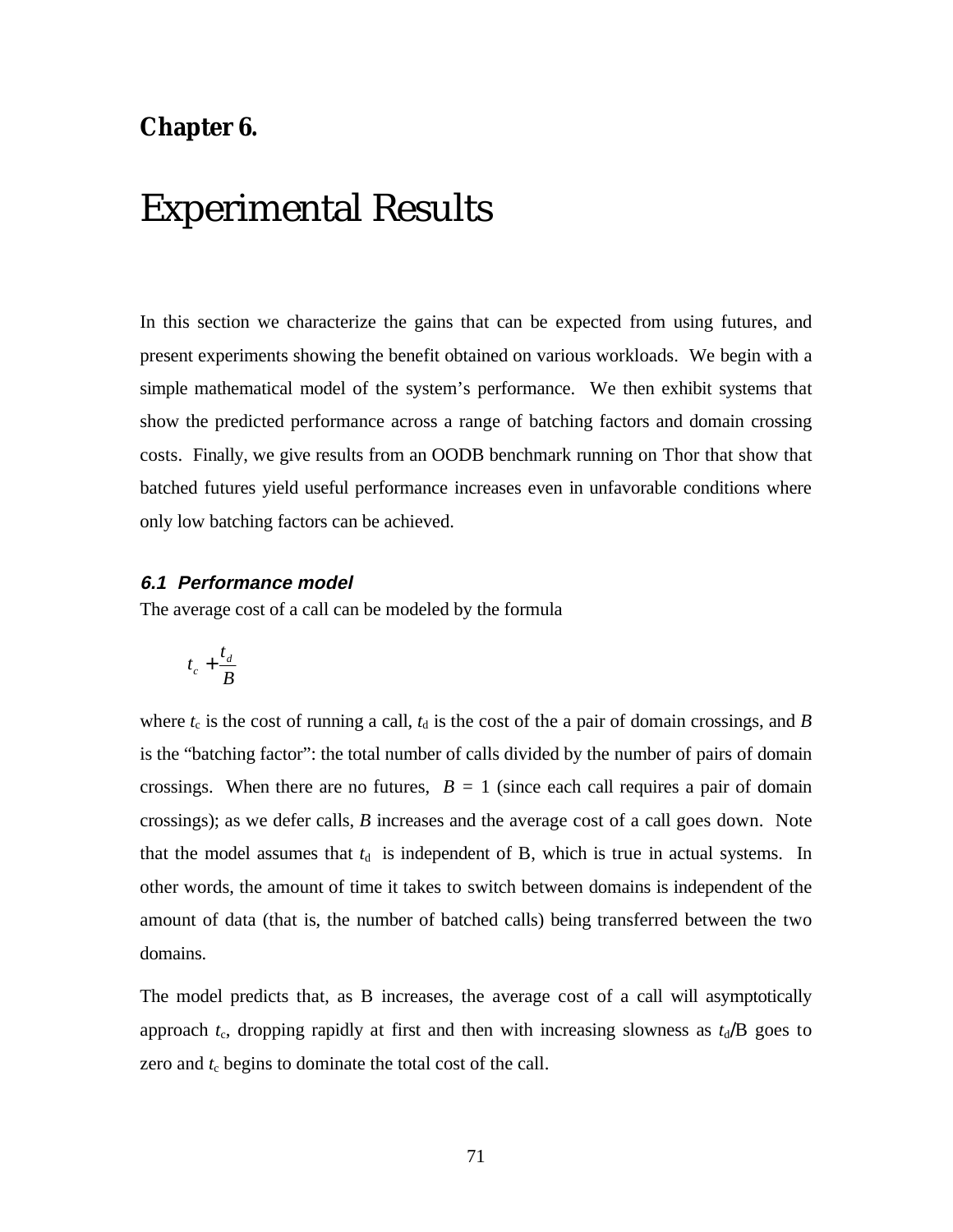The key points to realize are that  $t_c$  provides a lower bound on the average cost per call, and that the larger the ratio of  $t_d$  to  $t_c$ , the more a system has to gain from batched futures, but also the higher the batching factors it must achieve before the domain crossing overhead  $t_d$ /B becomes negligible. For example, if the ratio of  $t_d$  to  $t_c$  is r, then a batching factor of *r* will yield performance that is within a factor of two of the optimal value.

# **6.2 Measured Performance: Best Case**

The best case for batched futures is a client program in which all of the cross-domain calls can be batched. To experiment with a program that attains this best case, we considered the *nth* function described earlier. Each operation in the *nth* function returns a handle, so all of the calls can be batched, leading to an arbitrarily large batching factor B.

To show how the speedup provided by batched futures varies across a range of values for  $t_c$  and  $t_d$ , and also to demonstrate a range of systems to which batched futures are applicable, we considered three systems:

- 1. The first system is a simple client-server system with a very low  $t_c$  value and a comparatively high value for  $t<sub>d</sub>$ . The client and server run in different process on the same machine and communicate using a shared memory buffer. The server, written in C++, implemented just the essential elements necessary to run the experiment: a linked list, a very simple dispatcher, a handle table, and a future table. It did not implement typechecking, garbage collection, concurrency control, persistence, or any of other features of Thor as a database. The stub functions and the client program were essentially the same as those in the case of Thor, however.
- 2. The second system is Thor running in its typical configuration, in which the client and frontend are running on the same machine but in different processes. The  $t_c$  for this system is significantly higher than that of the first system, in part because the functionality provided by Thor is much greater and in part because the frontend dispatcher is currently highly unoptimized.
- 3. The third system is again Thor, but with the client and frontend running on different machines. (It is possible that we will run Thor in this fashion in the case of client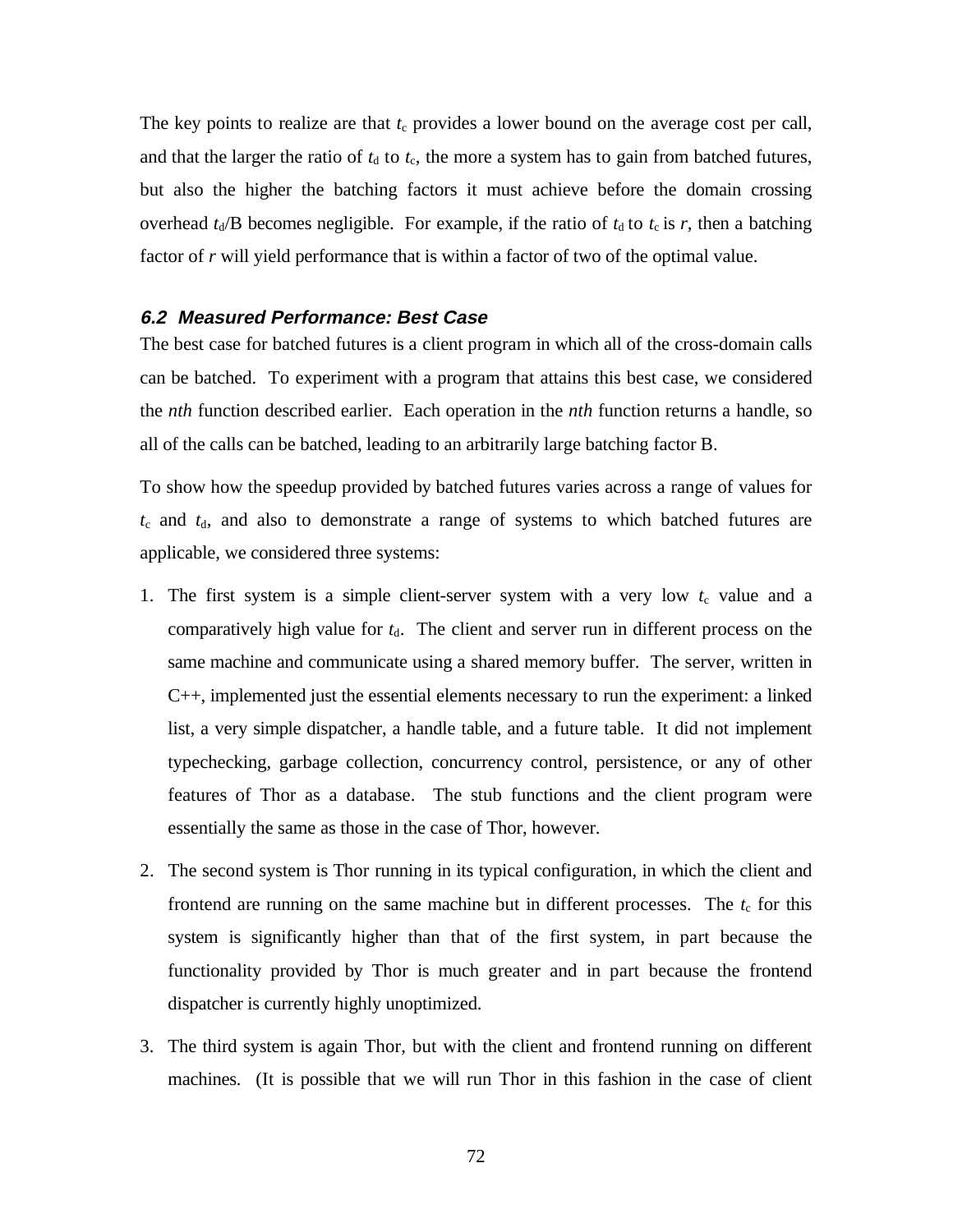machines with memory capacities too small for an effective frontend cache, or without sufficiently safe protection domains.)

The observed performance of each of the systems are shown in Figure 6-2 through Figure 6-4. The experiments were compiled using DEC C++ and run on a lightly loaded Alpha AXP3000 running OSF/1.3. Each of the Thor experiments ran with a warm cache, so that the Frontend did not have to go over the network to fetch objects. The average time per call was calculated by dividing the actual running time of the program by the number of calls on the database.

As predicted by the model, the average time per call drops rapidly at first and then approaches  $t_c$  for that system with increasing slowness; the shape for each graph resembles the graph of  $1/B$  scaled by  $t_d$  and shifted up by  $t_c$ .

In the first system, batched futures lead to a greater than tenfold increase in performance for sufficiently large B, in the second only a threefold, and in the third, again about a tenfold increase in performance. The varying benefits of batched futures are explained by the differences in  $t_c$  and  $t_d$  across the different systems, as summarized in the Figure 6-1, which gives approximate values for  $t_c$  and  $t_d$  in microseconds for each system. The values for  $t<sub>d</sub>$  were estimated by observing the difference between average call time for B=1 and B=2, which works out to be  $t_d/2$ . The value for  $t_c$  was estimated by subtracting  $t_d$  from the average call time for B=1, which is  $t_c + t_d$ .

|                | $\mathbf{t}_{\mathrm{c}}$ | ta  |
|----------------|---------------------------|-----|
| 1              | 10                        | 126 |
| $\overline{2}$ | 75                        | 130 |
| 3              | 100                       | 905 |

*Figure 6-1: Values of t<sub>c</sub> and t<sub>d</sub> for some systems*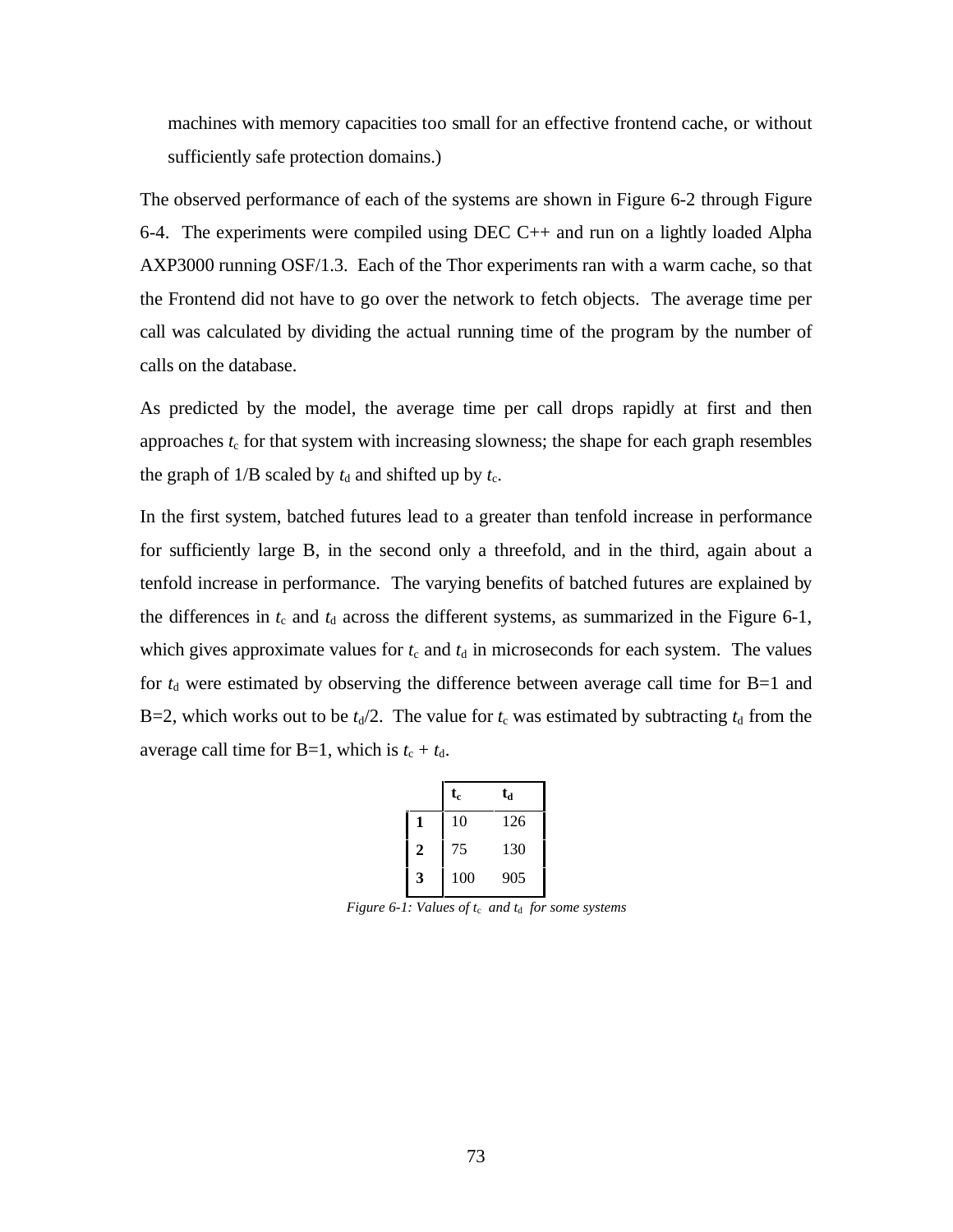We verified our estimates of  $t_c$  and  $t_d$  for Thor verified by running the *nth* function on a version of Thor in which the client and the database were linked into the same address space, allowing us to measure  $t_c$  directly (because  $t_d$  is zero.) In that case, we found that  $t_c$  averaged around 94 microseconds, in the same range with our estimates. It's interesting to note that with batched futures the average cost per call dropped to a value below this figure, to around 80. This is probably because batched futures eliminate the need to read a result handle after every call. Instead, a whole batch of future-to-handle mappings is a read at the same time, which is more efficient. The other interesting result is the fact that  $t_c$  is about 33% higher when Thor and the client run on different machines than when they run on the same machine. This is explained by the fact that the Unix calls to read and write from sockets are more expensive than those using our custom shared memory communication mechanism.

As mentioned, the maximum speedup for batched futures with Thor in its normal configuration (client and frontend on the same machine) is around 3. The speedup is small because operation marshaling, typechecking, and dispatching in Thor have not been optimized and are currently rather expensive, leading to a high value for  $t_c$  even though the operations themselves are simple. When the operation dispatcher is optimized, we can expect to see speedups from batched futures closer to those seen in the simple IPC system.

Even Thor's relatively large value of  $t_c$  is dwarfed in comparison with the cost of a network communication, as seen in the third system. In that case, batched futures again lead up to a tenfold speedup. If batched futures were used in a system that had the  $t_c$  of our IPC system and the  $t_d$  of a system communicating over a network, we would expect to see up to a 90 fold performance improvement. Obtaining this speedup, however, would require hundreds of operations being combined in each batch.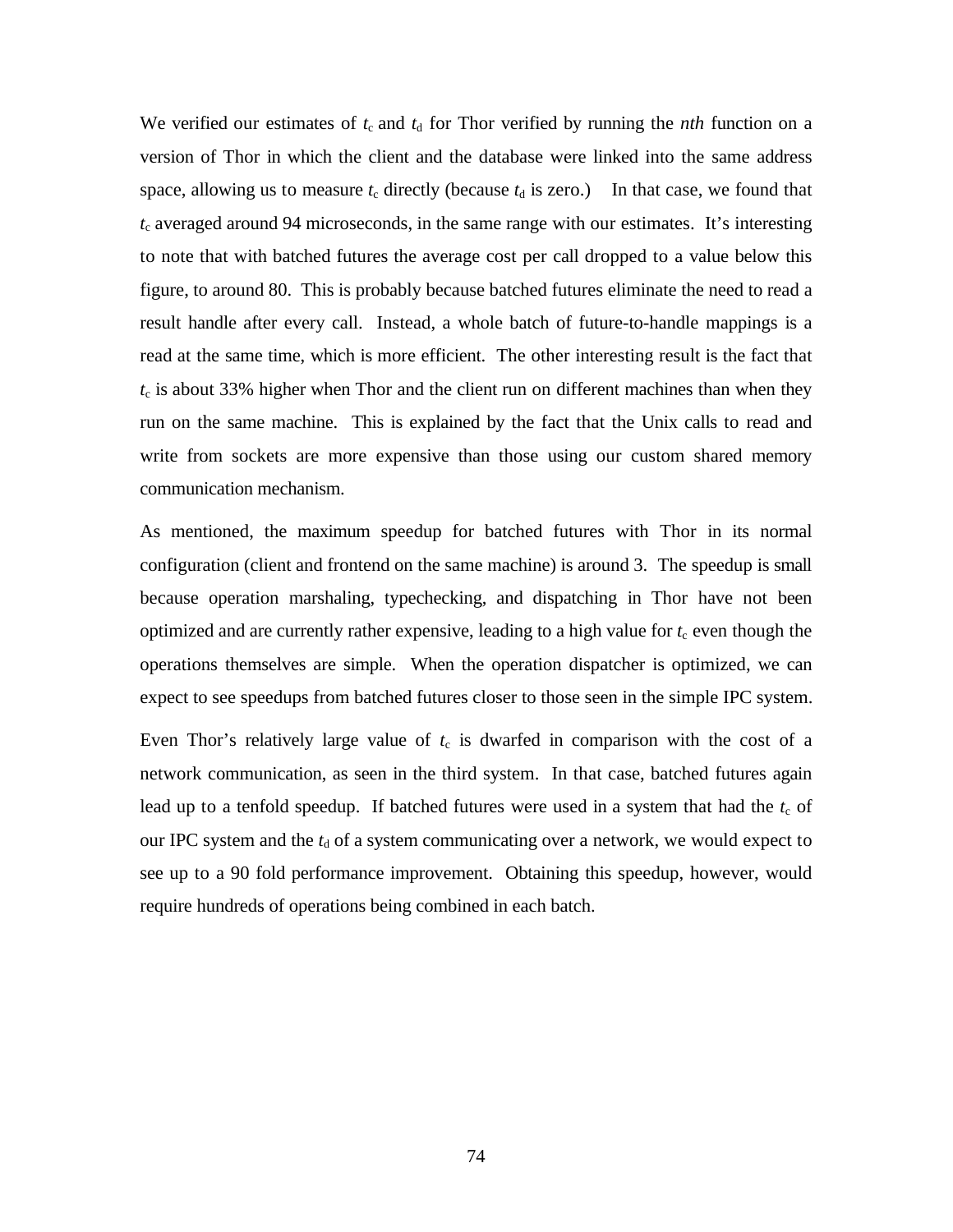



*Figure 6-2: Best Case Performance— Simple IPC*

*Figure 6-3: Best Case Performance— Thor, Local*



*Figure 6-4: Best Case Performance— Thor, Remote*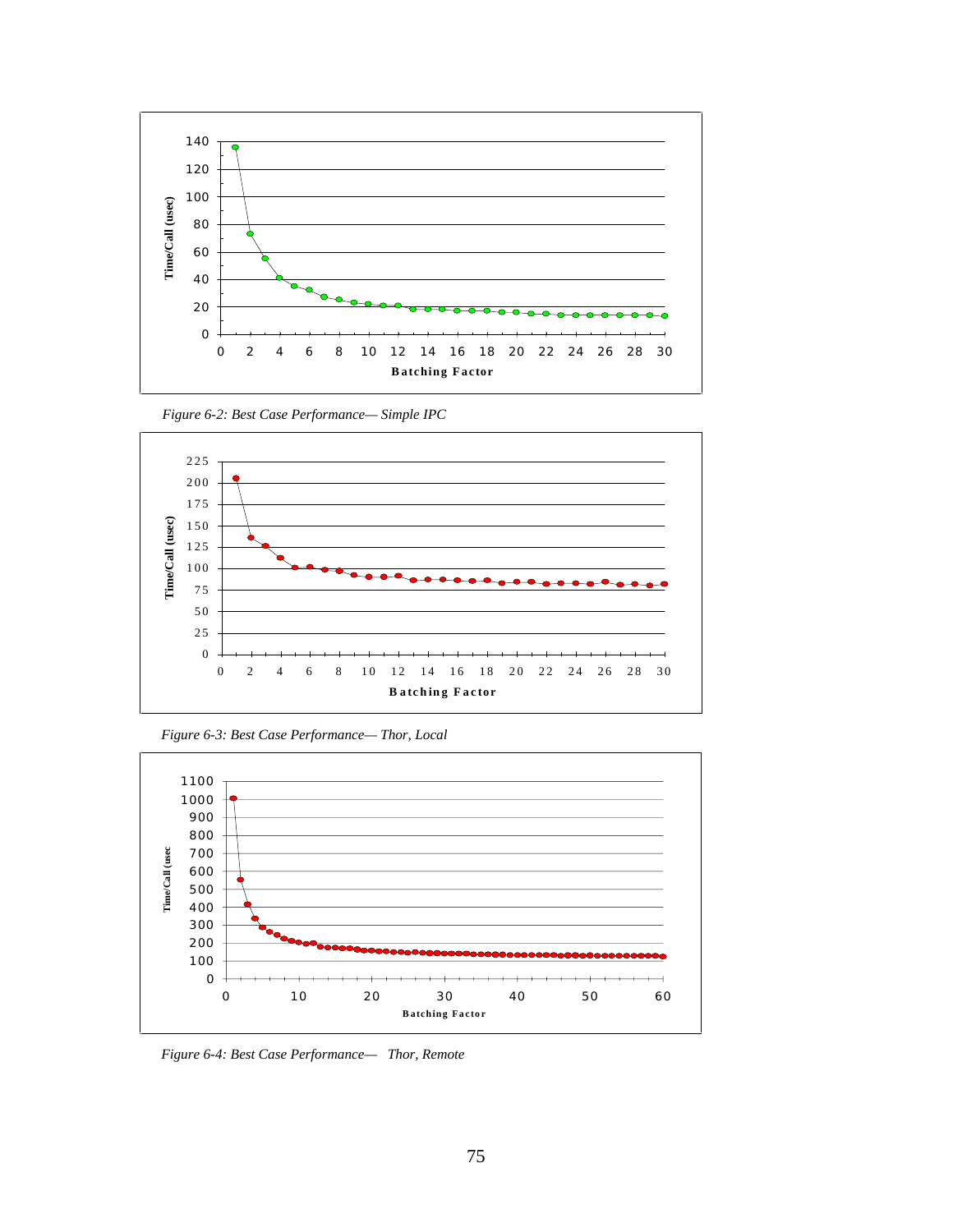#### **6.3 A Less Favorable Case**

Not all applications are as favorable for batched futures as list descent. For example, in graph traversals, many values have to be known immediately, such as the number of nodes connected to the current node, meaning that many calls cannot be deferred and the batching factor is necessarily low. In this section, we give an example of such an application, and show that even under such unfavorable circumstances useful batching factors and performance increases still result.

As a representative application, we implemented various traversals from the OO7 suite of benchmarks for object-oriented databases [Carey 92]. The OO7 database consists of a set of interconnected parts, arranged in a hierarchy of complex assemblies, base assemblies, composite parts, and finally atomic parts. The operations on the parts and assemblies are quite simple: either returning a connected part, or returning a scalar attribute, such an integer id or a character documentation string. We implemented the parts and their primitive operations as types in the Thor database, and the traversals in the Thor C++ veneer using the methods defined by the OO7 type interfaces.

In practice, one might safely increase performance by implementing parts of the traversal inside of the database using Theta, the programming language for the Thor database. We wished, however, to assess the worst-case scenario, in which the client performs a large number of very fine-grained interactions with the database, many of which need to be performed immediately.

We ran OO7 traversal 2b, the traversal that demands the greatest number of fine-grained database calls. The traversal visits every part in the database, swapping the x and y coordinates of each atomic part. It makes a total of 207,399 calls on the database and has an actual running time of 46.19 seconds, for an average of 222 microseconds a call.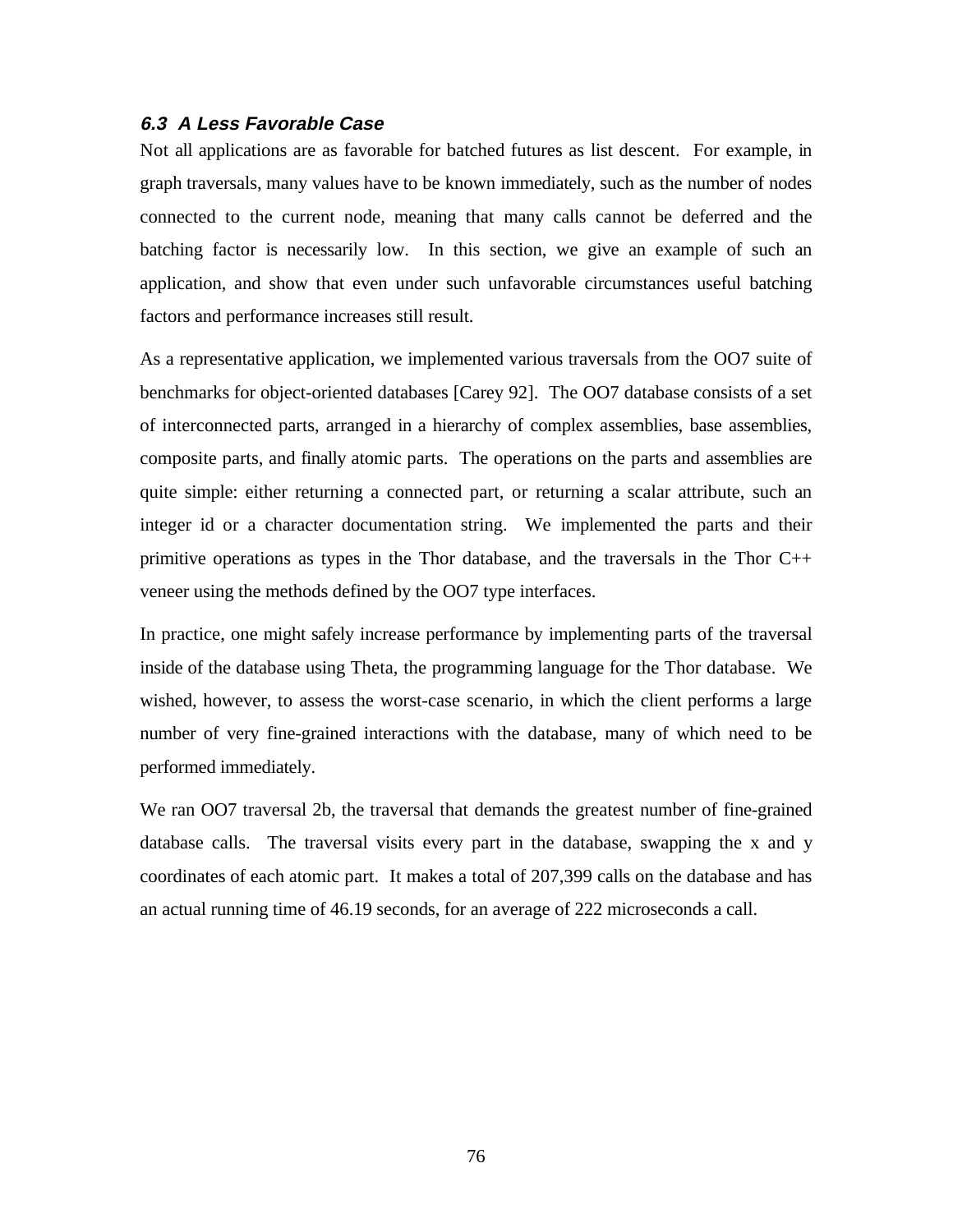

*Figure 6-5: OO7 Traversal Performance*

The batching factor was low, around 2.33, but not so low that batched futures did not yield useful performance increases. Even in a program such as the OO7 benchmark that needs to know many values immediately, the calls are about evenly balanced between operations that return objects and can be deferred, and calls that return values and need to be performed immediately.

As seen in Figure 6-5, batched futures increased the performance by a factor of 1.7, decreasing the running time from around 46 seconds to 27 seconds. How good is this improvement? To provide a basis for comparison, we measured the time for the traversal when the client program was linked into the database, so that the domain crossing overhead was zero but all of the other costs were the same. In that case, the time to perform the traversal was 15 seconds, so batched futures brought us to within a factor of two of the optimal time. The total time when running inside Thor is about a third of the normal value, which matches our measurements in the list descent case that show  $t_c$  is about a third of  $t_c + t_d$ , the total overhead of running an operation without futures.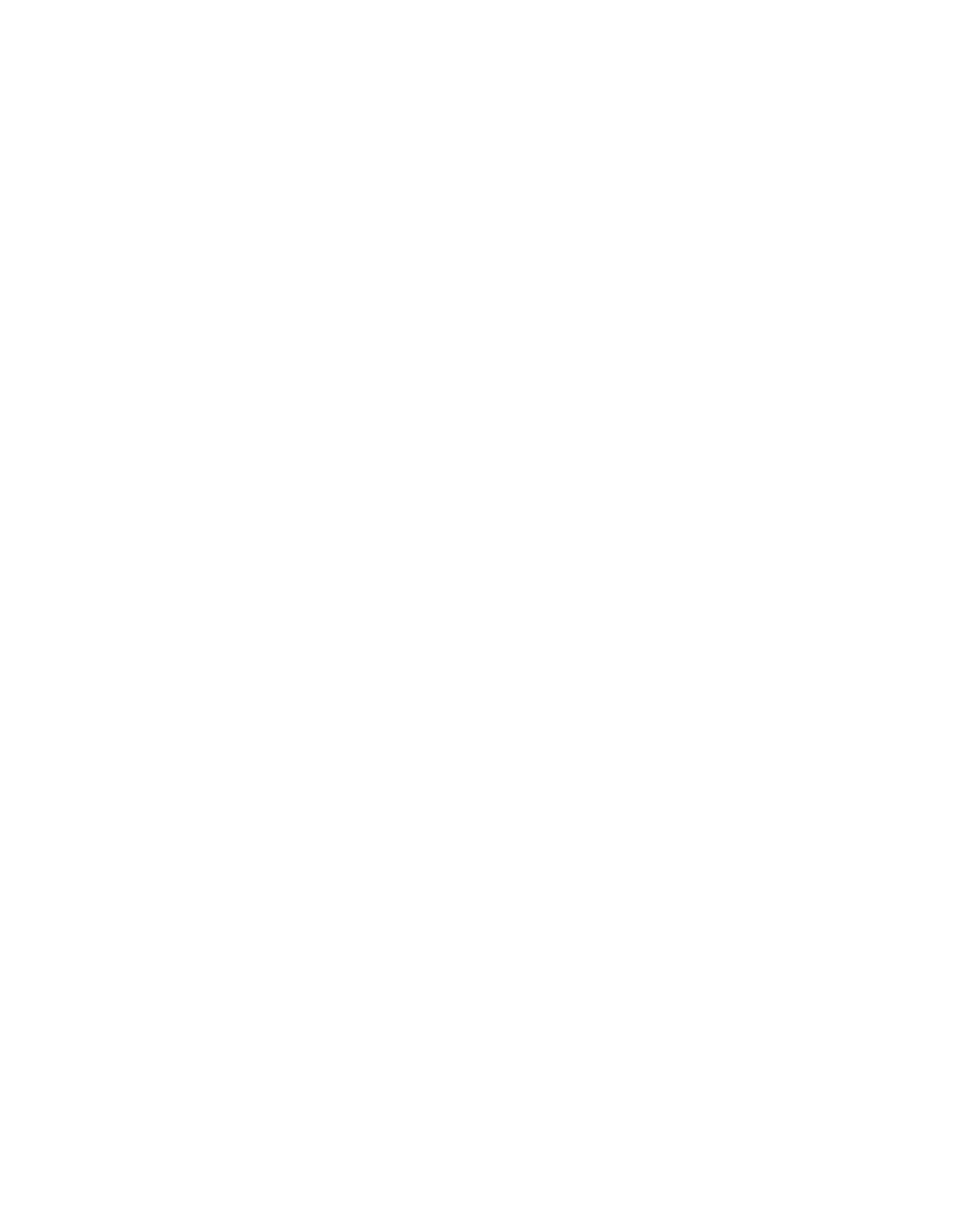### **Chapter 7.**

## Extensions

In this chapter, we introduce several extensions to the batched futures model that increase the amount of batching that is possible.

#### **7.1 Futures for Basic Values**

One obvious extension to batched futures is the ability to use futures for operations that would ordinarily return basic values. Sometimes the client does not need to know basic value results immediately, if at all. For example, the client can swap the values of two slots in an array of integers without knowing what those values are, or sum a set of values without knowing the values of all of the intermediate results, as long as the database keeps track of the intermediate values and allows the client to refer to them using futures.

The original, parallel version of futures allowed futures to be returned in place of basic values, while remaining completely transparent to the client programmer. However, this transparency came at a cost: the system had to add tags to every value to indicate whether it was a future or an actual value. Every time an operation depended on the actual value of an object, it had to check the tag to see if the object was a future and block if so until the actual value was available. These two requirements are incompatible with the demands of our veneer. Many client languages allow direct access to all of the bits of a value and will not tolerate tagging; furthermore inserting the necessary tag checks would require modifications to the client language compiler.

We therefore expose the distinction between futures for basic values and actual basic values to client programmers, allowing them to convert between the two forms on demand. (Our scheme is related, but not identical to the promises mechanism used with Mercury call streams; the small but significant difference is that futures for values can be passed as arguments to Thor operations without blocking.) Like promises, futures for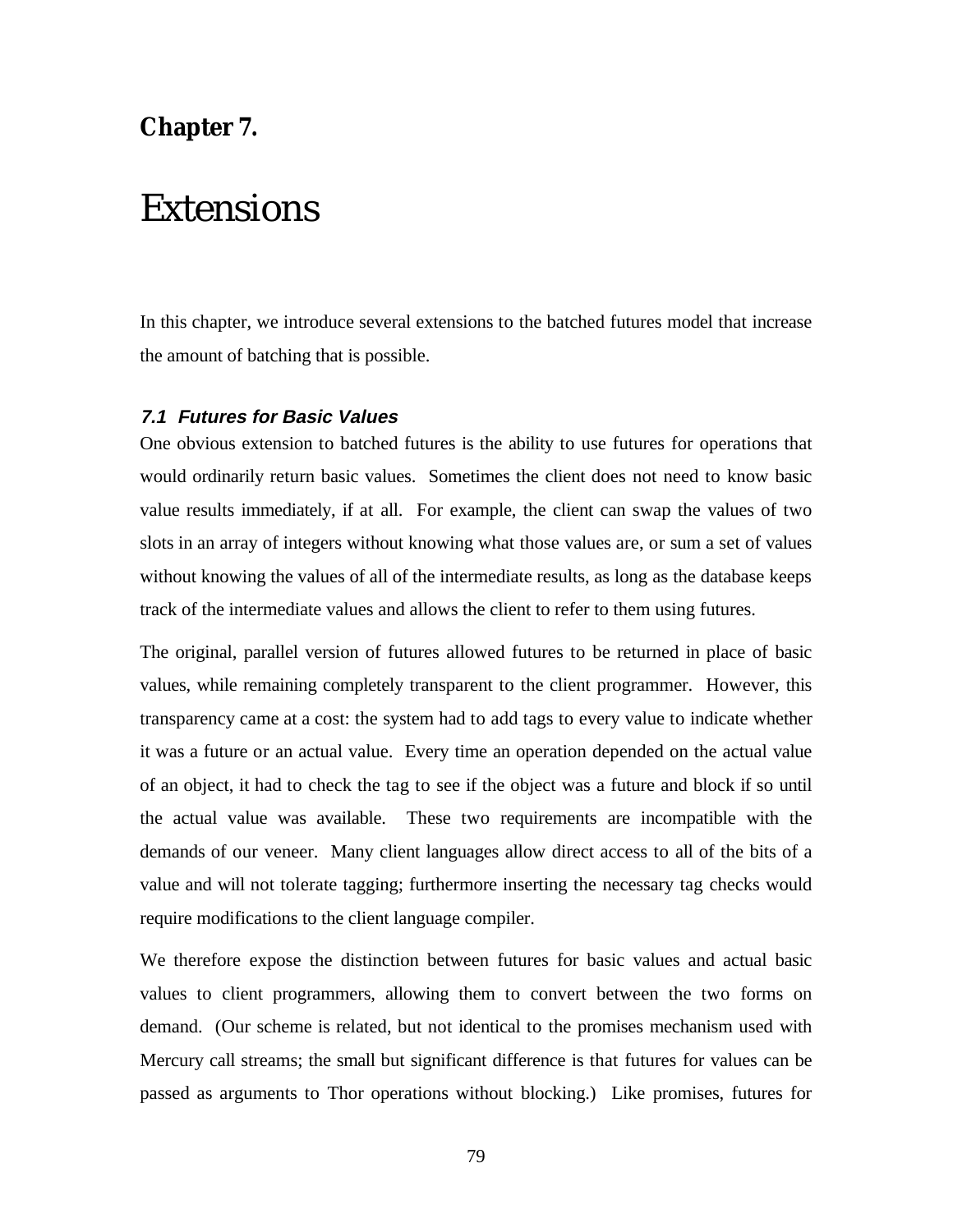values are distinguished from normal values by making them a distinct type. For each basic value type T, the veneer defines a corresponding stub type Thor-T; we shall refer to such types collectively as ThorValues. (For example, the stub version of a client integer is a *ThorInt*. Similarly, the veneer defines ThorChars, ThorFloats, *etc*.) Conceptually, a ThorValue can be thought of as a pointer to a value that lives inside Thor. Each ThorValue type supports a 'dereferencing' operation that returns the corresponding client value; this is analogous to the *claim* operation for promises. Unlike promises, ThorValues also support a creation operation that encodes a client value as the corresponding ThorValue.

To allow futures for values to be passed as arguments without claiming them, the veneer type interfaces include "futurized" versions of each stub function that take and return ThorValues rather than basic values. For convenience, we also retain the standard versions of the stub functions, so that the client does not have to convert all client values into ThorValues before passing them as an argument to a Thor operation. If the client wishes to batch a call containing a mix of client and Thor values, it will need to convert the client values to Thor values. Notice that, as with handles, the veneer can batch up a number of interrelated calls without communicating with the database. Unlike with handles, the client has a way of obtain the actual representation of the return result.

A ThorValue is represented in the veneer as a union containing either an actual basic value, or a future for a call that will return a basic value, with a tag to indicate which is the case. If the client attempts to 'dereference' a ThorValue containing a future, the veneer sends the current batch of calls to the database.

To process a set of batched calls that use ThorValues, the database keeps a mapping between each future for a value and the corresponding basic value result, and sends back the actual results to the veneer in a batch. The veneer then overwrites the futures in the ThorValue stub objects with their actual values. Thereafter, the value for each of the ThorValues used in that batch of calls is available immediately without consulting the database.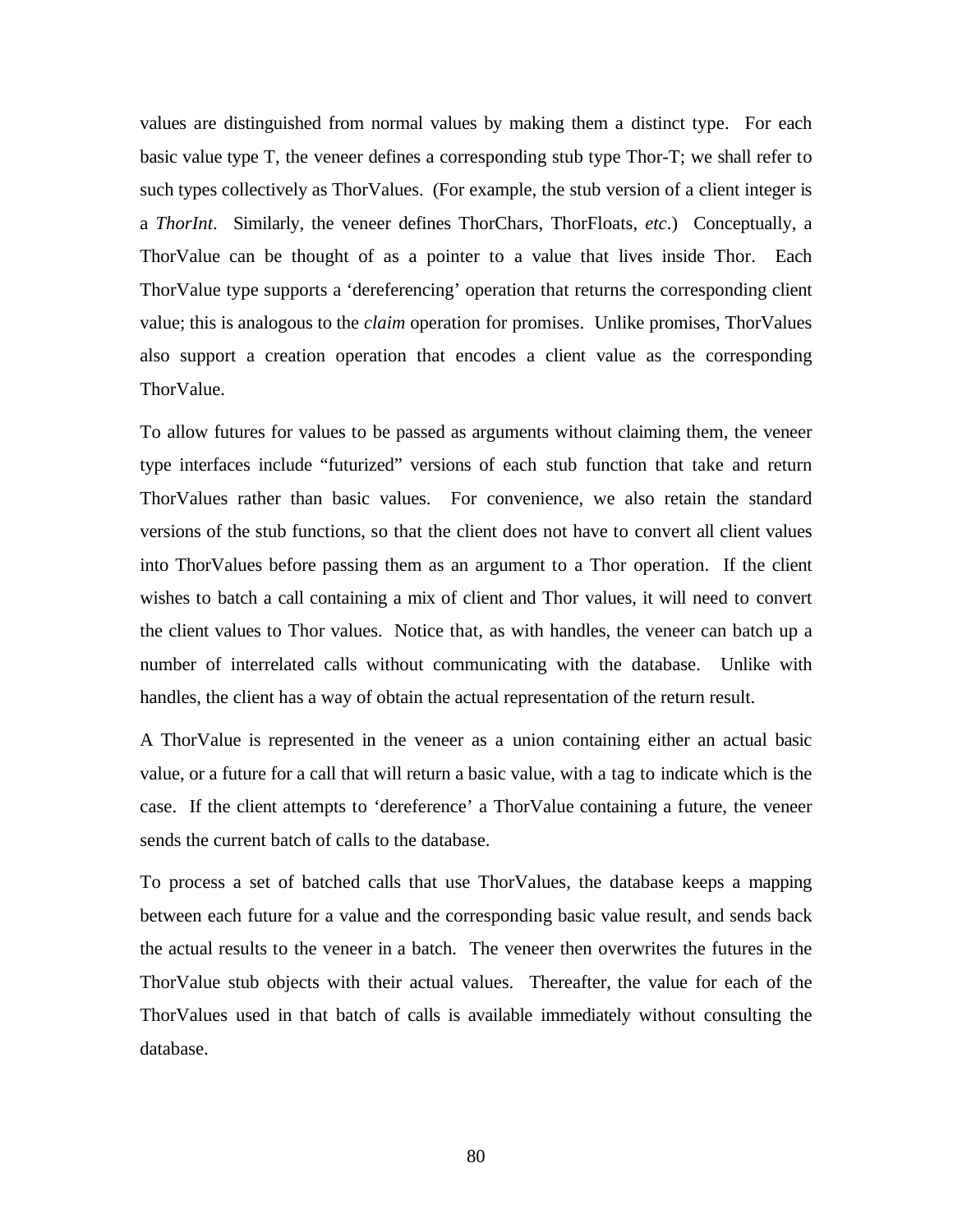As an optimization, the veneer can store the value of the future in some 'raw' form when it first gets it and defer the decoding until the client actually asks for the value. This allows the veneer to save the expense of decoding results that are only used as intermediate values by the client. For example, suppose the database and the client language use different formats for representing floating point numbers, and that it is expensive to convert between the two formats. If the client does not always need the values of the floating point numbers, the veneer could increase performance by performing the conversions lazily. (It might be advantageous to keep a copy of the original representation even after the number was converted, to avoid re-encoding the number if it is passed as an argument to another database operation.)

When futures are used for basic values, they are no longer completely transparent. The client must insert calls to obtain the client values corresponding to ThorValues when desired, and possibly also to wrap client values as database values. However, client programmers are always free to write their programs as usual with the normal version of calls, then convert them to use futures later as an optimization.

One concern is the proliferation of stub functions: adding futures for basic values has approximately doubled the number of stub functions. (The number is not exactly double because stub functions whose arguments and return values consist entirely of handles do not need a futurized version.) We can avoid substantially increasing the code size by inlining the stub functions, which is desirable in any event because they are small and fairly lightweight, especially when futures are being used. The other concern is that client programmers will be confused by a cluttered interface containing multiple versions of each stub function. We can minimize this problem by choosing sensible conventions for naming and ordering stub functions so that the futurized versions do not interrupt the flow of the interface. (The conventions we suggest are to use ALL-CAPS for the name of the futurized version of a stub function and to place them after all of the normal stub functions, where they can be easily ignored.)

We have not yet implemented futures for basic values. However, we have done some calculations of how they would increase the batch size for OO7 traversals and what effect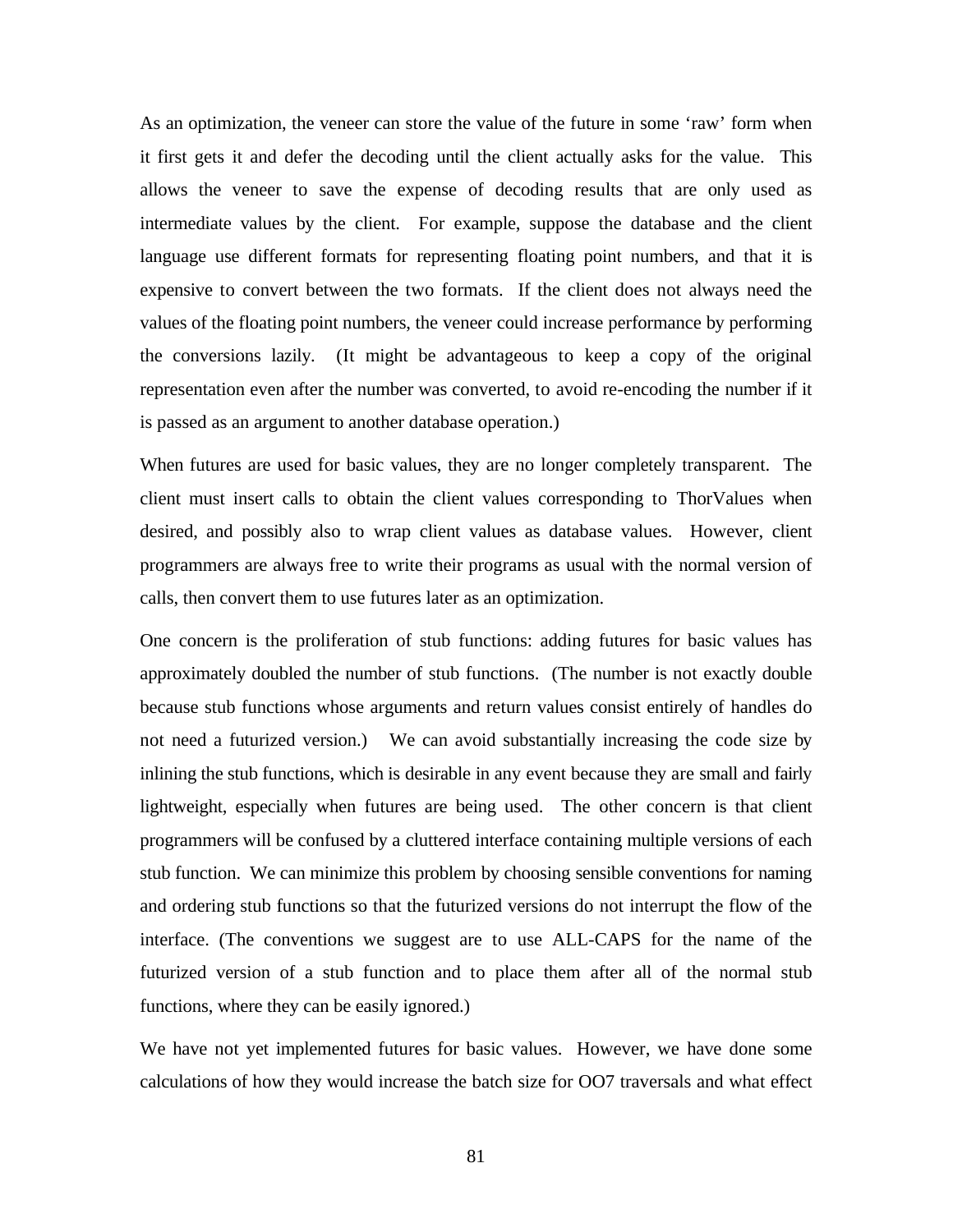that might have on performance. Traversal 2b, the example we considered in this thesis, would benefit from the use of futures for basic values, were they available, because all of the calls to swap the integer x and y attributes can be deferred; the client has no need to know the actual x and y values.

Using promises, the average batch size increase from 2.33 to 3.47, and the predicted performance using the mathematical model increases from 1.7 times the standard performance to over 2 times faster.

#### **7.1.1 Example**

The following shows the normal and futurized versions of the fetch and store stub functions for an array of integers.

class IntArray { ... int fetch(int slot) ; void store(int slot, int val); ThorInt\* FETCH(ThorInt\* slot) ; void STORE(ThorInt\* slot, ThorInt\* val); };

The interface first defines the normal versions of the calls, then the futurized versions, which take and return ThorValues wherever the original versions would take or return client values.

The client could use these functions to define a function that swaps two elements of an array with no additional domain crossings:

```
void swap(int_array *a, ThorInt* i, ThorInt* j) {
   /* Swap a[i] and a[j] using futures */
   ThorInt* a_i = a \rightarrow FETCH(i);a->STORE(i, a→FETCH(j));
   a->STORE(j, a_i);
}
```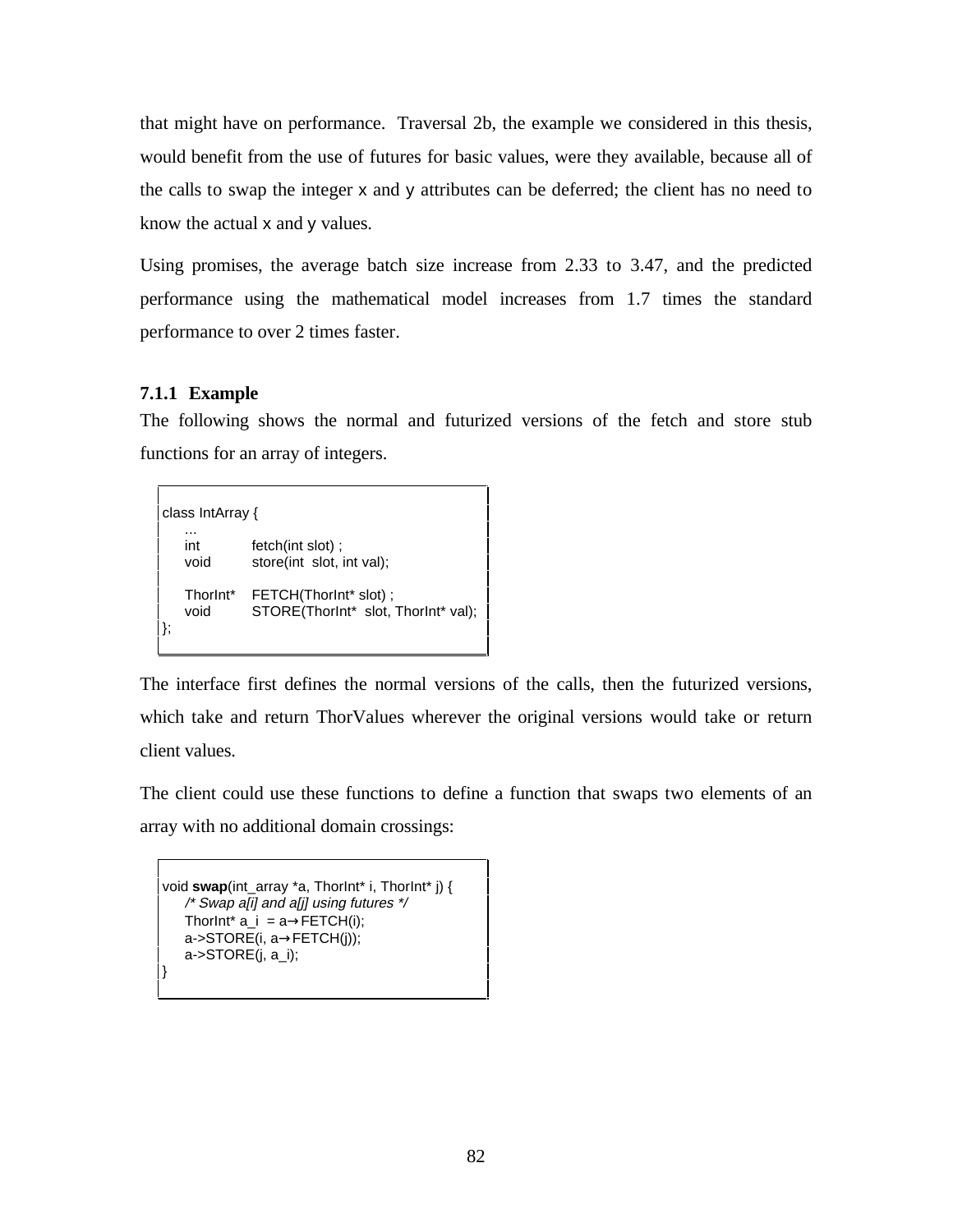#### **7.2 Batched Control Structures**

When a control structure in the client program depends upon the result of a database call, that call cannot be deferred, which limits the degree of batching that can be attained. For example, if an if statement depends upon the result of a call that returns a boolean, that call must be performed immediately, so that the correct branch in the client program can be chosen. What we would like to do is send the control structures along with the batched calls, and have them evaluated inside the database. If we could batch entire loops and conditionals, very high batching factors could be achieved.

Ultimately, we would like to be able to move arbitrary, *safe* pieces of the client program into the database protection domain. To do so in general is difficult and goes beyond the scope of this thesis; the veneer would need a detailed knowledge of the structure of the client program and would essentially become a compiler or interpreter for the client language. However, for certain restricted but useful cases, it is quite simple to allow batches to include control structures.

Consider the following example, which increases the salary of all managers by \$1000 and all other employees by \$500.

```
Array<th_employee*> a = employees→elements_array();
for (int i=0; i < a. size(); i++) {
   th_employee* e = a[i];
   if (e \rightarrow is\_manager()e→increase_salary(1000);
   else
       e→increase_salary(500);
}
```
*Figure 7-1: Client Control Structures*

The code uses the elements\_array function to obtain the members of the employees collection, and increases the salary of each employee by either 1000 or 500 depending on the results of the is\_manager() call.

Notice that the code, except for the control structures, consists of *deferrable* calls on the database. These conditions make it possible to batch the control structures along with the calls. The basic idea is that instead of using client language control structures, the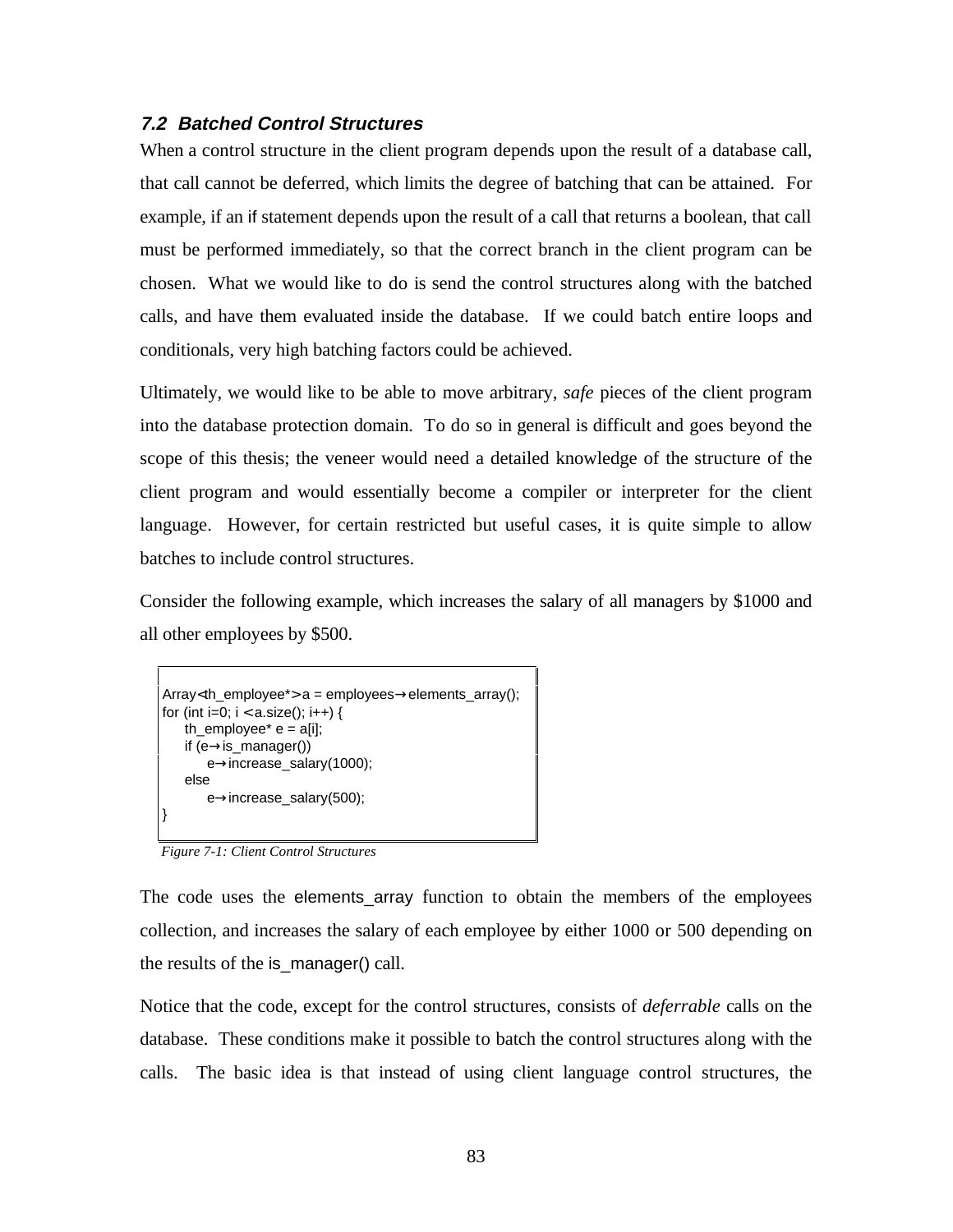application uses veneer calls that represent the control structure. These calls are deferred; they include the names and arguments to the control structure, allowing the database to evaluate the control structure itself. In C and  $C_{++}$ , the new control structures are implemented as preprocessor macros, so that they have the syntactic form of control structures even though they are actually calls.

#### **7.2.1 The Meaning of Batched Control Structures**

```
employee *empl;
FOREACH(empl, employees→elements()) {
   IF (empl→IS_MANAGER()) {
      empl→increase_salary(1000);
   }
   ELSE {
      empl→increase_salary(500);
   } ENDIF
ENDFOR
```
*Figure 7-2: Batched Iterator and Conditional Control Structures*

In Figure 7-2, we show how the Figure 7-1 might be rewritten using batched control structures. It uses two different batched control structures: FOREACH and IF. The FOREACH control structure is used to call a Thor iterator and takes two arguments: a future for the iterator that will control the loop, and a loop variable that will refer via a future to the value yielded by the iterator each iteration. The ability to call iterators directly, rather than obtaining their results as an array, is a new feature made possible by the fact that the entire FOREACH control structure is batched and evaluated inside the database. The IF statement takes one argument: a future for a boolean that will control the branching in the database. The remaining structures, *i.e.* ELSE, ENDIF and ENDLOOP, take no arguments and simply batch a call to indicate where the first matching unclosed control block ends. They are necessary because the database has no other way of knowing when a block ends, since it has no access to the actual client code.

The stub functions for the batched control structures in the veneer work essentially the same as any other stub function. The FOREACH stub function batches a message to the database with the future for the iterator and a new future to be mapped to the yielded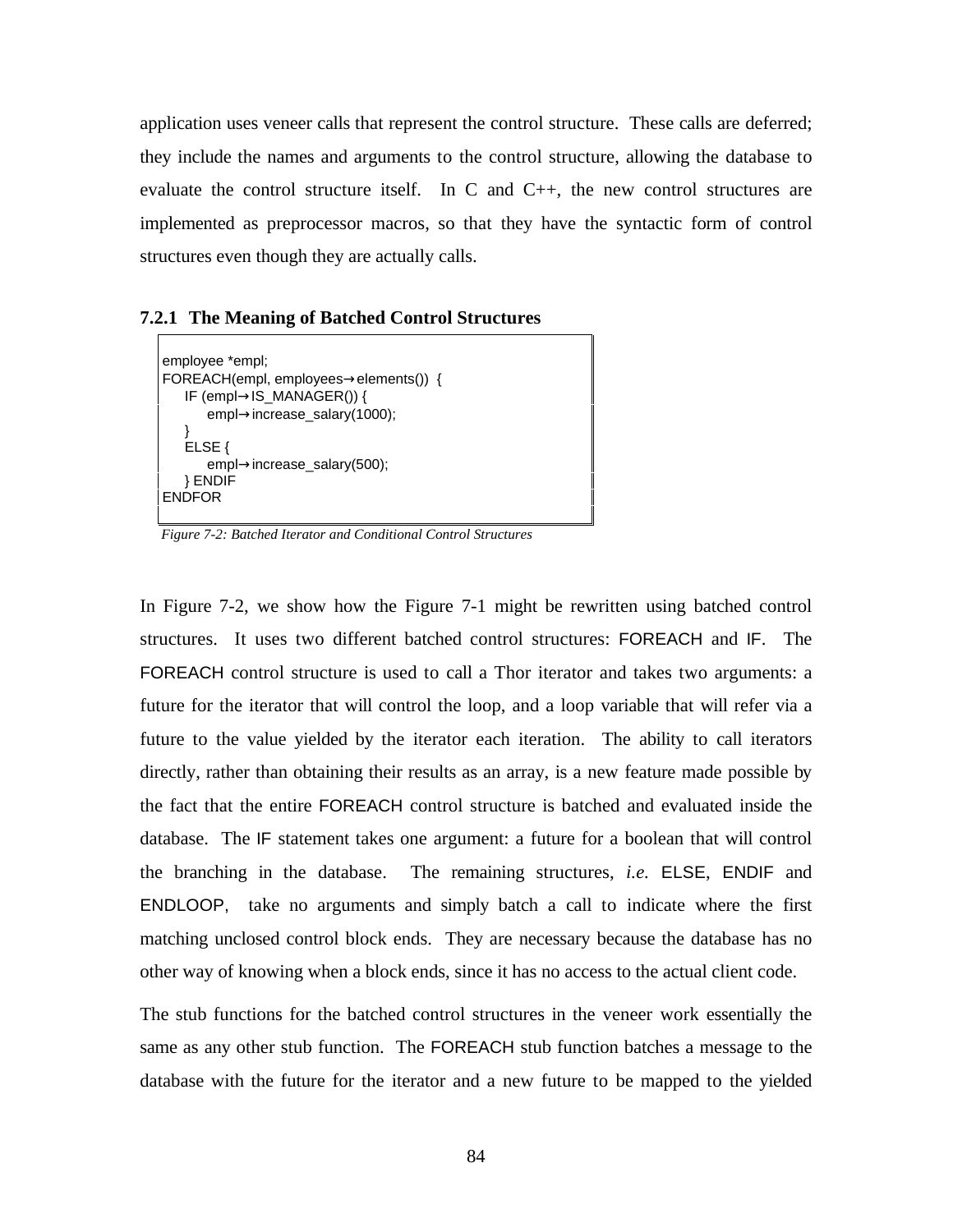results. Similarly, the if stub function batches an "if" call to the database with the future for the conditional. The elements() stub function, which returns a future to an iterator, and all of the other deferred calls, work exactly as before. In no case, however, is the control flow of the client program altered. Note that all the calls, including the conditional test, are deferred; we are assuming that the veneer is using futures for basic values as well as objects, as described in Section 7.1.

The resulting set of batched calls sent to the database is depicted in Figure 7-3. We use the conventions here that we have used in earlier diagrams: h represents the handle for employees, and  $f_i$  represents the *i*th future allocated in the course of the example.



*Figure 7-3: Batched Calls and Control Structures*

#### **7.2.2 Restrictions on Batched Control Structures**

Several constraints on the use of batched control structures follow from the semantics of the deferred code. These constraints stem from two essential facts:

- every statement in a block is executed exactly once on the client side, whereas in the database the same block may be executed zero or many times.
- the database knows only the future mapped to a call result, not the *name* of the client variable to which the future is assigned.

From the first fact it follows that there must be no side-effects to *non-Thor* client variables within a deferred control structure. Because the side-effects are not evaluated in Thor, it is not possible for the database to provide the desired semantics of conditional or repeated evaluation for client side-effects. If side-effects are desired, the client can achieve them by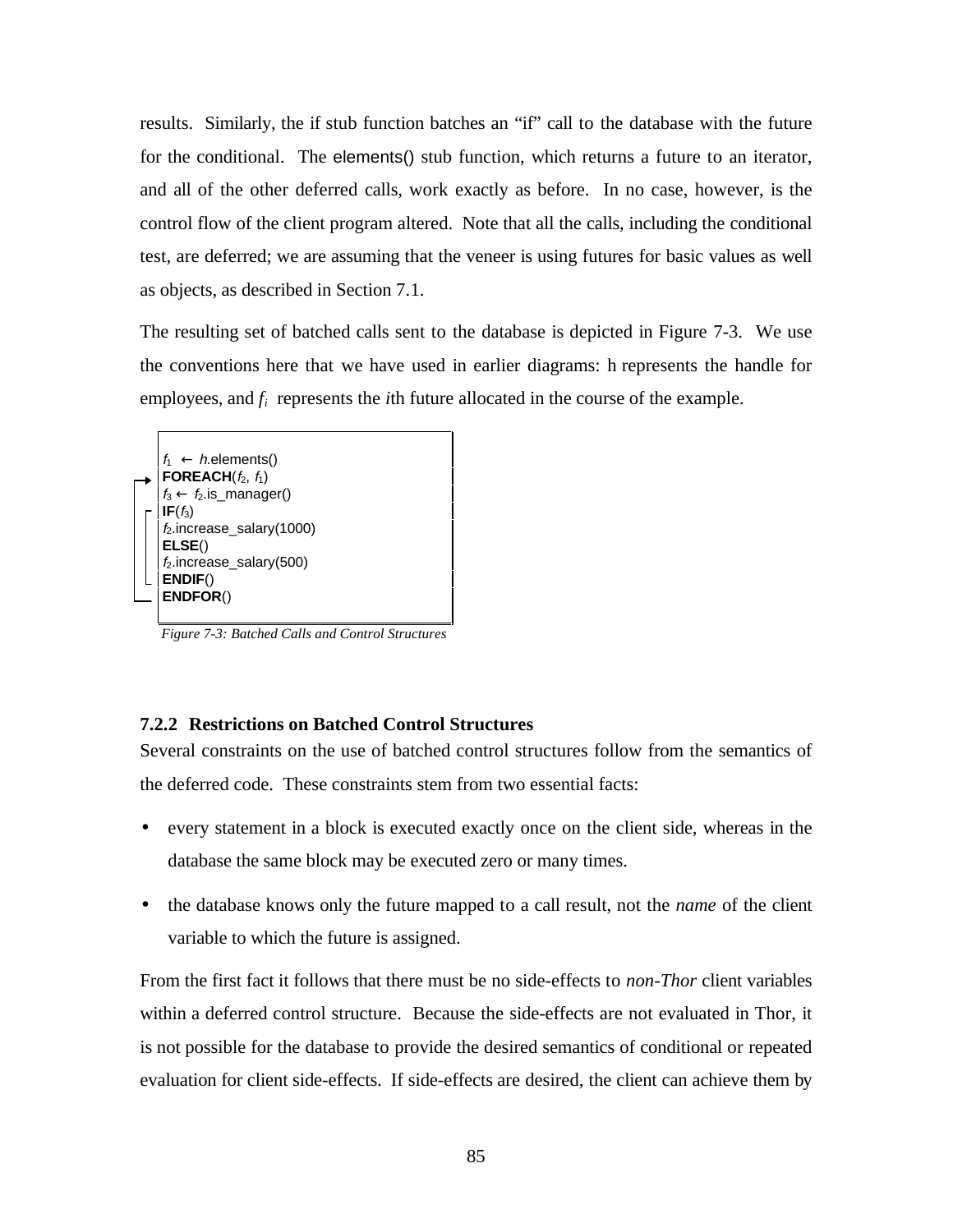manipulating Thor objects and values. Rather than incrementing a client integer, for example, the client can increment a ThorInt and get the actual value after the loop has completed.

More importantly, from the first and second facts follows an "assign-once" restriction on client identifiers. The identifiers used to refer to futures in batched control structures just allow the results of particular calls to be used in later calls; they are not variables. For example, consider the code on the left hand side of Figure 7-4. The meaning of this code is that, after the IF, v refers to the future of the call of the call in the ELSE branch, regardless of which branch is taken when the code runs in the database. In general, identifiers obey the following scoping rule: the meaning of a use of an identifier is always the future assigned to that identifier in the invocation statement most immediately preceding that use, *disregarding control structure*. If the branch of the computation containing that invocation statement is not taken, the identifier may not mean anything at all— its slot in the future table can be null.

Therefore all of the identifiers in a batched control structure need to be "assign once", that is, used as the target of just one assignment. To ensure this, client programs should follow the convention of using a fresh variable name for each assignment of the result of a Thor call to a variable. This may make it necessary to duplicate some code in the case of conditionals, as seen in the example on the right hand side of Figure 7-4. Because of the copying of code into both branches of the statement, these transformations could potentially lead to exponential blowup in the size of the client code, certainly an inconvenience even though technically no expressive power has been lost.

| IF $()$                   | IF $()$                            |  |
|---------------------------|------------------------------------|--|
| $v = f()$ ;               | $V_{\text{then}} = f()$ ;          |  |
| <b>ELSE</b>               | $u_1 = v_{then} \rightarrow 100()$ |  |
| $v = g($ ;                | $u_1 \rightarrow bar()$            |  |
| <b>ENDIF</b>              | <b>ELSE</b>                        |  |
| $u = v \rightarrow foo()$ | $V_{\text{else}} = g()$ ;          |  |
| $u \rightarrow bar()$     | $u_2 = v_{else} \rightarrow 100()$ |  |
|                           | $u_2 \rightarrow bar()$            |  |
|                           | <b>ENDIF</b>                       |  |
| <b>Original Code</b>      | "Assign-Once" Code                 |  |

*Figure 7-4: The Assign-Once Restriction*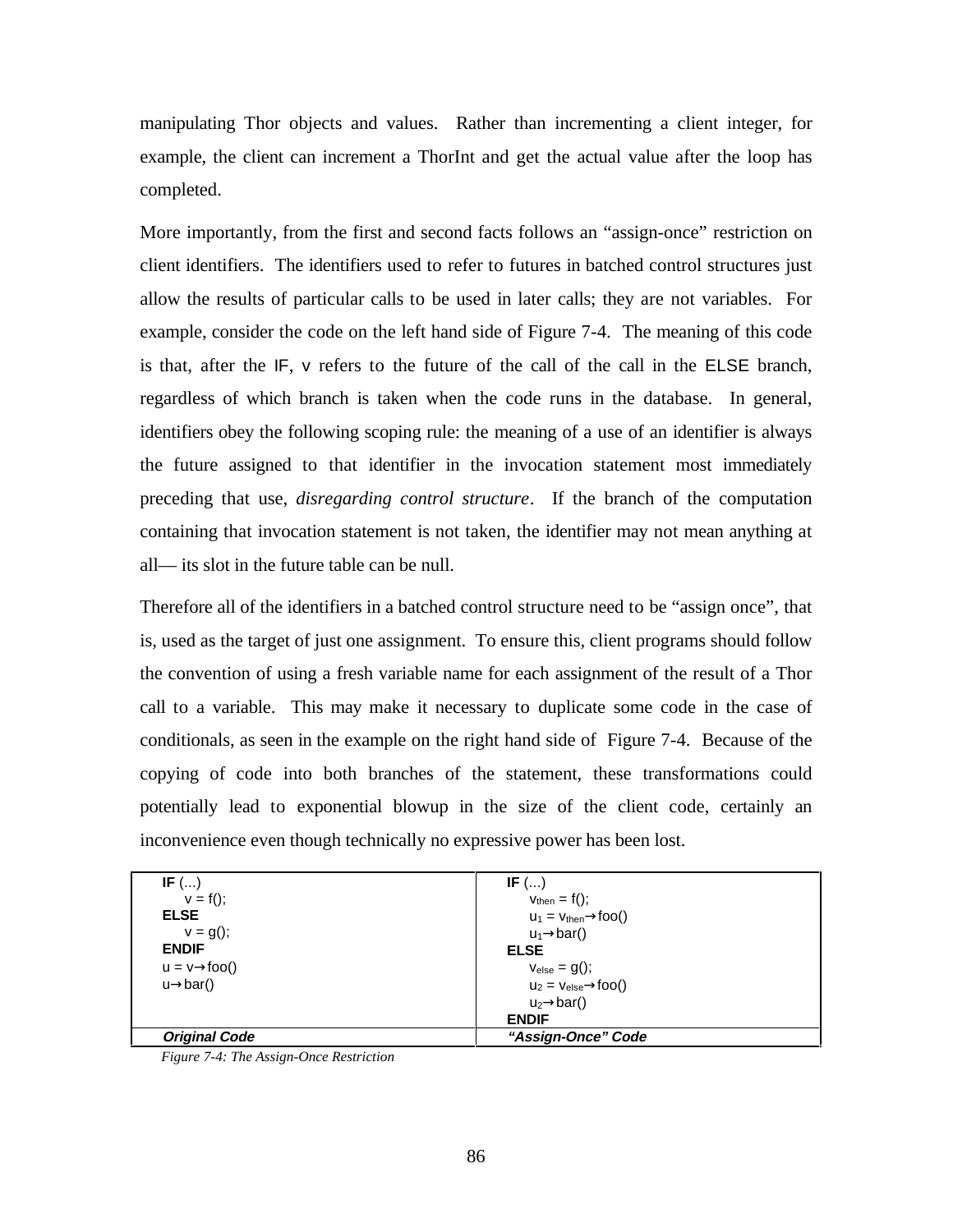As a result of the assign-once restriction, variable assignments cannot be carried over from one iteration to the next, since to do so would require two assignments: one before the first use, and a second to change the variables value after that use.

A final restriction on batched control structures is that there is no mechanism provided for batched recursion. This is mostly an inconvenience, because the same effect can be achieved using an explicit stack.

#### *7.2.2.1 Example*

It might seems with all of these restrictions that it would awkward at best to write useful batched control structures. To show that this is not the case, we present batched control structures that perform a depth first traversal of a graph in Figure 7-5. The program uses a queue stored in Thor to simulate the recursion; otherwise no changes from natural coding style are required. (We introduce a batched WHILE statement to make the code more natural; WHILE is implemented along the same lines as any other batched control structure.) Since the OO7 benchmark consists of various kinds of traversals, it would probably be feasible to implement OO7 entirely in terms of batched control structures, leading to very high batching factors.

```
void DFS(th_node* n) {
   th queue *q = th queue type\rightarrownew();
   q→push(n);
   WHILE (q→empty()→IS_FALSE()) {
       th_node* current = q\rightarrowdequeue();
      //... perform some action on current
       th_node* child;
       FOR_EACH(child, current→children()) {
          q→enqueue(child);
       } END_FOR
   } END_WHILE
}
```
*Figure 7-5: Batched Depth First Traversal*

#### **7.2.3 Evaluating Batched Control Structures**

We now consider the trickier part of batched control structures: evaluating them inside the database. At a high level, the database first typechecks the deferred code and then runs it.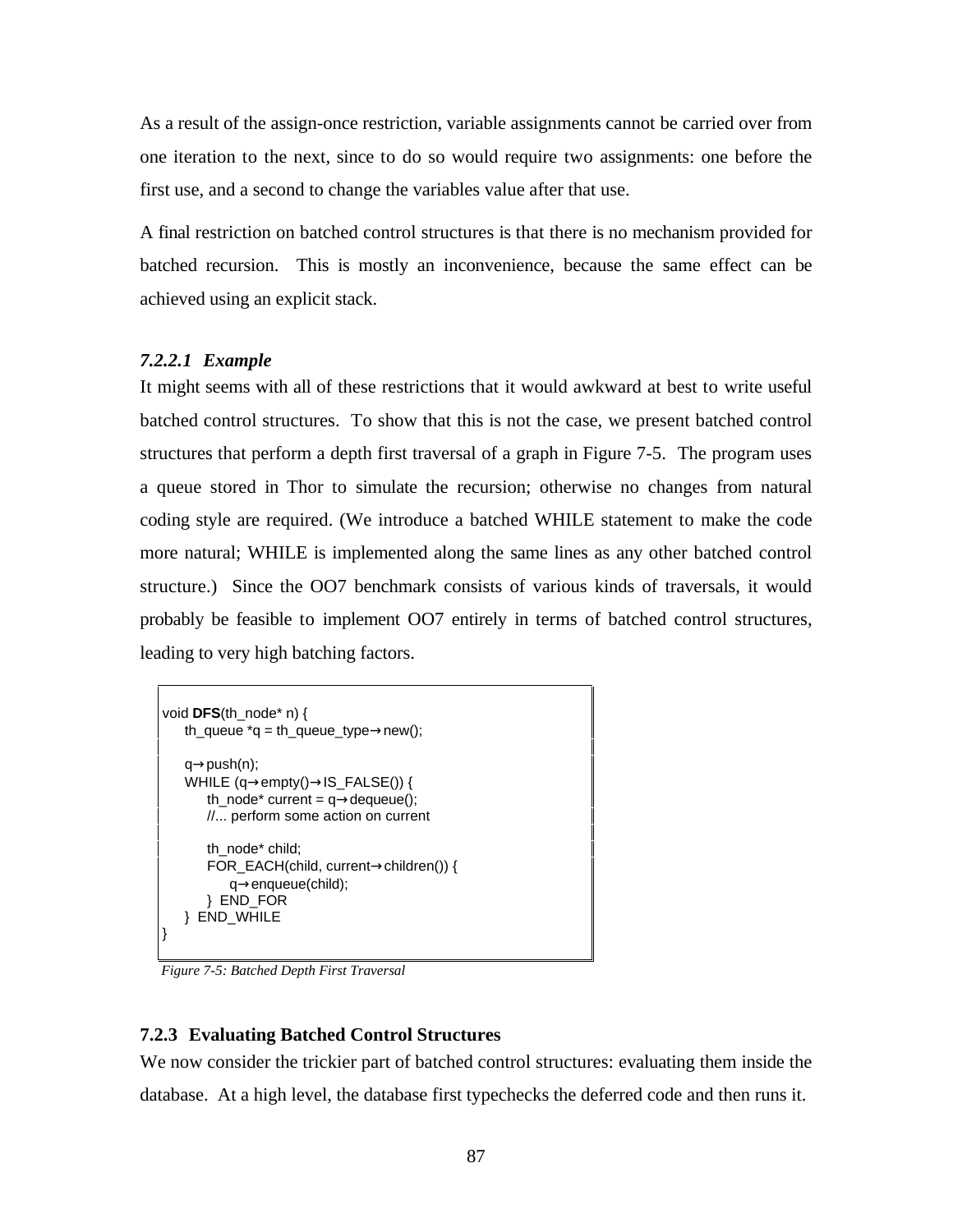To do so, the database first processes the code into a tree form that expresses its structure. The task of processing the deferred calls is very much like writing a simple compiler or translator. The input language is a simple linear stream describing the deferred calls; the output language is a tree describing the "program" that accomplishes those calls. The form of this tree is like an ordinary parse tree; that is, it has a different kind of node for each statement type and a node has subnodes as needed for that type. For example, a FOREACH node would have three subnodes: iter, which indicates the iterator that controls the loop, loop\_var, which gives the future table index for the slot in which the loop variable is stored, and body, which points to a body statement node containing the code of the loop body.

#### *7.2.3.1 Typechecking*

As with standard batched futures, typechecking uses slots in F to store intermediate results. In this case we store both the value of the future (i.e., the object it will refer to when the program runs) and its type. For example, in the example above, slot  $f_2$  holds the loop variable and slot  $f_3$  holds the result of evaluating the call on method is\_manager(). Typechecking the code involves a linear scan of the batch of deferred calls. When the typechecker encounters the assignment to a given future table slot, it is always the case that of the futures in the operation being typechecked have had their types determined already. The database uses the signature of the called operation to determine what type will be returned and it stores this type in the future table slot for that future. For example, the elements signature allows Thor to infer that  $f_1$  is an iterator that returns employees, and hence that  $f_2$  will hold pointers to employee objects. Typechecking in this fashion is correct because each future represents the result of exactly one call. If futures could represent the result of more than one call, things would be quite a bit more complicated. For example, a future might enter a loop with the correct type for its initial use, then be modified after that use to contain an object of an invalid type, so that in the next iteration type-safety is violated. However, multiple assignments to the same future are not possible under the current design. Regardless of the *identifier* assigned to the result of a call, different calls *always* use different futures.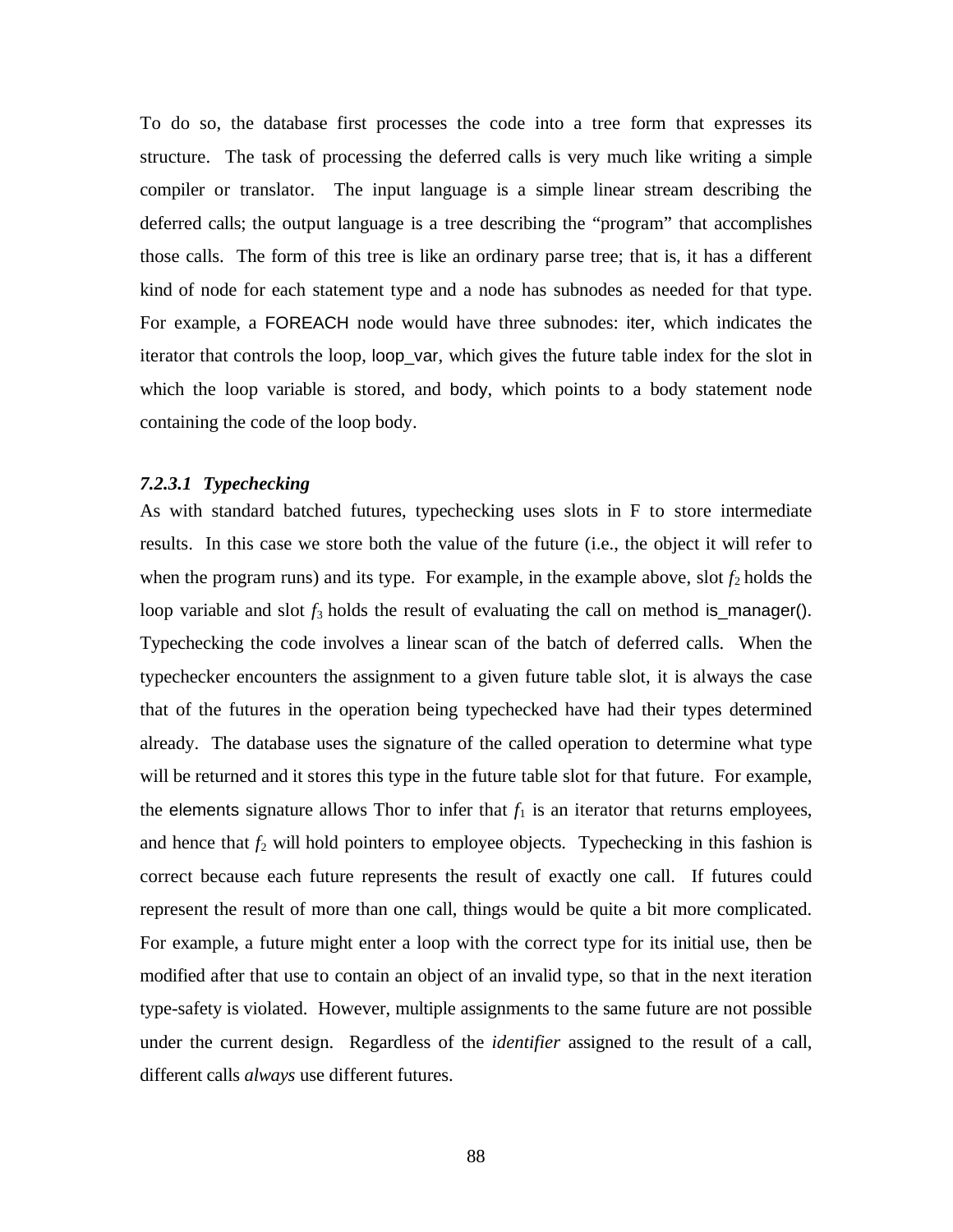#### *7.2.3.2 Evaluation*

Evaluating the program tree is straightforward; effectively, Thor acts as an interpreter of the tree. For example, at a for node Thor runs the following code:

```
eval_for (s: for_stmt) returns ()
   for a:any in s.iter() do
       F[s-loop\_var()] := aeval_body(s.body())
   end
end eval_for
```
The code runs the requested iterator, assigning each value that it yields to the future table slot specified in the for statement node. It then evaluates the body. Similarly, evaluation functions for other control structures evaluate the appropriate blocks based on the provided arguments.

#### **7.2.4 Additional Benefits of Batching Control Structures**

One obvious benefit of batched control structures is the greatly increased batching factors that they permit. For example, it seems that an entire OO7 traversal, or at least substantial pieces of it, might be written as a single batched control structure. The entire traversal would require no extra communications with the database.

In addition to increasing the batching factor B, batched control structures also reduce the call cost  $t_c$ . They allow the set of calls in a loop sent to the database to be sent over only once rather than once per iteration, increasing performance by reducing the amount of data the database has to read. They also amortize the cost of typechecking and other expensive components of  $t_c$ .

Finally, the number of future table entries needed for the loop is greatly reduced. Each iteration, the calls in the body are reevaluated with the new value for the iterator future, and the old futures for the calls are mapped to the new result. Thus, regardless of how many times the loop executes it uses the same number of futures.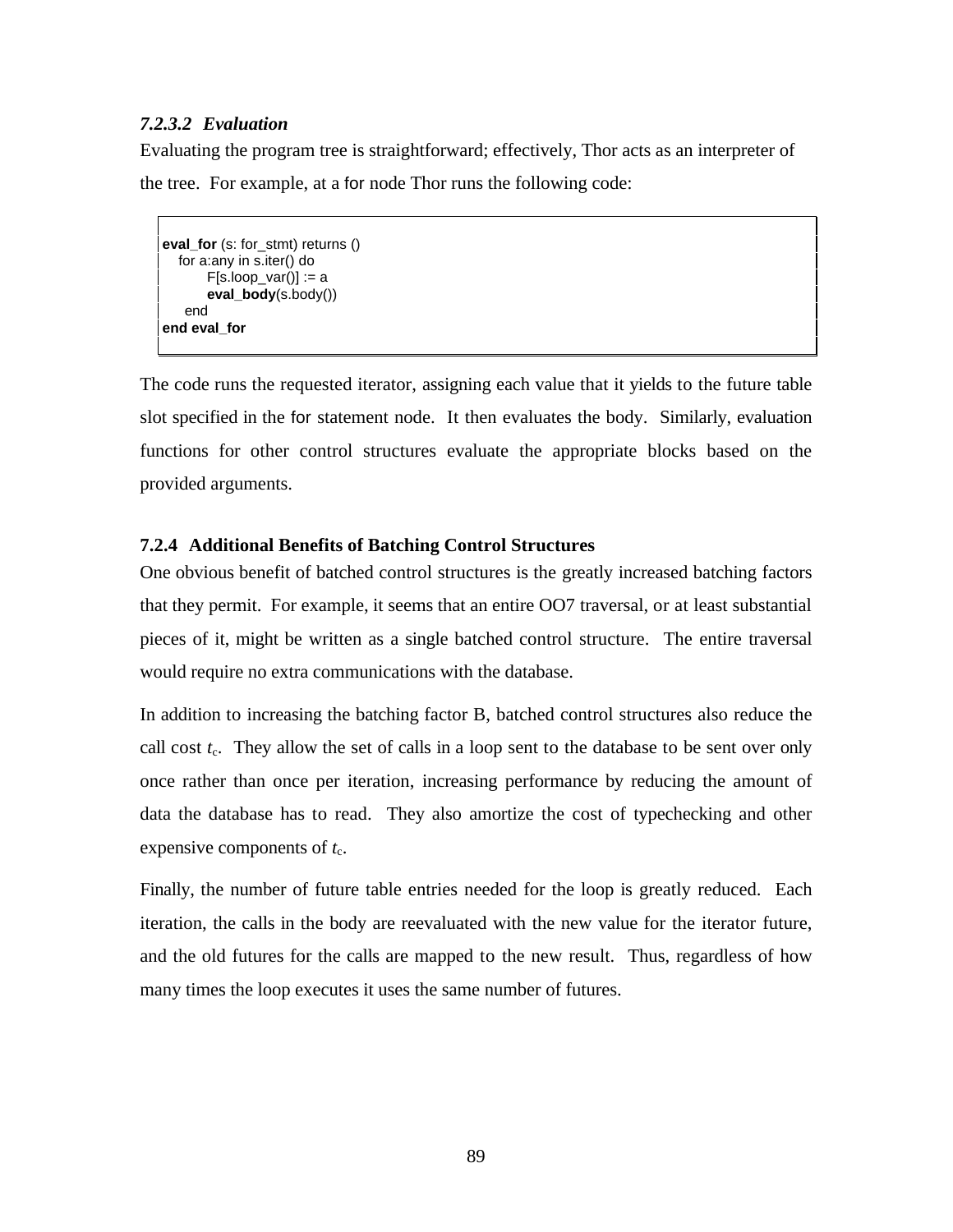#### **7.2.5 Comments**

Batched control structures probably represent the limit of what can be achieved without actually inspecting the client program. They already impose a perhaps excessive burden on the client programmer to follow the restrictions outlined above. However, the increased batching, decreased typechecking overhead, and other performance advantages they allow will justify their use by experienced client programmers in some cases. Based on our measurements, typechecking and domain crossing overheads take up over 90% of the time required for each call; batching entire loops will amortize these overheads to negligible amounts for reasonable sized loops, leading to an order of magnitude performance increase in realistic cases. Furthermore, in the future work section of Chapter 8, we discuss an approach to eliminating the greatest restriction on batched control structures, the "assign-once" restriction.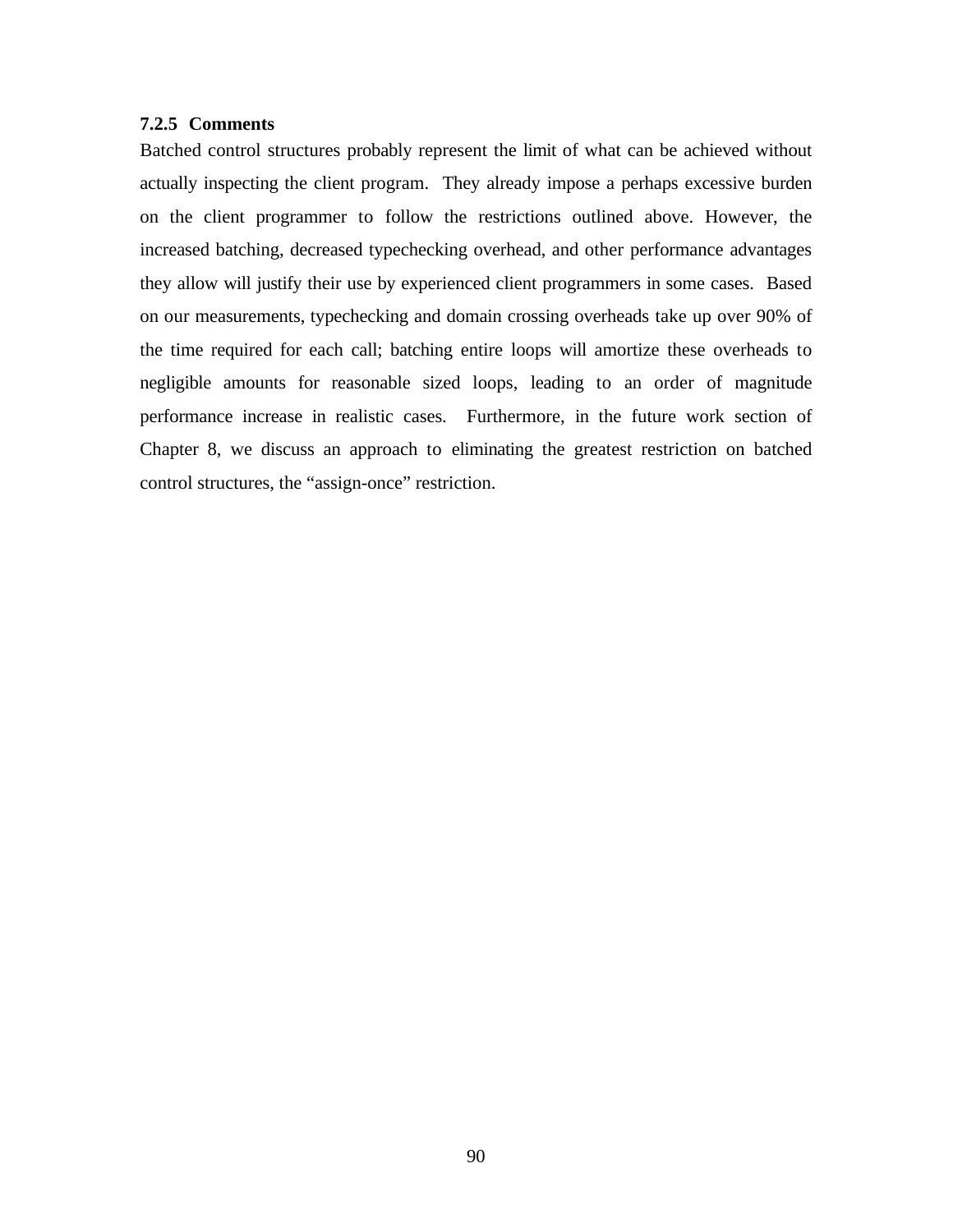### **Chapter 8.**

## Conclusions and Future Work

This thesis has described the design and implementation of Thor veneers, a safe, language independent interface to an object-oriented database, and batched futures, a general mechanism that reduces the cost of client calls to servers that run in a separate protection domain. Futures allow calls to be deferred until a client really needs a result and then made all at once in a batch; later calls in the batch can refer to the results of earlier calls.

The work was done in the context of Thor, but can be used in other systems. Our implementation depends on knowing whether a call returns an opaque pointer or a value and can be used in any system where this information is available, for example, an operating system. Even without this information, an approach in which the client chooses whether or not to defer a call is always possible. The mechanism can be used when the client and server run in different processes on the same machine, and also when the client runs at a different machine than the server.

The thesis analyzed the performance gains that can be expected from our mechanism and presented performance results to show that futures yield useful improvements. As part of our performance studies, we analyzed the cost of making cross-domain calls and developed a formula that accounts for the cost. The formula has two components: one for the domain crossings, and one for performing the call. Obviously the relative costs of the components will vary for different systems and for different workloads, but we believe that the following statements are true in general.

First, the cost of domain crossings is likely to increase relative to the other costs because of current developments in computer architecture. For example, pipelining and superscaler processors depend upon being able to look ahead in the instruction stream. In general, looking ahead is difficult if not impossible to do if the following instructions are in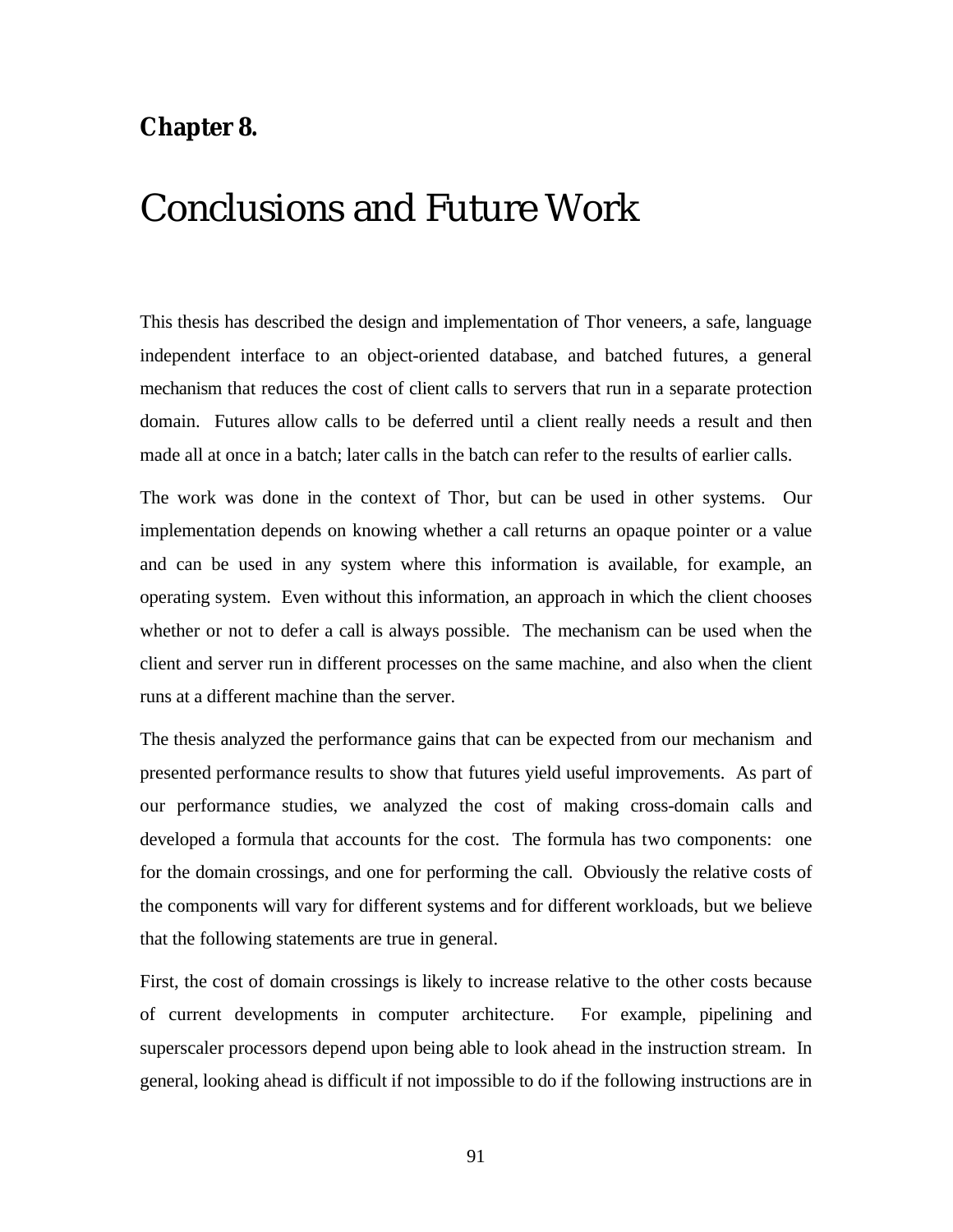a different address space or protection domain, so domain crossings are likely to lead to increased processor stalls and cache misses. Second, although some workloads might be restricted to calls such that it takes a long time just to do the work of the operation, many workloads will not have this property. Therefore we conclude that our results are of interest generally.

Although significant benefit can be obtained by using futures even when batches are small, speedups are limited by the number of operations that can be deferred. Even with futures for basic values, many of the OO7 benchmarks do not allow deferring very many calls, because after a few calls the application needs to do something itself, *e.g.*, look at a value to determine what to do next.

To do better requires a way of getting longer chains of deferred calls. We presented a scheme that allowed the client to combine calls with simple control structures in a batch. The database interprets the structures and only carries out the calls on the indicated paths. However, our scheme had limitations, most notably restrictions on side-effects to client variables within the batched control structures and an inability to handle recursion. An interesting direction we intend to pursue is to eliminate the "assign-once" restriction by making assignment a deferred operation as well. By manipulating the mapping of futures to handles, the database can achieve the same effect as an assignment to a client variable, allowing it to perform only the assignments actually encountered in the evaluation of a batched control structure. This would make the semantics of batched control structures identical to those of client control structures, as long as no side-effects to non-Thor client variables were included.

A more flexible alternative is suggested by Stamos' work on *remote evaluation* [Stamos 86] , in which a client procedure is sent to be evaluated in the server address space. However, remote evaluation as proposed by Stamos supported only a single, safe language, avoiding the issues of safety and heterogeneity that are important in our work. For the mechanism to work safely, the remotely evaluated procedure must not be able to violate the security of the database. This implies that it must be written in a "safe" subset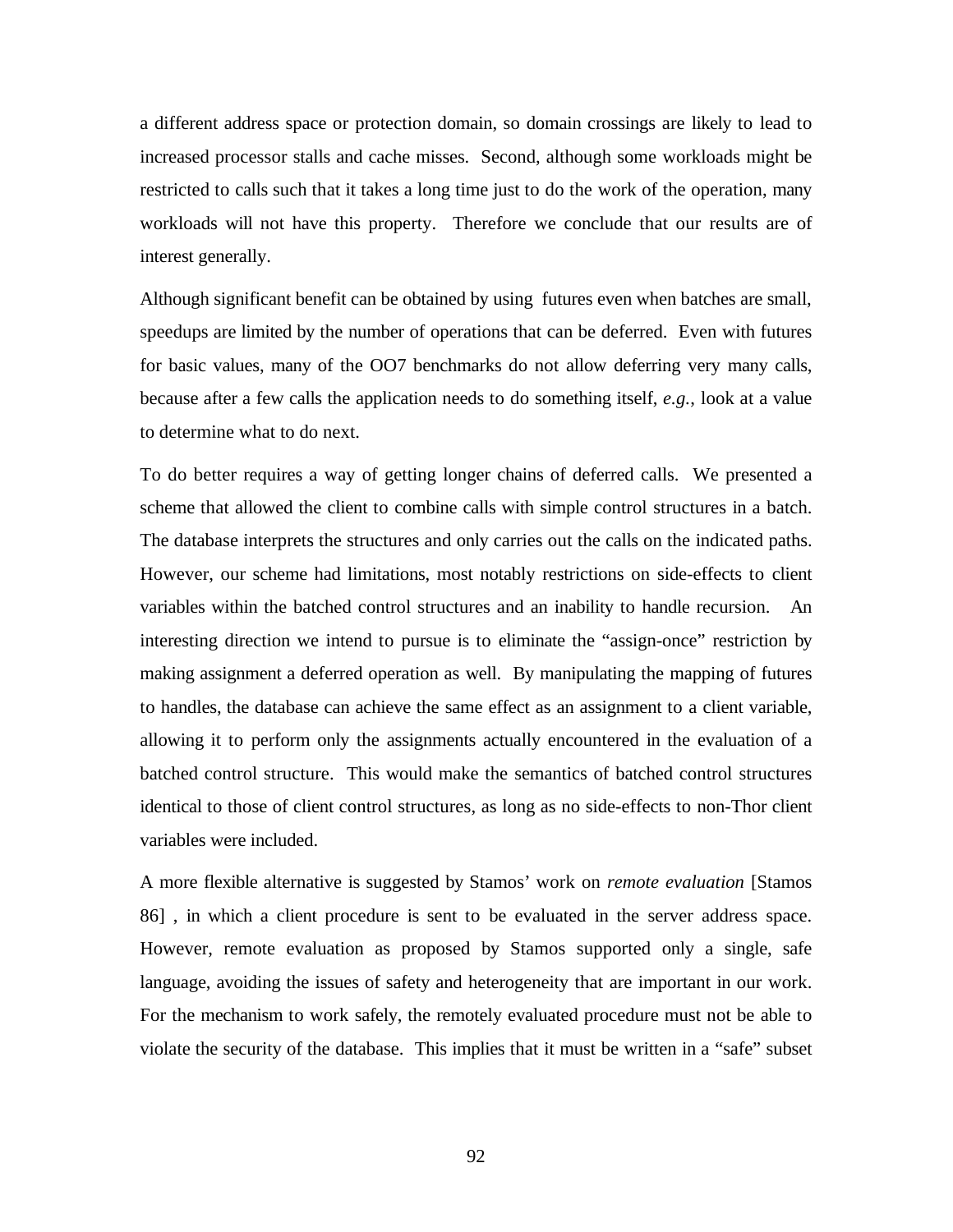of the client language. Probably not all languages have useful safe subsets but looking for them is an interesting research direction.

One possibility for ensuring that the veneers only attempt to remotely evaluate safe subsets of the client language is to require that they translate the subset into Theta, which is safe by design. For many languages, this is not significantly more difficult than parsing the program and verifying that it is safe. In addition, it solves the problem of needing an interpreter for every client language that might be remotely evaluated in the database, since the database can dynamically link Theta code into itself. If an entire application could be written in the safe language subset, it could run inside the database without any domain crossing or checking, thereby achieving the best performance.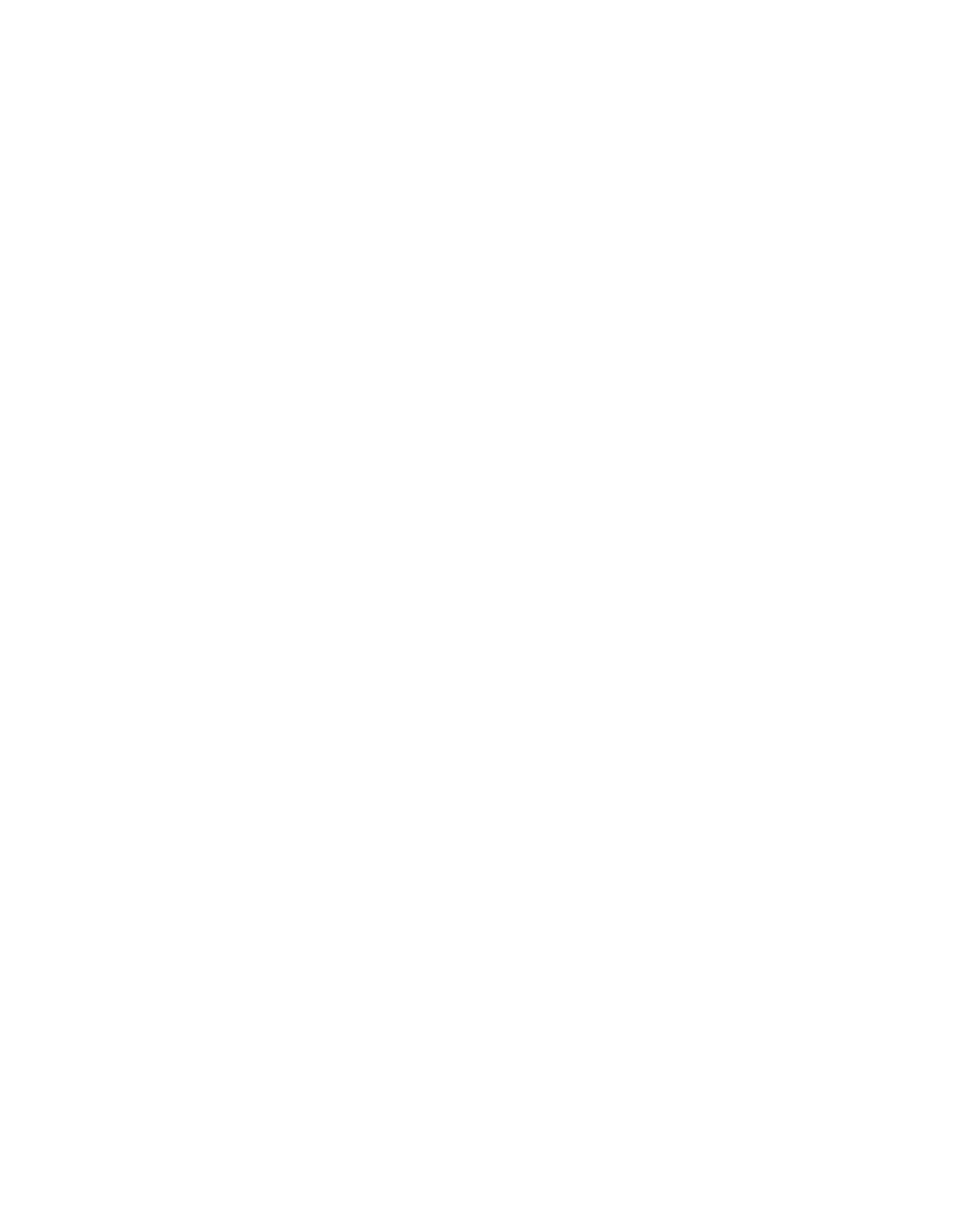# Works Cited

| [Adya 94]        | Atul Adya. Transaction Management for Mobil Objects using<br>Optimistic Concurrency Control, Masters Thesis, MIT, January<br>1994.                                                         |  |
|------------------|--------------------------------------------------------------------------------------------------------------------------------------------------------------------------------------------|--|
| [Barrera 93]     | J. Barrera. Invocation Chaining: Manipulating Lightweight Objects<br>across Heavyweight Boundaries, Fourth Workshop on Workstation<br>Operating Systems, October 14-15, 1993, pp. 191-193. |  |
| [Bershad 90]     | B. Bershad, T. Anderson, E. Lazowska, and H. Levy. <i>Lightweight</i><br>Remote Procedure Call, ACM Transactions on Computer Systems,<br>8(1), February, 1990.                             |  |
| [Birrel 83]      | A.D. Birrel and B.J. Nelson. Implementing Remote Procedure Calls<br>, Xerox CSL 83-7, October 1983.                                                                                        |  |
| [Birrel 94]      | A.D. Birrel et. al. <i>Network Objects</i> , Digital Equipment Corporation,<br>SRC Research Report 115.                                                                                    |  |
| [Black 87]       | A. Black, E. Hutchinson, H. Levy, and L. Carter. Distribution and<br>abstract types in Emerald. IEEE TSE, pp. 65-76, January 1987.                                                         |  |
| [Butterworth 91] | P. Butterworth, et. al. The Gemstone Object Database Management<br>System, Communications of the ACM, Volume 34, Number 10,<br>October 1991, pp. 65-77.                                    |  |
| [Cardelli 88]    | Cardelli. A Semantics of Multiple Inheritance.<br>Information and<br>Computation, 76:138-164, 1988                                                                                         |  |
| [Carey 92]       | M. Carey, D. DeWitt, and J. Naughton. The OO7 Benchmark, Work<br>in Progress, October 26, 1992.                                                                                            |  |
| [Day 94]         | M. Day, R. Gruber, B. Liskov, and A. Myers. Abstraction<br><i>Mechanisms in Theta</i> , in prep.                                                                                           |  |
| [Getty 90]       | J. Getty et al. The X window system version 11, Digital Equipment<br>Corp., Cambridge Research Lab, December 1990.                                                                         |  |
| [Gifford 86]     | D. Gifford. Remote pipes and procedures for efficient distributed<br>communication., MIT/LCS/TR-384, October 1986, p. 24.                                                                  |  |
| [Goodenough 75]  | Exception Handling: issues and a proposed<br>J. Goodenough.<br>notation. Communications of the ACM 18(12): 683-696, 1975.                                                                  |  |
| [Helfinstine 94] | B. Helfinstine. Bachelors Thesis (in prep), MIT Department of<br>Electrical Engineering and Computer Science, 1994.                                                                        |  |
| [Halstead 85]    | R. Halstead. Multilisp: A Language for Concurrent Symbolic<br>Computation, ACM Transactions on Programming Languages and                                                                   |  |